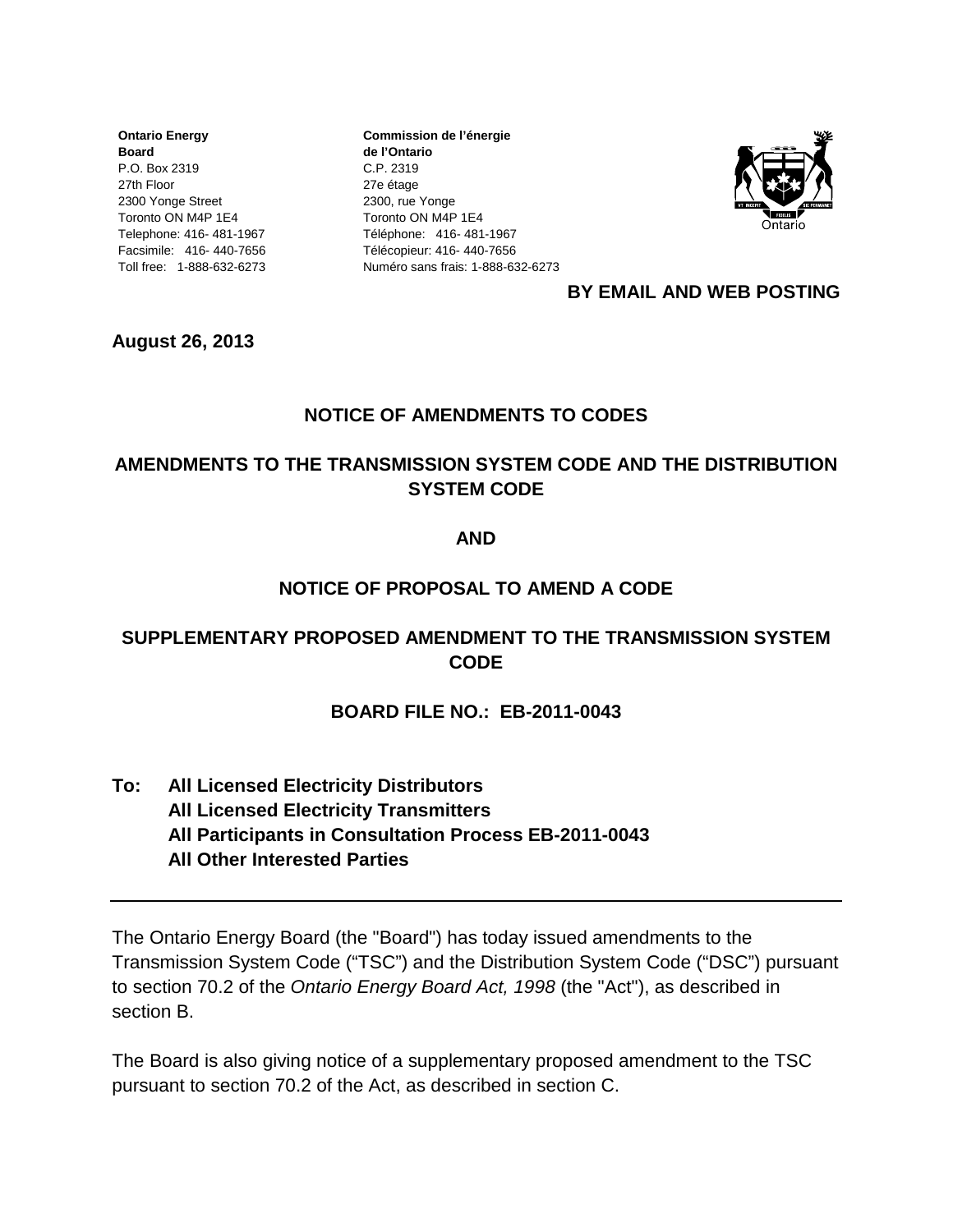## **A. Background**

On May 17, 2013, the Board issued a Notice of Proposal to Amend a Code (the "May Notice") in which the Board proposed a number of amendments to the TSC and the DSC (the "May Proposed Amendments"). As described in the May Notice, the May Proposed Amendments are intended to implement the Board's policies set out in its October 18, 2012 Report of the Board – [A Renewed Regulatory Framework for](http://www.ontarioenergyboard.ca/OEB/_Documents/Documents/Report_Renewed_Regulatory_Framework_RRFE_20121018.pdf)  [Electricity Distributors: A Performance Based Approach](http://www.ontarioenergyboard.ca/OEB/_Documents/Documents/Report_Renewed_Regulatory_Framework_RRFE_20121018.pdf) (the "RRFE Board Report") related to:

- I. the establishment of a process in order to move to a more structured approach to regional infrastructure planning; and
- II. the determination of the appropriate redefinition of certain line connection assets and modifications to the TSC cost responsibility rules to facilitate regional planning and the execution of regional infrastructure plans.

As indicated in the May Notice, the May Proposed Amendments to the TSC and the DSC relating to the process for regional planning are based on the Board's expectation that transmitters and distributors will follow the process set out in the Planning Process Working Group's ("PPWG") report to the Board (the "PPWG Report"), which was attached to the May Notice. The Board intends for the PPWG to remain in place, as the Regional Planning Standing Committee, to consider the need for revisions to the regional planning process and to update the PPWG Report from time to time as required. The Board will expect distributors and transmitters to follow the regional planning process as it may be revised from time to time.

The Board received written comments on the May Proposed Amendments from thirteen stakeholders: Hydro One Networks Inc. ("Hydro One"); Toronto Hydro-Electric System Limited ("Toronto Hydro"); Entegrus Powerlines Inc.; the Coalition of Large Distributors ("CLD"), comprised of six large electricity distributors; the Electricity Distributors Association ("EDA"); the Ontario Power Authority ("OPA"); the Association of Power Producers of Ontario ("APPrO"); Canadian Manufacturers & Exporters; the Ontario Sustainable Energy Association ("OSEA"); Northwatch; the Ontario Electricity Storage Alliance; the NOACC Coalition, comprised of the Northwestern Ontario Associated Chambers of Commerce, the Northwestern Ontario Municipal Association, the Township of Atikokan and the City of Thunder Bay; and the Power Workers' Union. The written comments are available for viewing on the Board's website at [www.ontarioenergyboard.ca.](http://www.ontarioenergyboard.ca/)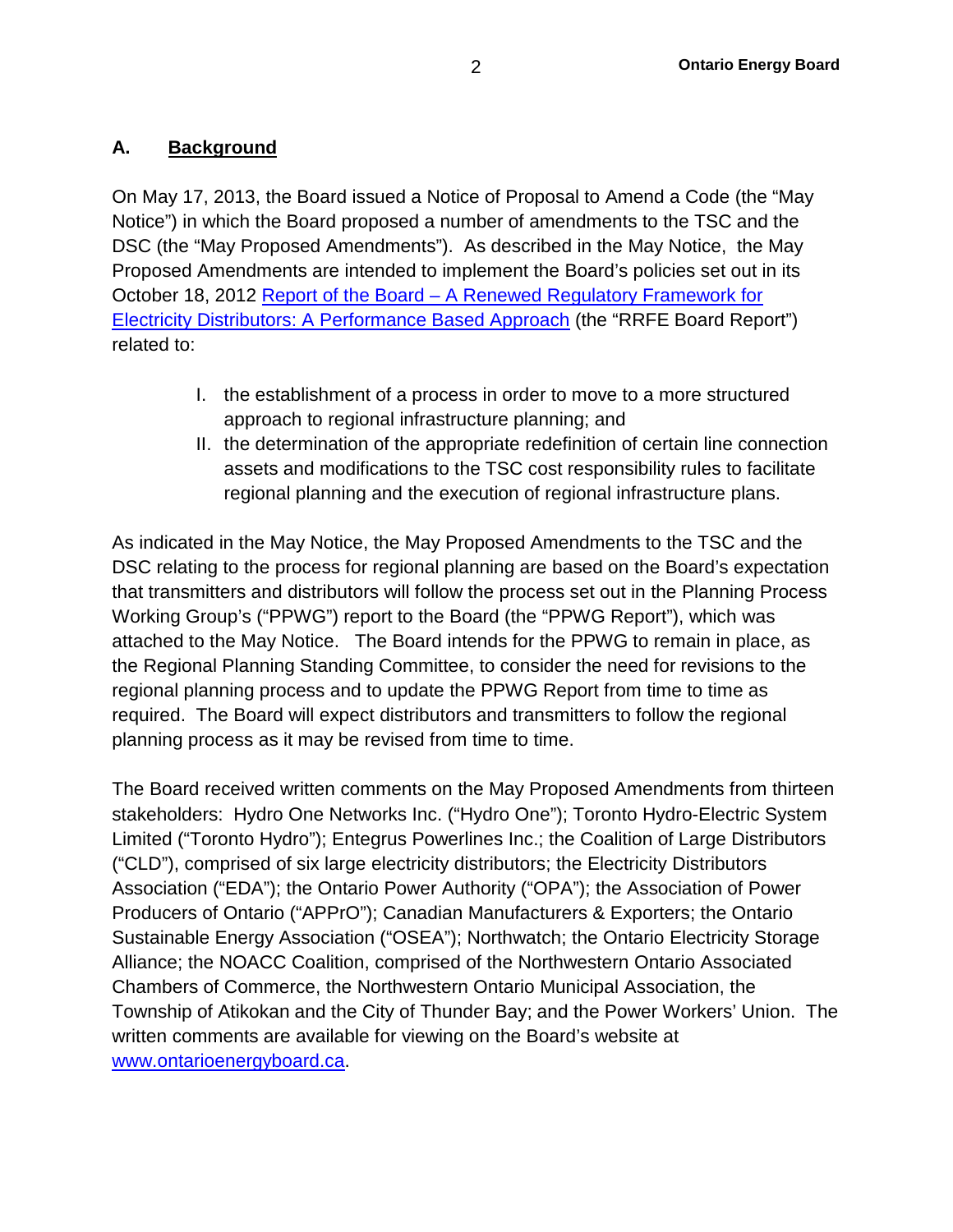As contemplated in the May Notice, there is currently a separate proceeding under way to amend the OPA's licence to address the OPA's obligations in the regional planning process (EB-2013-0192) (the "Proposed OPA Licence Amendments").

## **B. Adoption of May Proposed Amendments with Revisions**

The comments received from stakeholders generally supported the May Proposed Amendments, although a number of stakeholders suggested the need for certain clarifications.

The Board has considered the comments received in response to the May Notice and has determined that no material changes are required to the May Proposed Amendments. In light of the comments, however, the Board has made a number of minor revisions to the May Proposed Amendments as described below. The Board is adopting the May Proposed Amendments with those revisions (the "Final Amendments").

The Final Amendments to the TSC and the DSC, as adopted by the Board, are set out in Attachments A and B to this Notice, respectively. Attachments C and D to this Notice set out, for information purposes only, a comparison version showing the revisions made to the May Proposed Amendments as reflected in the Final Amendments.

## *1. Revisions to the May Proposed Amendments: Regional Planning*

The following summarizes the revisions to the May Proposed Amendments that have been made by the Board.

- Definitions (TSC section 3C.1.1 and DSC section 8.1.1):
	- As proposed by Northwatch, "conservation" has been broadened to include "demand management" as one of the potential investment options in the definitions of "Integrated Regional Resource Plan" and "integrated regional resource planning process" for completeness.
	- The time periods that apply to the concepts of near-term, mid-term and longterm have been added to the same two definitions, to fill a gap identified by Hydro One.
	- A new defined term for "scoping assessment" has been added as proposed by APPrO, to reflect the fact that it is an element of the regional planning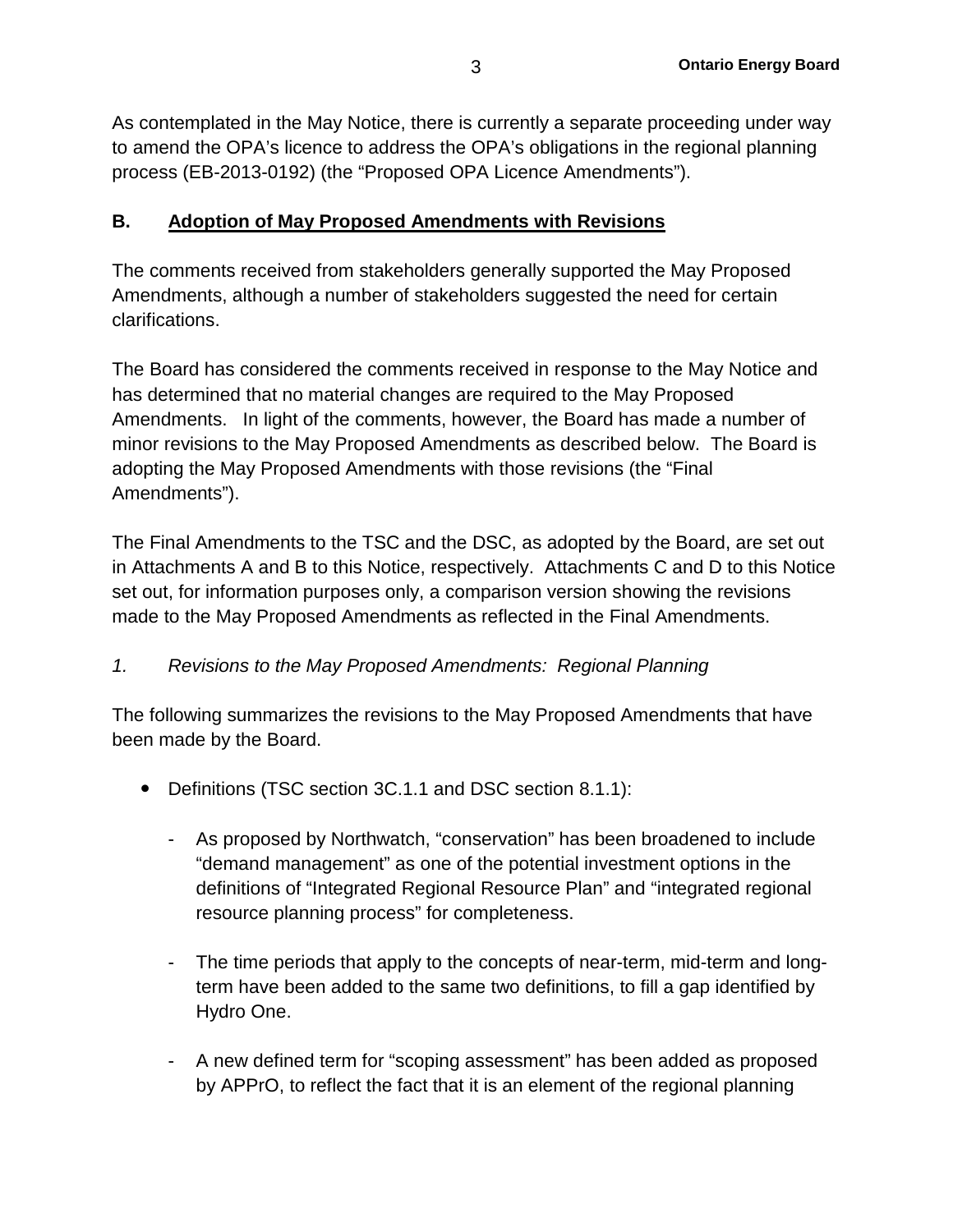process as set out in the PPWG Report, and the definition of "needs assessment" has been revised to clarify the nature of that assessment.

- A new defined term for "lead transmitter" has been added to the DSC, to allow the text in the remainder of the DSC amendments to be simplified.
- Regional Planning Process: Transmitters (TSC section 3C.2)
	- Section 3C.2.2 of the TSC has been revised to reflect a transmitter's obligation in relation to participating in a scoping assessment process led by the OPA, as suggested by APPrO.
	- A new section 3C.2.3 has been added to the TSC to provide additional flexibility in relation to the time within which a transmitter must provide information to the OPA in the context of an integrated regional resource planning ("IRRP") process. Three stakeholders commented on the need for additional flexibility. The OPA and the EDA focused specifically on one section of the TSC amendments (now section 3C.2.2(g)) and one section of the DSC amendments (section 8.3.2). The OPA noted that some requests for information can be complex and may require more time to address. The OPA also noted that its proposal to allow the OPA and the transmitter to agree to a longer timeline draws from the Proposed OPA Licence Amendments. Hydro One proposed that all timelines be removed from the TSC and the DSC and instead be incorporated into the PPWG Report. Hydro One noted that the industry can then adjust the timelines based on "lessons learned", without the need for further code amendments. Hydro One also identified concerns about potential "compliance" issues and the resulting potential for exemption requests.

The Board does not believe that flexibility is either necessary or desirable in relation to all of the timelines identified in the TSC. In many instances, the timeline will apply to the provision of a document that will exist at the relevant time (e.g., final Regional Infrastructure Plan or Needs Assessment Report) or that can be based on a template and take little time to prepare (e.g., status letter where a Regional Infrastructure Plan has not yet been completed**).**  However, the Board recognizes the potential for information requests that are made in the context of an IRRP process to be more complex, and is therefore making provision for the OPA and the transmitter to agree to a longer timeline in such cases. The Board expects that transmitters will make every effort to adhere to the 30-day timeline specified in section 3C.2.2(g) of the TSC, and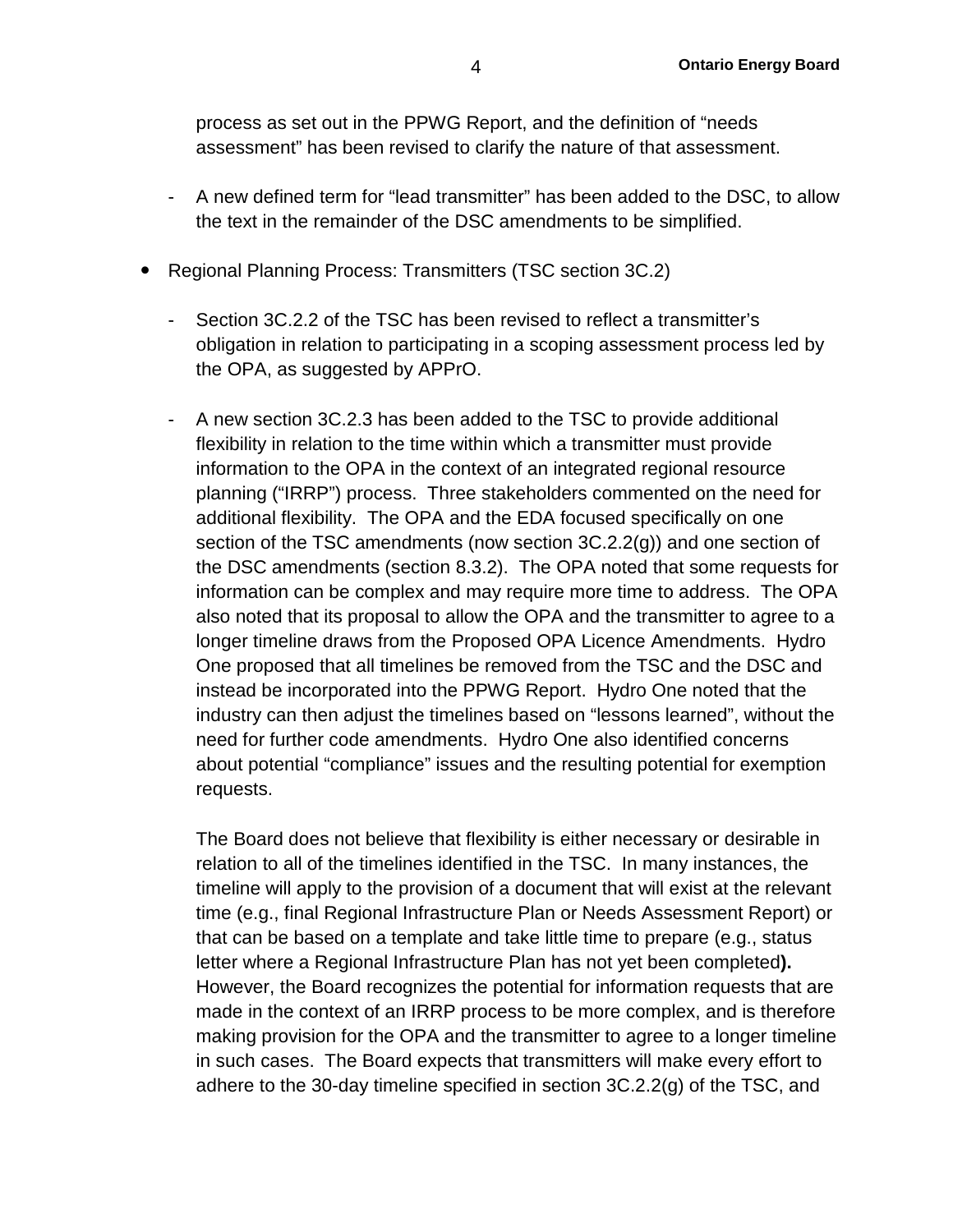anticipates that extensions to that timeline will be rare. To enable the Board to monitor this situation, the Board is requiring that the transmitter notify the Board whenever the 30-day timeline is extended by mutual agreement between the transmitter and the OPA. The notice shall indicate the region in question, the reasons for being unable to meet the 30-day timeline and the extended timeline that has been agreed upon.

- Section 3C.2.2(h) has been revised to extend the timeline to 45 days, to address a minor timing issue that was identified vis-à-vis section X.2.2(e) of the Proposed OPA Licence Amendments. As originally proposed, section 3C.2.2(h) (then section 3C.2.2(g)) required a lead transmitter to provide a letter to a distributor or transmitter within 30 days of a request for such a letter. Where an IRRP process is still under way, the lead transmitter will need information from the OPA to complete its letter. However, under section X.2.2(e) of the Proposed OPA Licence Amendments, the OPA has 30 days in which to provide that information. If the information from the OPA is received on or around the  $30<sup>th</sup>$  day, the lead transmitter will require some additional time to integrate that information into the letter requested by the distributor or transmitter. The Board has therefore extended the timeline to accommodate that circumstance.
- Regional Planning Process: Distributors (DSC section 8.3)
	- A new section 8.3.3 has been added to the DSC to provide additional flexibility in relation to the time within which a transmission-connected distributor must provide information to the OPA for regional planning purposes, along the same lines and for the same reasons as noted above in relation to new section 3C.2.3 of the TSC, including the same requirement to provide notice to the Board.
	- A new section 8.3.5 has been added to the DSC to require transmissionconnected distributors who provide certain information to a lead transmitter or to the OPA to also provide that information to other transmission-connected distributors in the same region. Host distributors are also required to pass that information along to their embedded distributor(s). The Board agrees with Hydro One that it will be beneficial to ensure that all participants in a region are participating in regional planning based on the same information.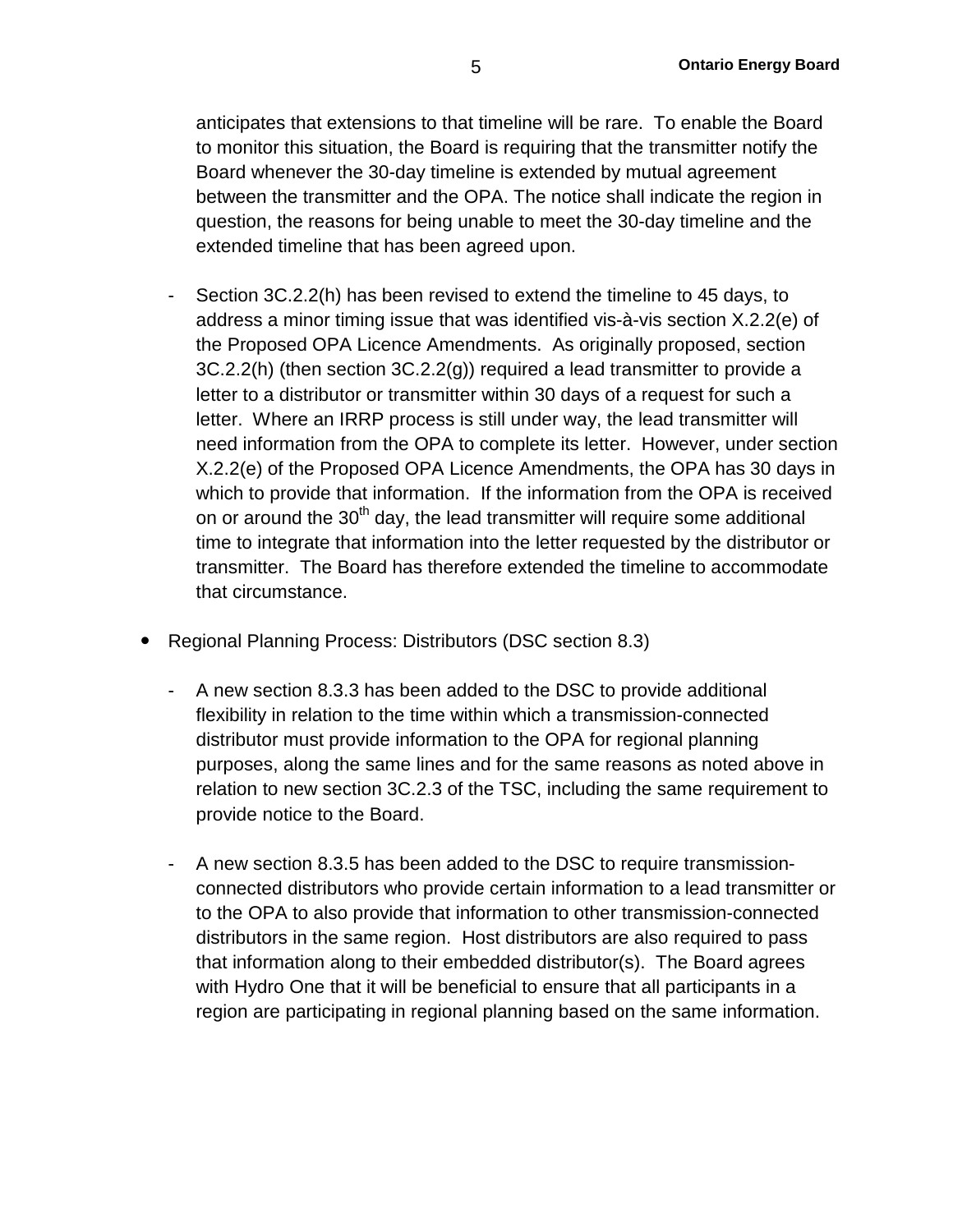- Monitoring and Reporting: Transmitters (TSC section 3C.3)
	- Section 3C.3.2 has been revised to clarify that the annual review of the status of investments in a Regional Infrastructure Plan can only be delegated to a distributor where the investments in the Plan are limited to investments in distribution facilities. The Board agrees with the CLD that distributors should not be delegated the function of monitoring the status of transmission investments.
	- Section 3C.3.3 has been revised to clarify that, in addition to addressing the status of transmission and distribution investments, a transmitter's annual report must also include the status of investments in conservation and demand management and generation, as applicable, in circumstances where an IRRP has been completed. This revision is in keeping with the Proposed Licence Amendments, one of which requires that the OPA provide this information to transmitters.
- Transition (TSC section 3C.4 and DSC section 8.5):
	- Section 3C.4.1 of the TSC and sections 8.5.1 and 8.5.3 of the DSC have been revised to modify the nature of the information to be provided to a transmitter or host distributor, as applicable, in relation to a distributor's currently foreseen needs. Both the CLD and Hydro One expressed concern with these sections as proposed in the May Proposed Amendments. The Board recognizes that distributors may not be in a position to identify specific transmission investment needs. However, the Board believes that distributors should be in a position to identify the potential need for additional transmission capacity, and that this information is adequate to serve the intended purpose of allowing transmitters and the OPA to confirm the prioritization of regions for the purposes of the transition to regional planning for all regions. This change is consistent with the CLD's suggested revisions.
	- Consistent with new section 8.3.5 of the DSC, the Board has added a new section 8.5.2 to the DSC that requires transmission-connected distributors to share their letter regarding anticipated transmission capacity needs with other transmission-connected distributors, and that also requires host distributors to pass that information to their embedded distributor(s).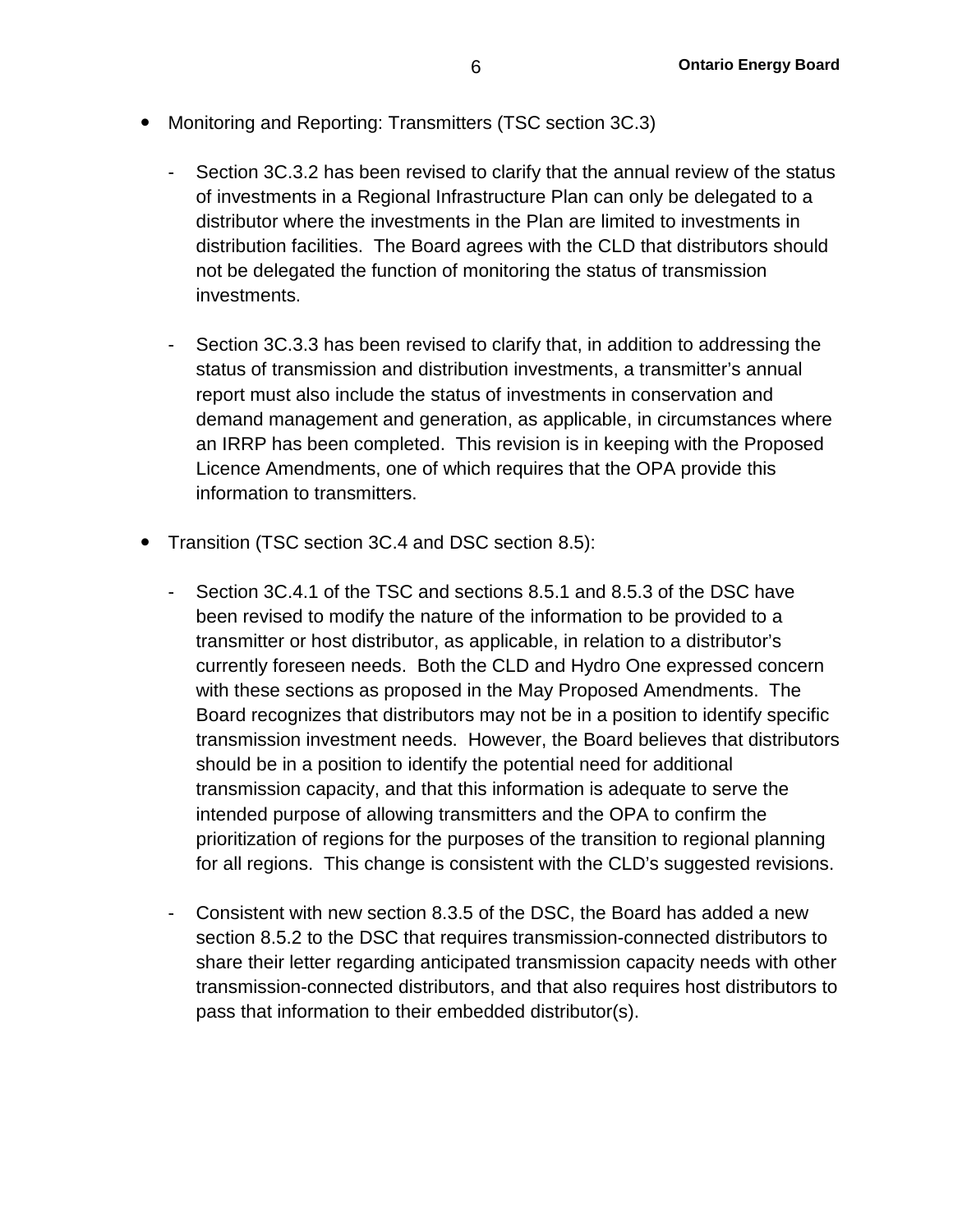- Other
	- As proposed by the CLD, the Board has harmonized the language in the TSC and the DSC to consistently refer to timelines for the provision of information as starting to run on the date "of receipt" of a request for that information.

## *2. Other Stakeholder Comments on Regional Planning*

Certain stakeholder comments were focused on elements of the regional planning process set out in the PPWG Report. The Board remains of the view that the process, as set out in PPWG Report, is appropriate. As noted above, it is the Board's intention that the Regional Planning Standing Committee will undertake periodic reviews of the process and make revisions to it as required on an on-going basis.

A number of comments received by the Board related to matters that the Board believes are appropriately left to be considered and developed, as and when required, through the work of the Regional Planning Standing Committee. These include: the proposal by Northwatch that decision criteria be embedded in the TSC; the suggestion by a number of stakeholders that a dispute resolution process be included in the TSC and/or the DSC to address disputes that cannot be resolved between the applicable parties; and comments regarding how regional planning consultations should unfold.

The Board does not believe that it is necessary to codify a detailed set of criteria to guide distributors in assessing their potential transmission connection capacity needs, as suggested by Toronto Hydro. The Board is of the view that distributors should be monitoring and assessing their potential transmission connection capacity needs, on an ongoing basis, to ensure their customers are receiving a reliable supply of power from the grid. Under the TSC, a distributor is required to identify to the transmitter when it requires additional available capacity on its connection asset(s). This has been occurring, without the need for any new criteria, for over a decade.

OSEA proposed that section 8.6.1 of the DSC should be expanded to capture not only load growth and system reliability and integrity, but also distributed generation. OSEA noted the same in relation to transmitters. In assessing load growth, distributors commonly develop load forecasts that take distributed generation and conservation and demand management into account. The PPWG Report also specifically notes that distributors are to provide both 'gross' and 'net' load forecasts to the lead transmitter and the OPA.<sup>[1](#page-6-0)</sup> The Board therefore does not believe that any change to the May

<span id="page-6-0"></span> $1$  The PPWG Report notes "The information required by the transmitter includes  $\ldots$  [g]ross and net load forecasts from distributors … Distributor load forecasts are to be provided on the following basis …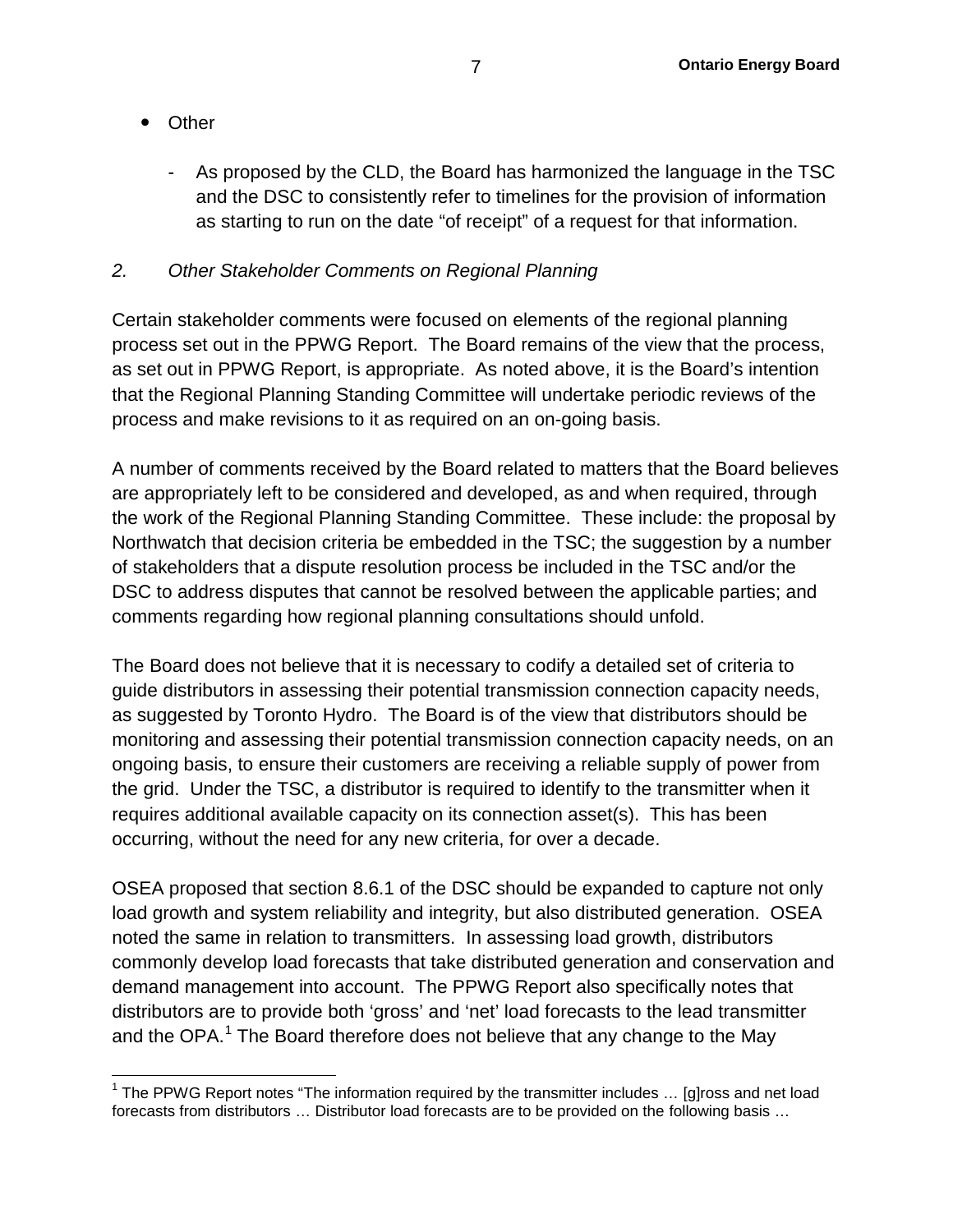Proposed Amendments is required in this regard.

In its comments, Toronto Hydro raised the question of the treatment to be afforded to Regional Infrastructure Plans and Integrated Regional Resource Plans in proceedings before the Board. As stated in the RRFE Board Report, the Board does not intend to formally approve Regional Infrastructure Plans. Rather, such Plans will be filed in proceedings to demonstrate that regional issues have been appropriately considered and, where applicable, addressed in developing a utility's proposed capital expenditure budget. In addition, a Scoping Assessment Report and, where applicable, an IRRP will also be completed to ensure that any alternatives to infrastructure investments (e.g., conservation and demand management and/or generation) have been appropriately considered.<sup>[2](#page-7-0)</sup> The Board expects that stakeholders will participate in the development of Plans through the consultation processes set out in the regional planning process as described in the PPWG Report, and the Board confirms that it does not intend for rate or leave to construct proceedings to be an opportunity for stakeholders to re-open the merits of a Regional Infrastructure Plan once it is finalized and submitted in support of a utility application. This should not be interpreted to mean that the Board will simply accept matters such as the estimated costs associated with the planned investment as set out in the Regional Infrastructure Plan. For example, where the Plan has identified that a distribution investment is the most cost effective option to meet a regional need, the Board will be informed by the Plan that such an investment is the optimal solution to meet that need. However, as in the normal course, parties will have an opportunity to test matters associated with the planned investment (e.g., proposed cost) in the Board proceeding before the distributor's proposed capital expenditure budget is approved. In such a proceeding, the Board will also review whether the planned capital investment included in the utility's application is consistent with the investment set out in the Regional Infrastructure Plan.

## *3. Revisions to the May Proposed Amendments: Facilitating Regional Planning and Regional Infrastructure Plan Execution*

Stakeholders generally supported the Board's proposal to extend the refund period from 5 to 15 years in relation to capital contributions (TSC section 6.3.17). Hydro One suggested that the provision be clarified by referring to capital contributions that are made in respect of projects that come into service after the date of coming into force of these amendments. In the RRFE Board Report, the Board stated that amendments to the TSC to extend the refund period would apply on a go forward basis (i.e., only to

 $\overline{a}$ 

<span id="page-7-0"></span>Relevant generation and CDM program information".<br><sup>2</sup> Once completed following the consultation process set out in the PPWG Report, Scoping Assessment Reports and Integrated Regional Resource Plans will be made publicly available on the OPA's website as contemplated in the Proposed OPA Licence Amendments.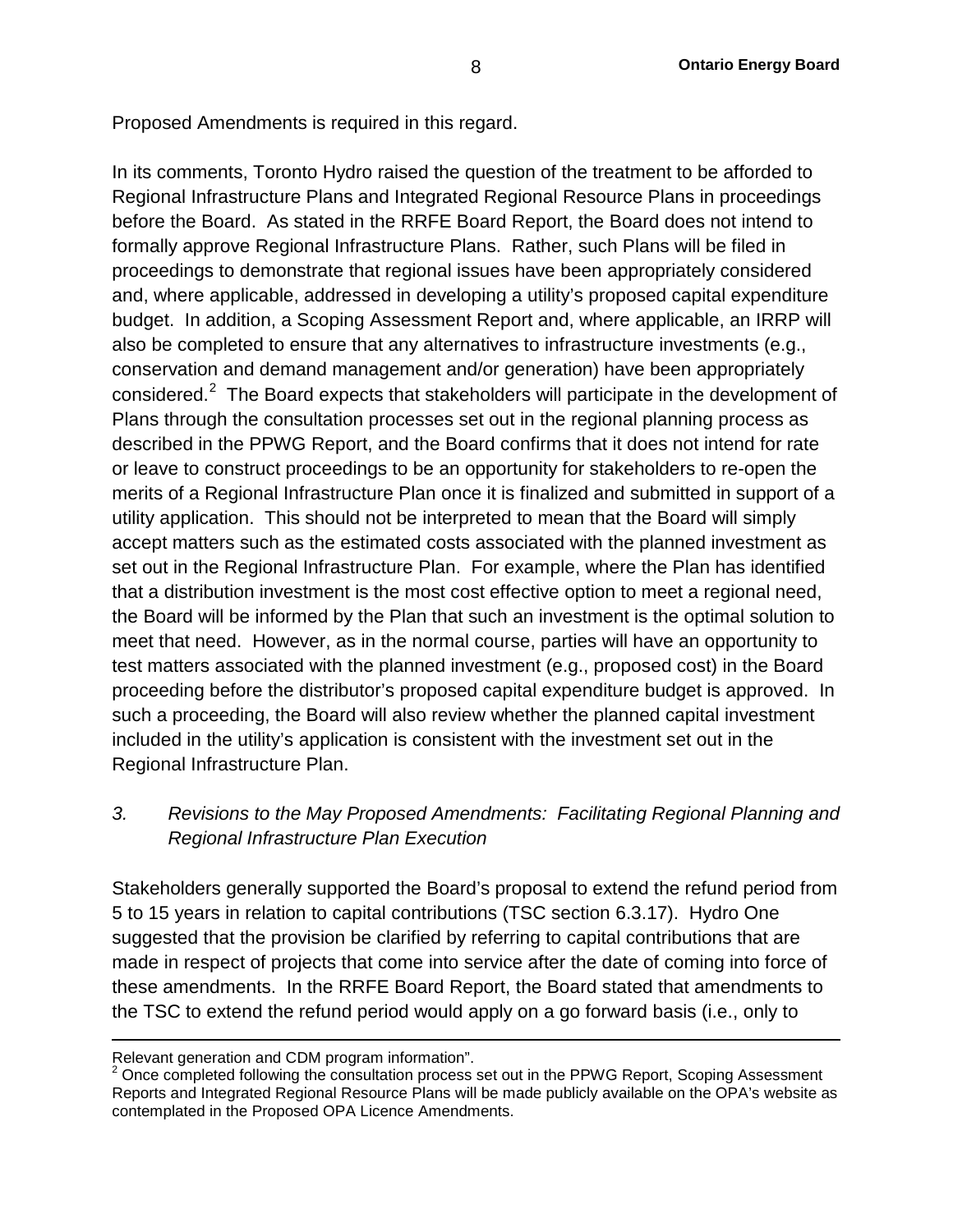initial customers that make a capital contribution after the amendment comes into force). The Board remains of the view that is the appropriate approach, and that the extended refund period should apply only in relation to capital contributions that are made after the date of coming into force of these amendments, irrespective of when the project comes into service.

APPrO proposed that generators be entitled to a refund in the event that a connection facility that is funded by a capital contribution is subsequently repurposed to also serve load. The Board notes that, by its terms, section 6.3.17 of the TSC avails to the benefit of a customer, which already includes a generator customer other than in relation to an enabler facility. The Board has, however, clarified that the refund provision applies to a capital contribution made in relation to the modification of a transmitter-owned connection facility as well as to the construction of such a facility.

The Board agrees with Hydro One that 345 kV interconnection autotransformers are 345/230KV and not 345/115 KV, and has revised section 2.0.45A of the TSC accordingly. The Board has also provided greater clarity in relation to that section by replacing the reference to "previous Decision" with a reference to a Decision, Order or Decision and Order issued before the date of coming into force of these amendments.

Hydro One suggested that greater clarity can be achieved in section 3.0.15 of the TSC by referring to the date on which a facility comes into service, as opposed to the date on which a facility commences to be constructed. This would be inconsistent with the view expressed by the Board in the RRFE Board Report that amendments to the TSC related to asset redefinition are intended to apply only on a going-forward basis. The Board therefore remains of the view that the commencement of construction of a project is the appropriate point in time for purposes of the application of section 3.0.15 of the TSC.

Northwatch identified four new provisions for consideration by the Board if appropriate in relation to the treatment of certain costs: (i) that costs associated with FIT generators should be pooled and paid province-wide rather than being paid by individual distributors; (ii) that costs incurred within a region because of the existence of exports should be passed through to the recipients of the power; (iii) that load customers should not be entitled to a refund in circumstances where the asset in question becomes stranded; and (iv) that a transmitter be required to compensate a distributor for capital costs incurred in relation to a regional project that reduces the transmitter's line losses. With respect to item (i), the Board is of the view that the issue is already appropriately addressed in the DSC and Ontario Regulation 330/09 (Cost Recovery re Section 79.1 of the Act). Item (ii) is, in the Board's view, a matter that is appropriately addressed (if required) in rates proceedings. The Board also notes that the treatment of exports is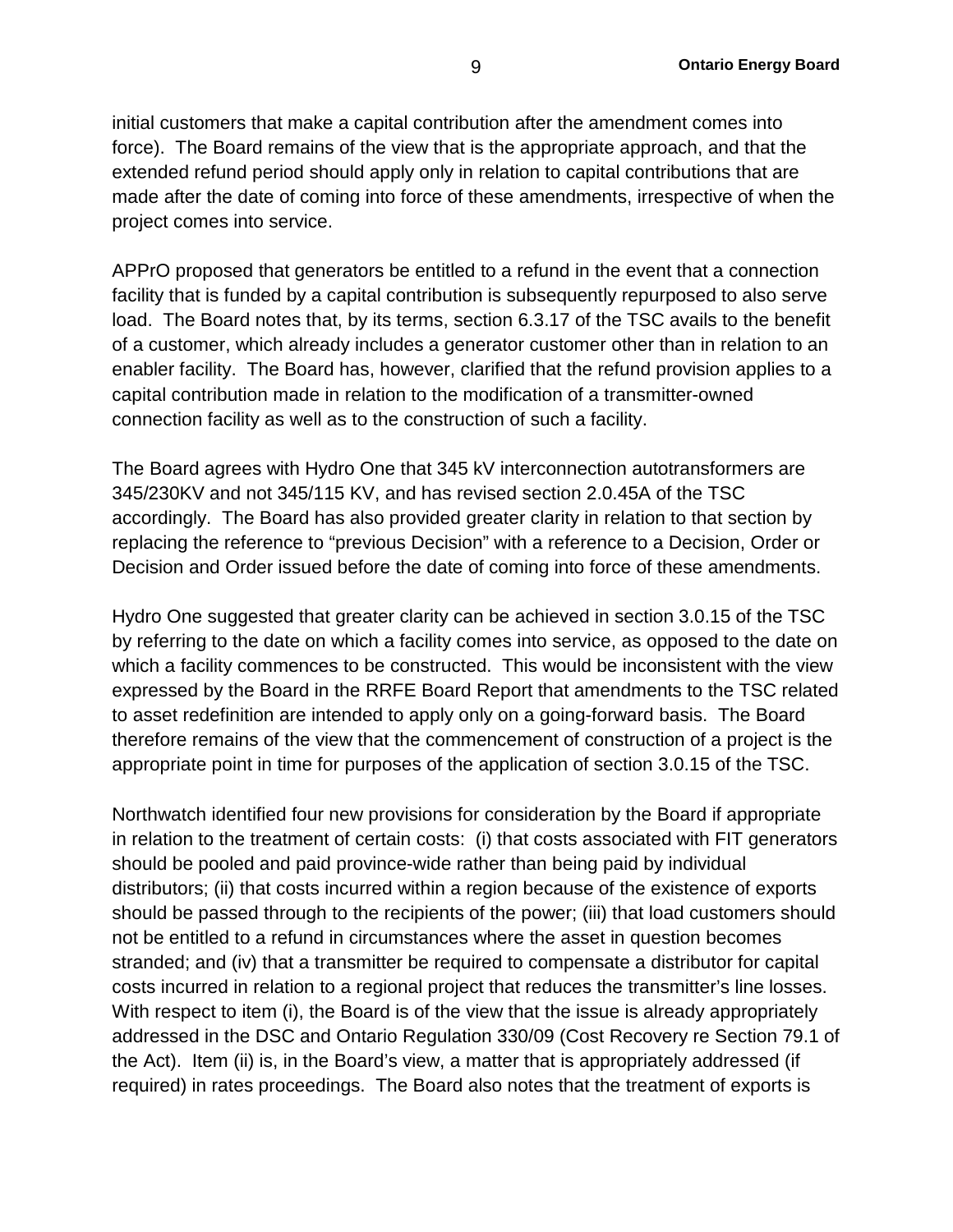the subject of ongoing studies being undertaken by the Independent Electricity System Operator ("IESO") in relation to transmission rates proceedings. In relation to item (iii), the Board notes that there would already be no refund, where an asset becomes stranded, as there would not be a connected customer to which a refund could be provided. The Board does not believe that item (iv) needs to be addressed through code amendments at this time.

No stakeholder objected to the elimination of section 6.3.6 from the TSC (the "otherwise planned" provision). However, Hydro One did suggest the need for an alternative provision, which is discussed in section C below.

## *4. Anticipated Costs and Benefits*

The anticipated costs and benefits of the May Proposed Amendments were set out in the May Notice, and interested parties should refer to that Notice for further information in that regard. The Board believes that the revisions made to the May Proposed Amendments as described above will provide greater clarity for all concerned, and will not result in material incremental costs to distributors, transmitters or ratepayers.

## *5. Coming Into Force*

As contemplated in the May Notice, the Final Amendments to the TSC and the DSC set out in Attachments A and B, respectively, come into force today, being the date on which they are posted on the Board's website after having been made by the Board.

## **C. Supplementary Proposed Amendment to the TSC**

## *1. Proposal to Add a New Section to the TSC*

As noted above, although there was support for the elimination of section 6.3.6 from the TSC, Hydro One suggested that it is important to preserve the concept of fairness in assigning cost responsibility where a new or modified connection facility is intended to provide benefits to the overall transmission system as well as to a particular connecting customer. Hydro One expressed concern about the fairness of the Board's approach to cost responsibility, as set out in the May Proposed Amendments, and recommended that the Board accept the notion that connecting customers should not be held responsible for the costs of facilities that are primarily required to address system needs. Hydro One suggested that this could be addressed by amending section 6.3.8 of the TSC by including the following: "A transmitter shall not require a customer to make a capital contribution in relation to a new or modified connection facility for any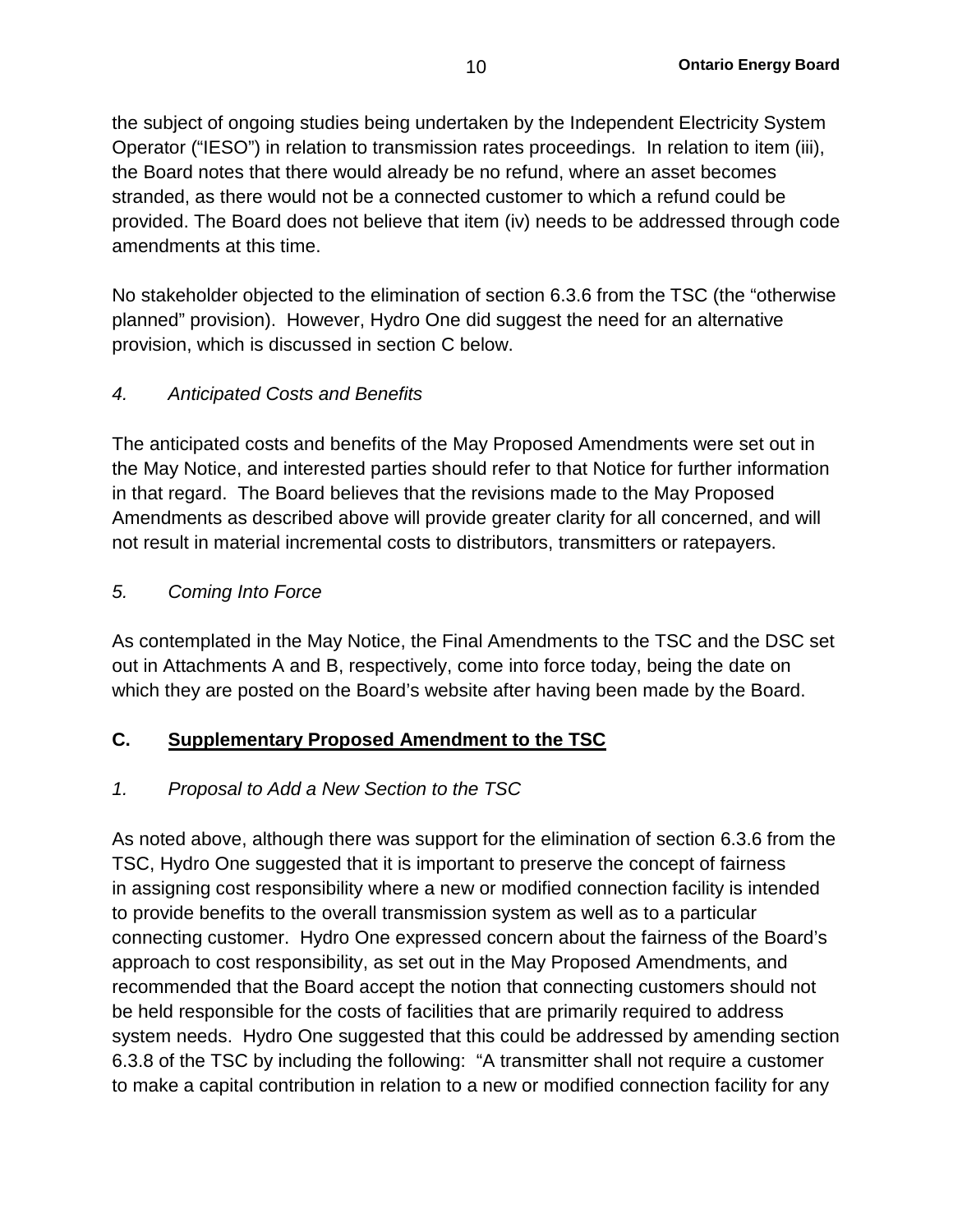costs associated with meeting the general reliability and integrity needs of the transmission system." In Hydro One's view, the elimination of section 6.3.6 of the TSC without an alternative mitigating provision of this nature may lead to imprudent investments from a regional perspective, as distributors may be motivated to pursue "cheaper" local options (e.g., a sub-optimal distribution alternative) in order to avoid subsidizing transmission investments that address common needs.

Hydro One suggested two possible approaches to cost responsibility in such cases, both of which it stated could be accommodated by its proposed amendment to section 6.3.8. In one case, cost responsibility for the entire investment would be assigned to the network pool (i.e., all ratepayers) based on an independent assessment by, and input from, the OPA and/or the IESO. Alternatively, cost responsibility could be determined based on the proportional benefit between the connecting customer and the overall system, although Hydro One noted that this may be difficult to accomplish with precision in practice.

The Board sees merit in addressing the issue raised by Hydro One. The Board is of the view that the first approach proposed by Hydro One, where all of the costs would be borne by the network pool, would not be appropriate. As noted above, Hydro One's rationale for its proposed amendment is that the triggering customer(s) would unfairly bear the costs associated with any system benefits. Under Hydro One's first approach, however, unfairness would also exist; that is, it would rest with ratepayers who would bear all of the costs even though the triggering customer(s) would receive a benefit. The Board therefore believes that apportionment of the costs would be more appropriate. An approach based on apportionment is more consistent with the RRFE Board Report, where the Board identified a shift in emphasis to the "beneficiary pays" principle. $^3\,$  $^3\,$  $^3\,$  It is also consistent with Hydro One's suggestion that it is important to preserve the concept of fairness in assigning cost responsibility.

The Board believes that the issue identified by Hydro One is most likely manifested in one scenario in particular; namely, where the construction of and/or modification to one or more transmitter-owned connection facilities is a more cost effective means of meeting the needs of one or more load customers than the construction or modification of the transmitter's network facilities. Under such a scenario, it is expected that the construction or modification of network facilities can only be avoided by the construction of and/or modification to transmitter-owned connection facilities that exceed the capacity needs of the triggering load customer(s). In such a case, it is appropriate that the load

<span id="page-10-0"></span> $3$  The RRFE Board Report stated "The Board concludes that a reconsideration of the TSC cost responsibility rules is desirable to facilitate the implementation of regional infrastructure planning and the execution of regional infrastructure plans. The Board believes that a shift in emphasis away from the 'trigger' pays principle to the 'beneficiary' pays principle is appropriate in that regard."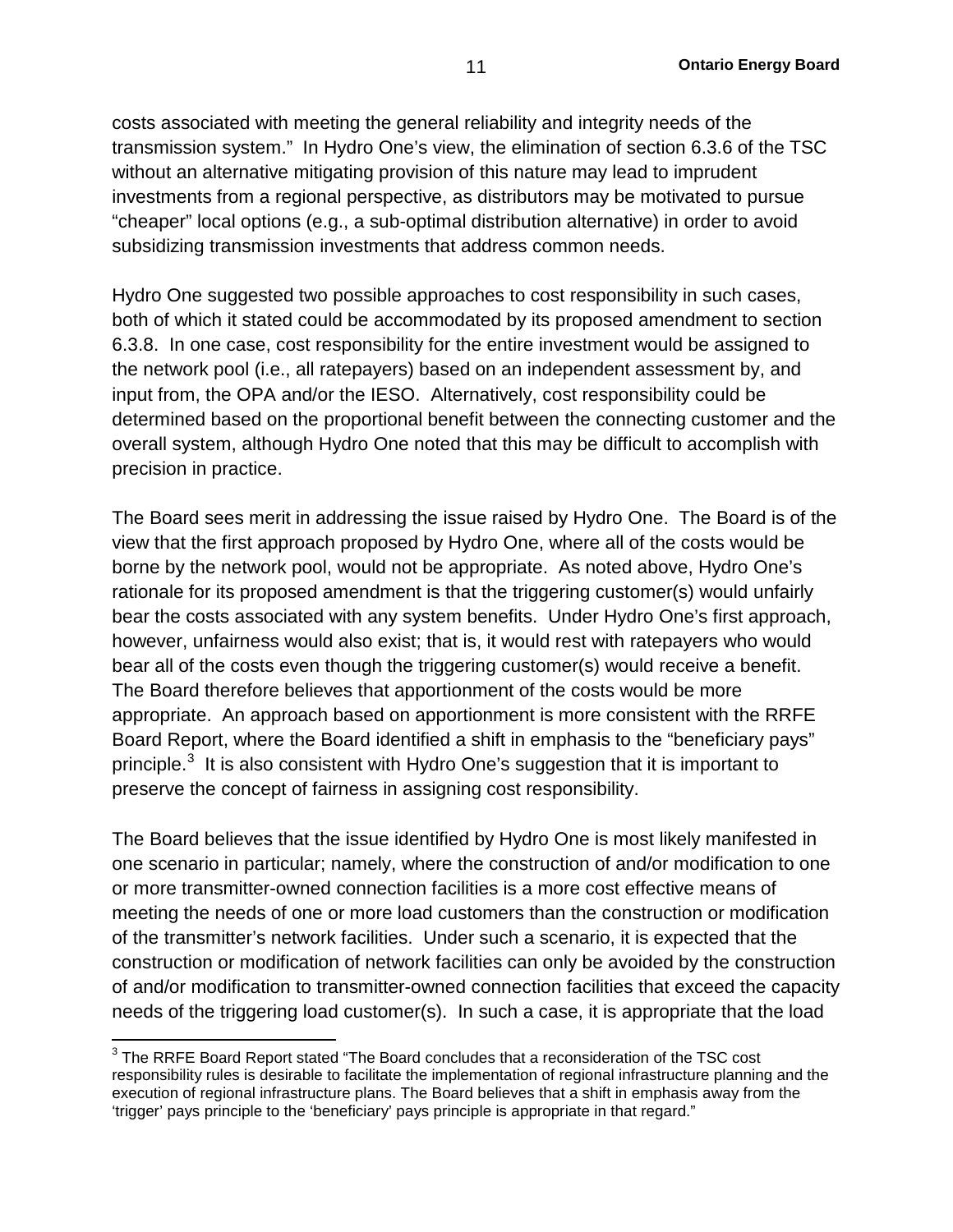customer(s) whose needs trigger the project should only bear the cost to the extent that they benefit from the construction of and/or modification to the transmitter-owned connection facilities. Any incremental costs should be attributed to the transmitter and recovered from the network pool, as the costs associated with the avoided construction of or modification to the transmitter's network facilities would have been recovered from the network pool.

The Board is therefore proposing to amend the TSC to add new sections 6.3.8A, 6.3.8B and 6.3.8C to address this particular circumstance, which the Board expects will only arise on an exceptional basis. Where it does arise, as independently confirmed based on an assessment by the IESO, it is proposed that the transmitter be required to apportion the cost of the transmitter-owned connection facilities based on the noncoincident incremental peak load requirements of the triggering load customer(s), and to apply to the Board for approval of that apportionment. The Board believes that apportionment based on non-coincident incremental peak load should achieve an adequate level of precision in terms of the respective benefits. The load customer(s) whose needs trigger the project should neither be better off nor worse off by reason of a decision to implement a solution that results in investments that exceed the triggering customer(s) capacity needs but is more cost effective than an investment in network facilities. The Board also notes that this proposed approach is akin to the approach set out in section 6.3.5 of the TSC, under which a transmitter may in exceptional circumstances apply to the Board for permission to obtain a capital contribution from a customer in relation to the construction of or modifications to network facilities.

The Board recognizes that the more cost effective solution confirmed by the IESO may involve the modification of a transmitter-owned connection facility that serves one or more customer(s) other than the triggering load customer(s). This may occur where the transmitter modifies or constructs connection facilities to shift load from the triggering customer's connection facility to another connection facility with excess capacity. The non-triggering customer(s), who have no need for additional capacity, should not bear the cost of that modification or construction, and the Board is therefore proposing to include a new section 6.3.8C in the TSC to that effect.

The text of the proposed new sections 6.3.8A, 6.3.8B and 6.3.8C of the TSC is set out in Attachment E to this Notice. The Board remains of the view that section 6.3.6 should be eliminated from the TSC irrespective of the outcome of the consultation on the proposed new sections. The Board has therefore not considered it necessary to defer the elimination of section 6.3.6 (or any other of the Final Amendments relating to cost responsibility or other matters) pending the outcome of that consultation.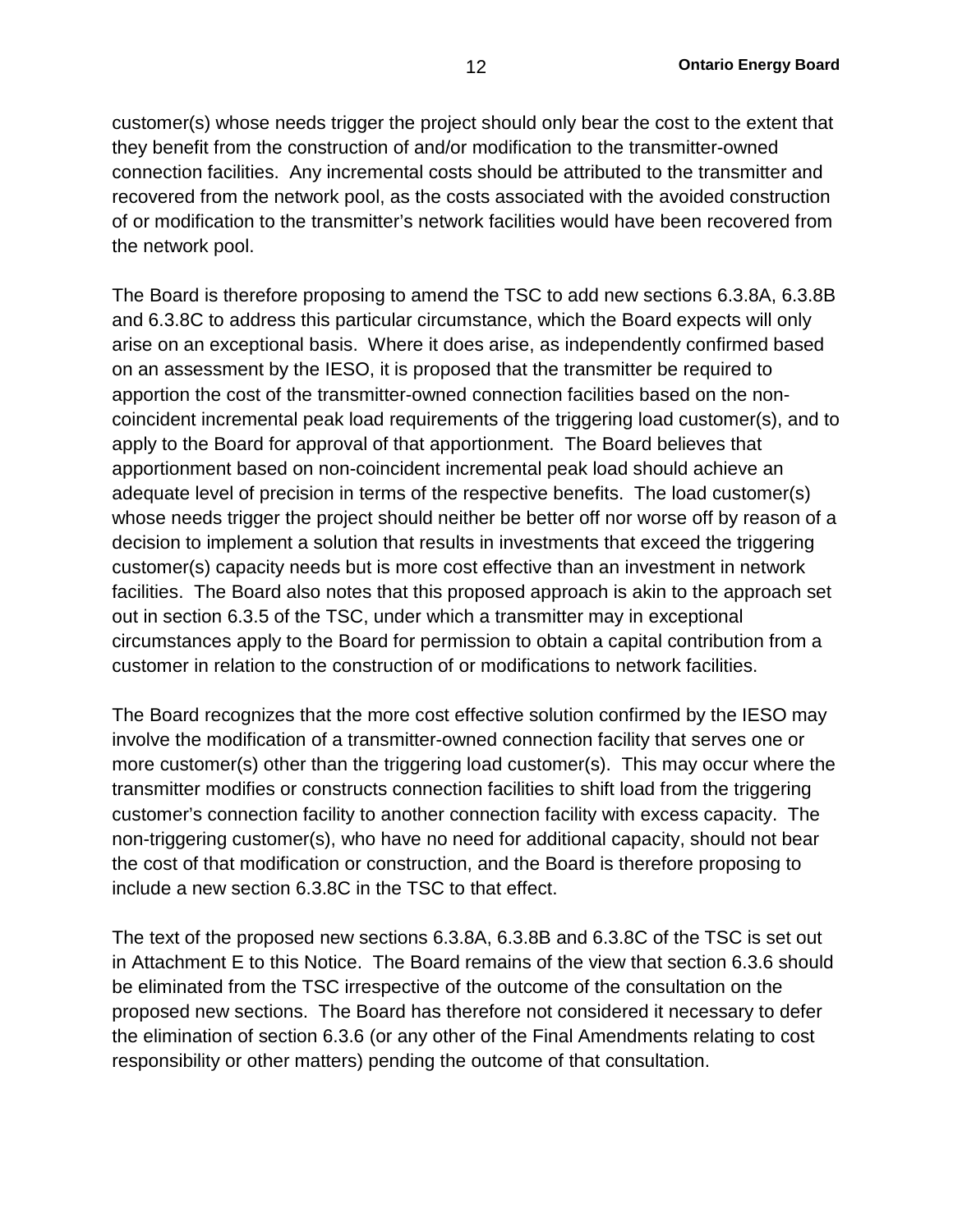## *2. Anticipated Costs and Benefits*

The Board believes that the proposed new sections 6.3.8A, 6.3.8B and 6.3.8C of the TSC will result in benefits that exceed any additional costs.

The Board expects that the approach embodied in those new sections will support more optimal and cost effective infrastructure investments. The approach is also more consistent with the beneficiary pays principle, and will therefore result in a more appropriate allocation and recovery of costs.

## *3. Coming Into Force*

The Board proposes that the proposed new sections 6.3.8A, 6.3.8B and 6.3.8C of the TSC set out in Attachment E come into force on the date that the sections are published on the Board's website after having been made by the Board.

### *4. Invitation to Comment*

All interested parties are invited to submit written comments on the proposed new sections 6.3.8A, 6.3.8B and 6.3.8C of the TSC, as set out in Attachment E, by **September 9, 2013.** Written comments must be provided in accordance with the filing instructions set out in the May Notice.

## *5. Cost Awards*

As stated in the May Notice, cost awards will be available under section 30 of the Act in relation to this consultation and will be recovered as set out in the May Notice. For the purposes of the provision of comments on the proposed new sections 6.3.8A, 6.3.8B and 6.3.8C, cost awards will be available to eligible participants to a **maximum of 5 hours.** 

This Notice, including the Final Amendments to the TSC and the DSC set out in Attachments A and B, respectively, and the proposed new sections of the TSC set out in Attachment E, will be available for public inspection on the Board's website at [www.ontarioenergyboard.ca](http://www.ontarioenergyboard.ca/) and at the office of the Board during normal business hours.

Any questions relating to the Final Amendments to the TSC or the DSC set out in Attachments A and B should be directed to the Market Operations Hotline at [market.operations@ontarioenergyboard.ca](mailto:%20market.operations@ontarioenergyboard.ca) or 416-440-7604. Any questions relating to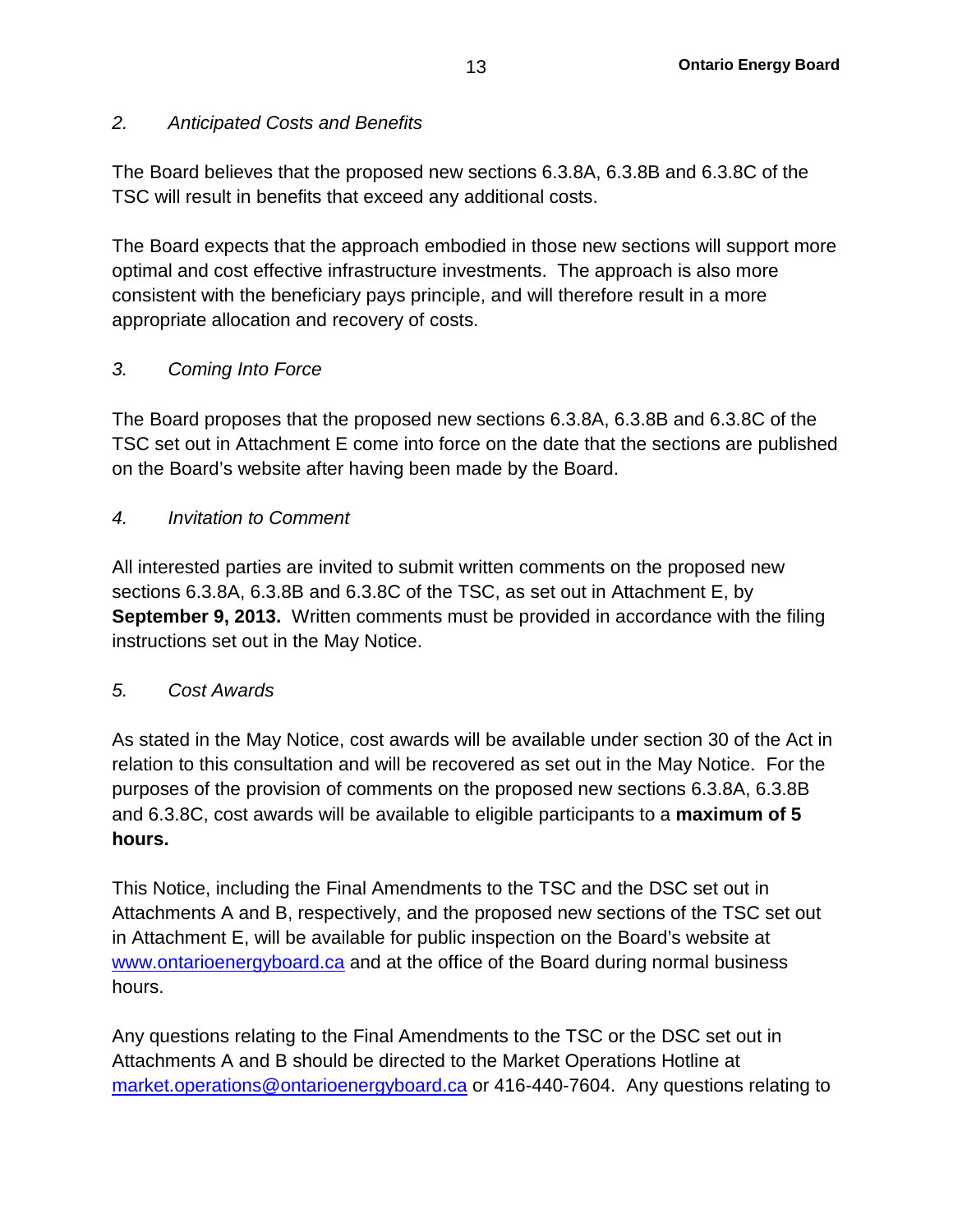the proposed new sections 6.3.8A, 6.3.8B and 6.3.8C of the TSC set out in Attachment E should be directed to Chris Cincar at [Chris.Cincar@ontarioenergyboard.ca](mailto:Chris.Cincar@ontarioenergyboard.ca) or at 416- 440-7696. The Board's toll free number is 1-888-632-6273.

**DATED** at Toronto, August 26, 2013

## **ONTARIO ENERGY BOARD**

*Original signed by*

Kirsten Walli Board Secretary

#### Attachments:

| Attachment A: | Final Amendments to the Transmission System Code         |
|---------------|----------------------------------------------------------|
| Attachment B: | Final Amendments to the Distribution System Code         |
| Attachment C: | Comparison version showing revisions to the May Proposed |
|               | Amendments as reflected in the Final Amendments to the   |
|               | Transmission System Code (for information purposes only) |
| Attachment D: | Comparison version showing revisions to the May Proposed |
|               | Amendments as reflected in the Final Amendments to the   |
|               | Distribution System Code (for information purposes only) |
| Attachment E: | Proposed New Sections 6.3.8A, 6.3.8B and 6.3.8C of the   |
|               | <b>Transmission System Code</b>                          |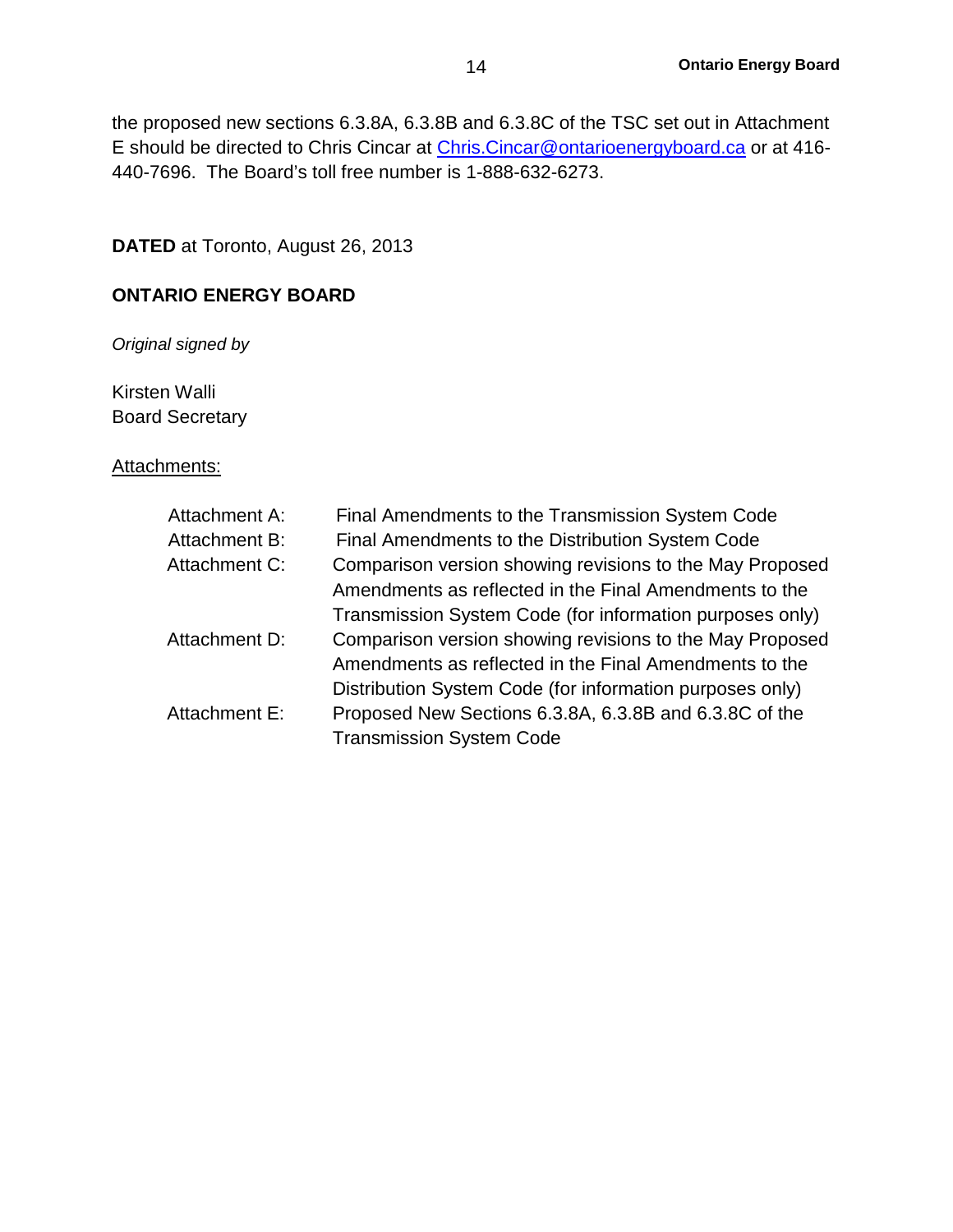## **Attachment A to Notice of Amendments to Codes and Notice of Proposal to Amend a Code**

## **August 26, 2013**

## **EB-2011-0043**

## **Final Amendments to the Transmission System Code**

### **I. Regional Planning Process**

1. Section 3 of the Transmission System Code is amended by adding new section 3C immediately after section 3B as follows:

## **3C. Regional Planning**

## **3C.1 Definitions and Lead Responsibility Where More than One Transmitter in a Region**

3C.1.1 For the purposes of this section 3C:

"Integrated Regional Resource Plan" means a document prepared by the OPA that identifies the appropriate mix of investments in one or more of conservation and demand management, generation, transmission facilities or distribution facilities in order to address the electricity needs of a region in the near- (up to 5 years), mid- (5 to 10 years), and long-term (more than 10 and up to 20 years);

**"**integrated regional resource planning process" means a planning process led by the OPA for the purpose of determining the appropriate mix of investments in one or more of conservation and demand management, generation, transmission facilities or distribution facilities in order to address the electricity needs of a region in the near- (up to 5 years), mid- (5 to 10 years), and long-term (more than 10 and up to 20 years);

"needs assessment" means a process led by a transmitter to determine if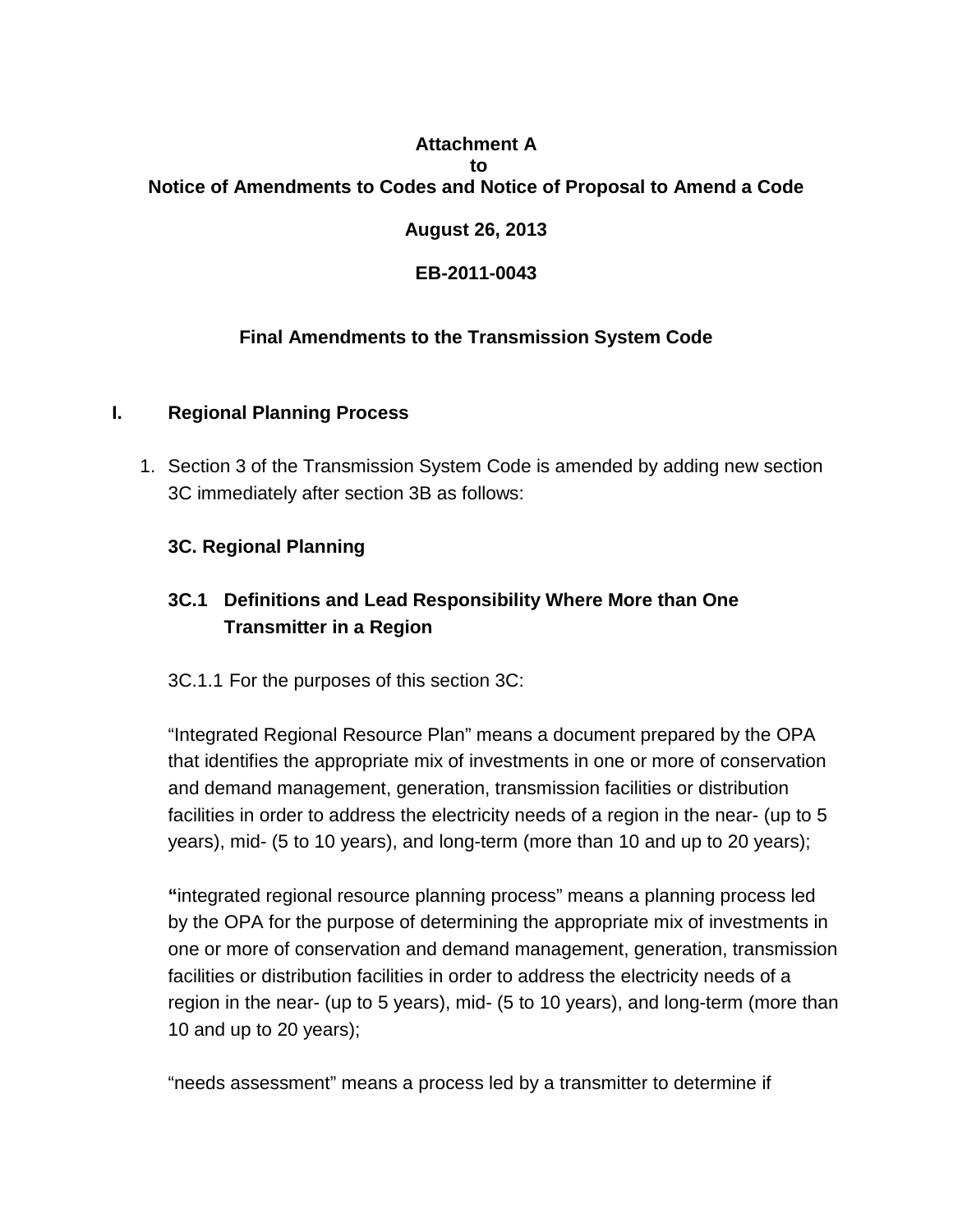regional planning is required for a region;

"region", in respect of a transmitter, means an area within which the transmitter's transmission system is located, in whole or in part, and that has been designated as such by the transmitter, in consultation with the OPA, under section 3C.2.2(a) for regional planning purposes;

"Regional Infrastructure Plan" means a document prepared by the transmitter leading a regional infrastructure planning process that identifies investments in transmission facilities, distribution facilities or both that should be developed and implemented on a coordinated basis to meet the electricity infrastructure needs within a region;

"regional infrastructure planning process" means a planning process led by a transmitter in accordance with this section 3C for the purpose of determining the investments in transmission facilities, distribution facilities or both that should be developed and implemented on a coordinated basis to meet the electricity infrastructure needs within a region;

"regional planning" means a planning process involving licensed transmitter(s), licensed distributor(s), and the OPA for the purpose of determining whether a Regional Infrastructure Plan and/or an Integrated Regional Resource Plan is required for a region and, where required, developing or updating a Regional Infrastructure Plan and/or an Integrated Regional Resource Plan; and

"scoping assessment" means a process led by the OPA to determine the form of regional planning process (regional infrastructure planning process or integrated regional resource planning process) that is required for a region.

3C.1.2 For the purposes of this section 3C, where the transmission system of more than one licensed transmitter is connected to customers in a region, the applicable transmitters shall determine which among them will be responsible for leading the regional infrastructure planning processes for the region at any given time. The applicable transmitters shall make that determination within 30 days of August 26, 2013, and may agree to change that determination from time to time thereafter. The transmitter that has been so designated at any given time shall be responsible for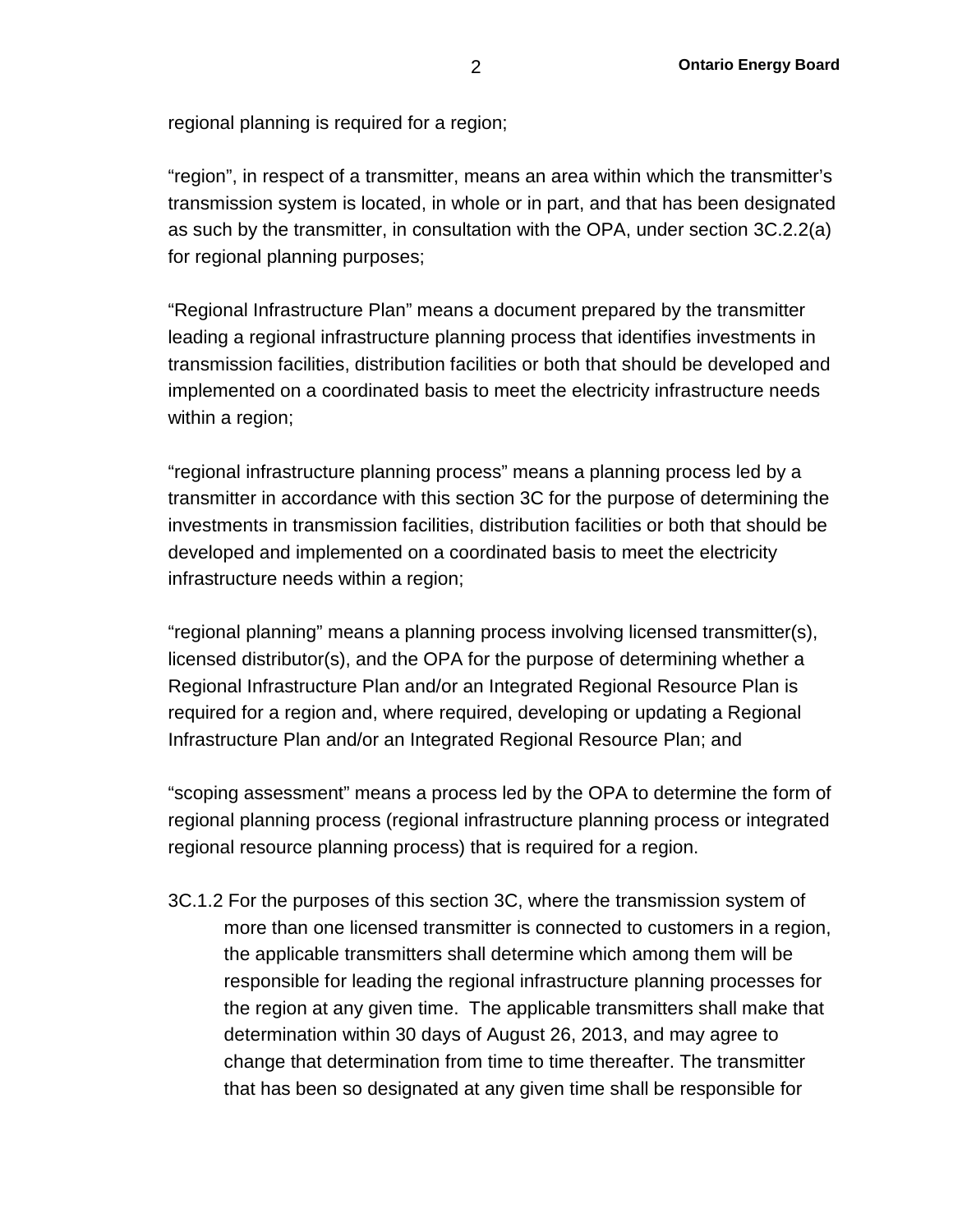complying with the obligations set out in this section 3C. The other transmitter(s) shall participate in any regional infrastructure planning process or integrated regional resource planning process for the region as reasonably required by the lead transmitter or the OPA, as applicable, but shall not otherwise be required to comply with the obligations set out in this section 3C.

## **3C.2 Obligation to Lead Regional Infrastructure Planning Process**

- 3C.2.1 A transmitter shall, in consultation with the OPA and with all applicable licensed distributors and licensed transmitters in a region, lead a regional infrastructure planning process for each region and participate in any integrated regional resource planning process for the region.
- 3C.2.2 For the purposes of section 3C.2.1, a transmitter shall:
	- (a) review the boundaries of the regions, in consultation with the OPA, no less than once every five years to determine whether they need to be modified;
	- (b) from time to time as required, and on a timely basis, request information from all licensed distributors and licensed transmitters in a region and from the OPA that the transmitter considers is reasonably required for the purpose of undertaking a needs assessment in relation to the region;
	- (c) for each region, conduct a needs assessment at least every five years, and more frequently if required by reason of forecasted load or demand growth within a distributor's licensed service area, request(s) for connection received by the transmitter or other events that the transmitter believes may trigger the need for investment in transmission facilities, distribution facilities or both in a region. The needs assessment for a region shall be completed within 60 days of receipt of the information referred to in section 3C.2.2(b);
	- (d) within 10 days of completion of a needs assessment for a region, provide a report to the OPA, the IESO, and all licensed distributors and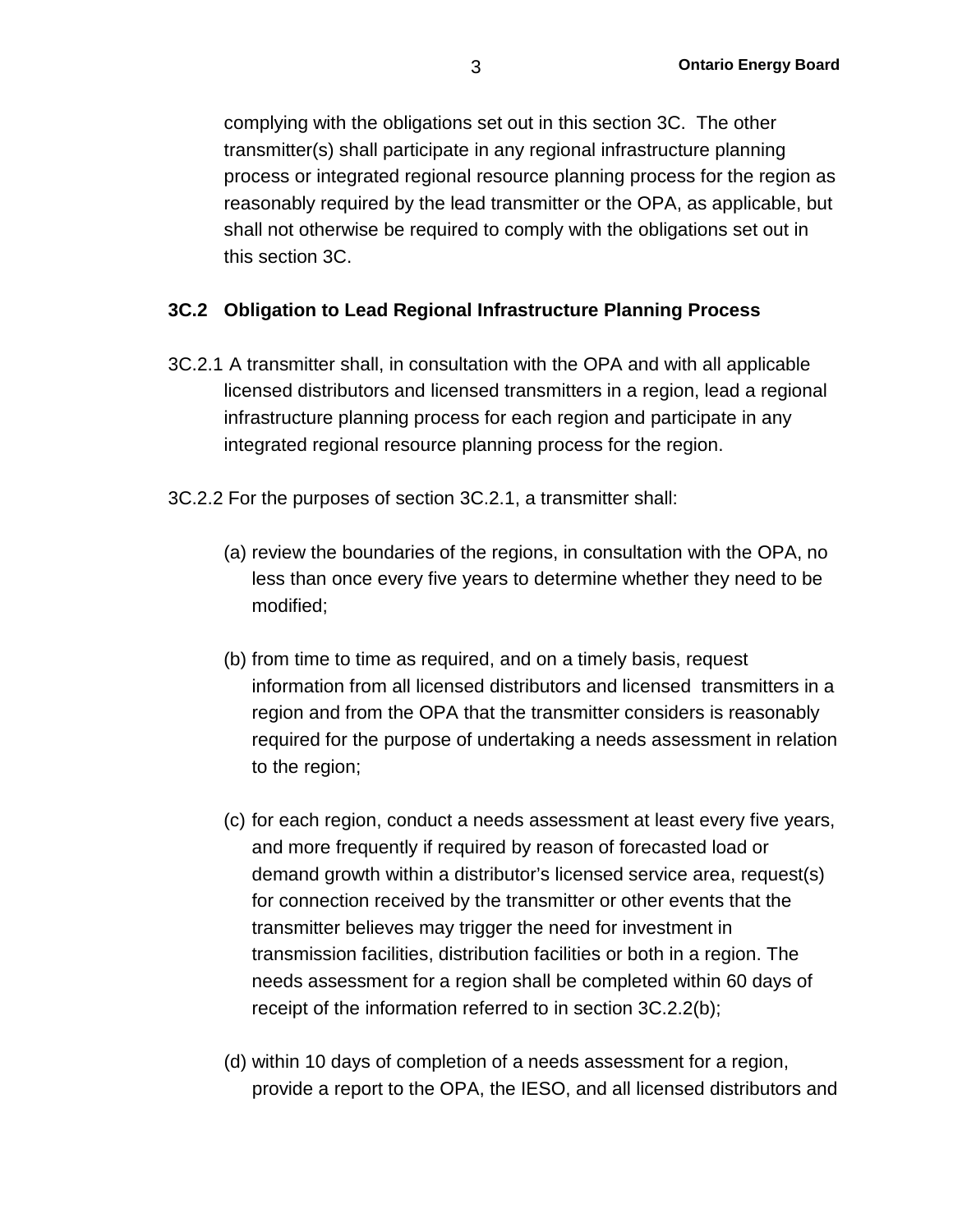licensed transmitters within the region that reflects the results of the needs assessment, including the identity of the licensed distributors that will and will not need to be involved in further regional planning activities for the region, and post that report on its website;

- (e) where a needs assessment for a region indicates that a scoping assessment is required, participate in the scoping assessment as may be reasonably required by the OPA;
- (f) where a scoping assessment identifies that a regional infrastructure planning process is required for a region, complete or update a Regional Infrastructure Plan for the region within six months of the date of receipt of the scoping assessment from the OPA, and post the Regional Infrastructure Plan on its website upon its completion;
- (g) where a scoping assessment identifies that an integrated regional resource planning process is required for a region, (i) participate in the integrated regional resource planning process as may be reasonably required by the OPA, and (ii) subject to section 3C.2.3, provide the OPA with such information as the OPA may from time to time reasonably require for the purposes of the integrated regional resource planning process within 30 days of receipt of a request by the OPA for the information; and
- (h) within 45 days of receipt of a request to do so, provide a letter to a licensed distributor or a licensed transmitter confirming the status of regional planning for a region, including any Regional Infrastructure Plan that is being developed for the region that includes the distributor's licensed service area or within which the requesting transmitter's transmission system is located, suitable for the purpose of supporting an application proposed to be filed with the Board by the distributor or requesting transmitter.
- 3C.2.3Where a transmitter believes that it cannot meet the 30-day timeline referred to in part (ii) of section 3C.2.2(g), the transmitter and the OPA may agree to a longer timeline. In such a case, the transmitter shall so notify the Board in writing. The notice shall indicate the region in question,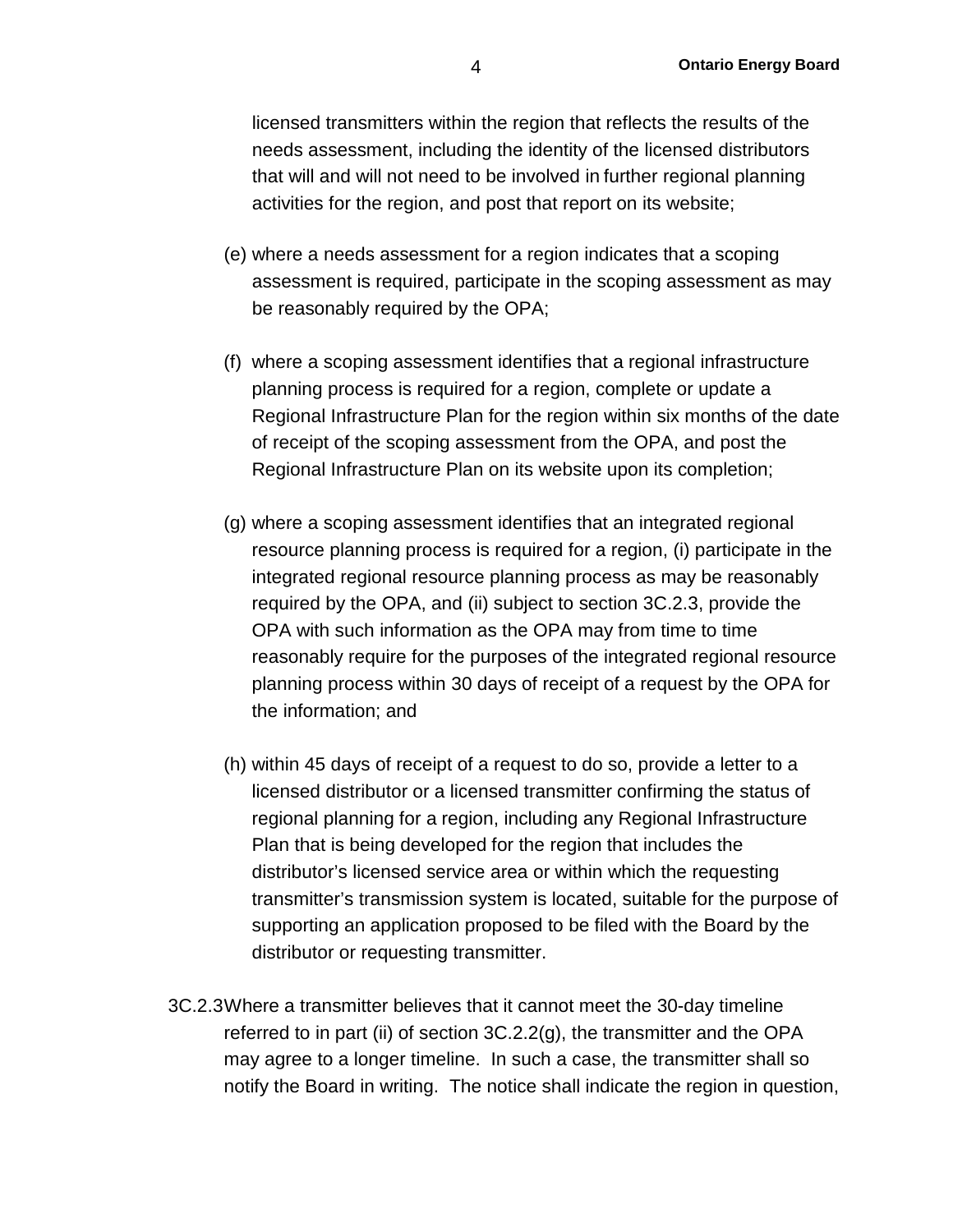the reasons for being unable to meet the 30-day timeline and the extended timeline that has been agreed to between the transmitter and the OPA.

#### **3C.3 Monitoring and Reporting**

- 3C.3.1 Subject to section 3C.3.2, a transmitter shall, in consultation with the OPA and with all applicable licensed distributors and licensed transmitters in a region for which a Regional Infrastructure Plan has been completed, undertake a review every 12 months following the completion of the Regional Infrastructure Plan for the purpose of determining:
	- (a) whether the investments in transmission facilities, distribution facilities or both, as applicable, identified in the Regional Infrastructure Plan are being implemented in accordance with the schedule set out in the Plan; and
	- (b) whether the Regional Infrastructure Plan needs to be updated in advance of the next scheduled needs assessment for the region.
- 3C.3.2 Where a Regional Infrastructure Plan for a region includes only investments in distribution facilities, a transmitter may make arrangements for a licensed distributor in the region to conduct the review referred to in section 3C.3.1(a) rather than conducting the review itself. In such a case, the transmitter shall request a report from the distributor setting out the status of the investments set out in the Regional Infrastructure Plan at least 60 days in advance of the filing of the annual status report referred to in section 3C.3.3.
- 3C.3.3 A transmitter shall submit an annual report to the Board, on November 1<sup>st</sup> of each year, that identifies the status of regional planning for all regions, and shall post the report on its website. The report shall include the status of investments in conservation and demand management, generation or both for each region for which an Integrated Regional Resource Plan has been completed, provided that this information has been provided to the transmitter by the OPA no later than October  $1<sup>st</sup>$  of the year.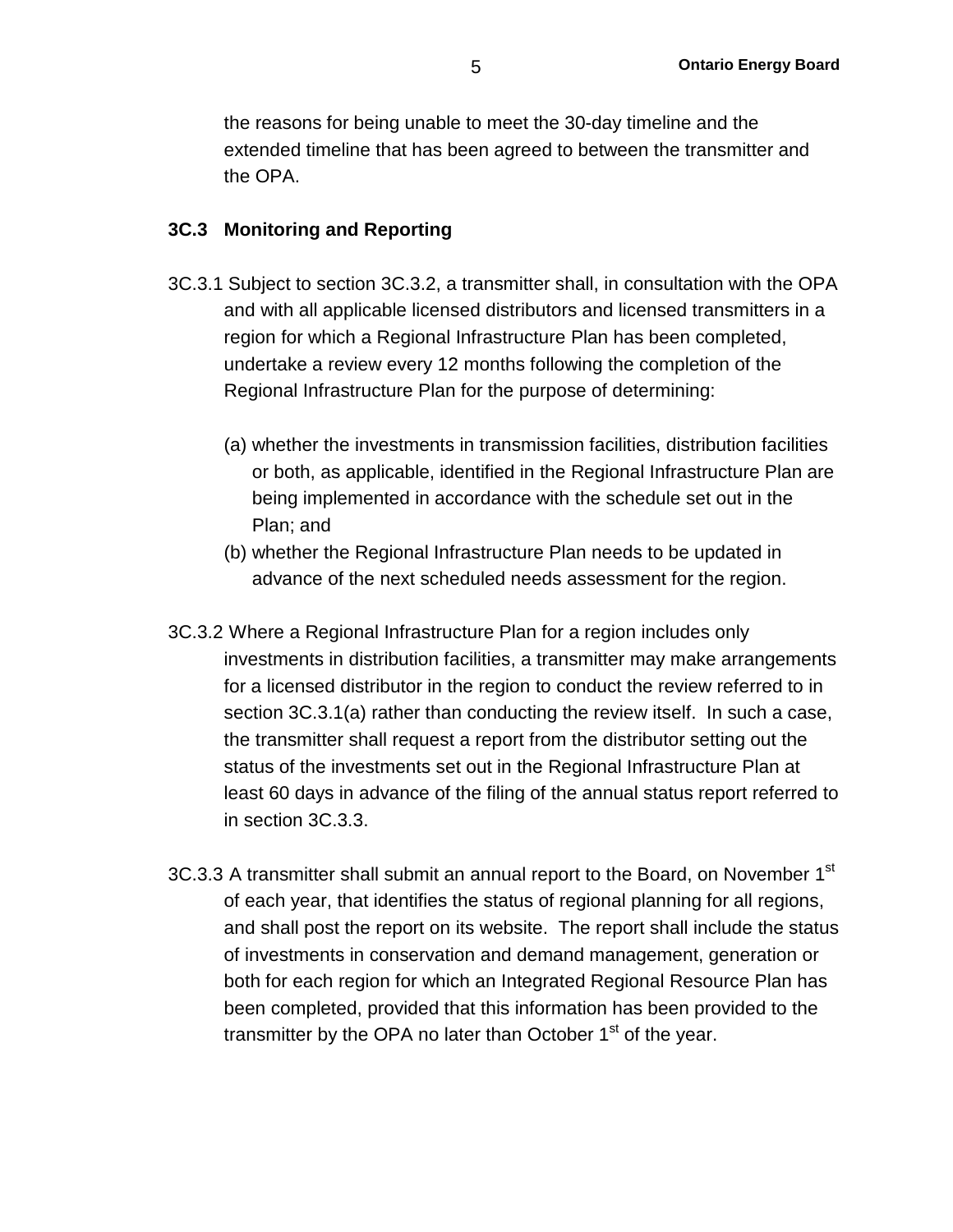## **3C.4 Transition**

- 3C.4.1 A transmitter shall, within 10 days of August 26, 2013*,* request from each licensed distributor whose distribution system is connected to its transmission system a letter identifying whether the distributor foresees a potential need for additional transmission connection capacity to support the needs of the distributor's distribution system and of the distribution system of any of that distributor's embedded licensed distributors over the next five years.
- 3C.4.2 A transmitter shall, within 90 days of August 26, 2013*,* complete a review of all regions to prioritize them based on the anticipated timing of the need for investment in transmission facilities, distribution facilities or both. Every 12 months following August 26, 2013*,* the transmitter shall review the prioritization of regions and revise it as required to reflect emerging needs in the regions. The transmitter shall maintain a priority list, post it on its website and update it as required to reflect any changes in prioritization.
- 3C.4.3 A transmitter shall, within 10 days of completing a review referred to in section 3C.4.2:
	- (a) notify the licensed distributors and licensed transmitters within a region regarding whether they need to be involved in regional planning for the region; and
	- (b) provide a report to the OPA identifying whether regional planning is required for each region and, where it is required, the identity of the licensed distributors and licensed transmitters in the region that need to be involved in regional planning for the region.
- 3C.4.4 A transmitter shall undertake a needs assessments for each region in accordance with the priority list referred to in section 3C.4.2. Within four years of August 26, 2013*,* the transmitter shall complete a needs assessment for all regions, and complete a Regional Infrastructure Plan for each region where one is required.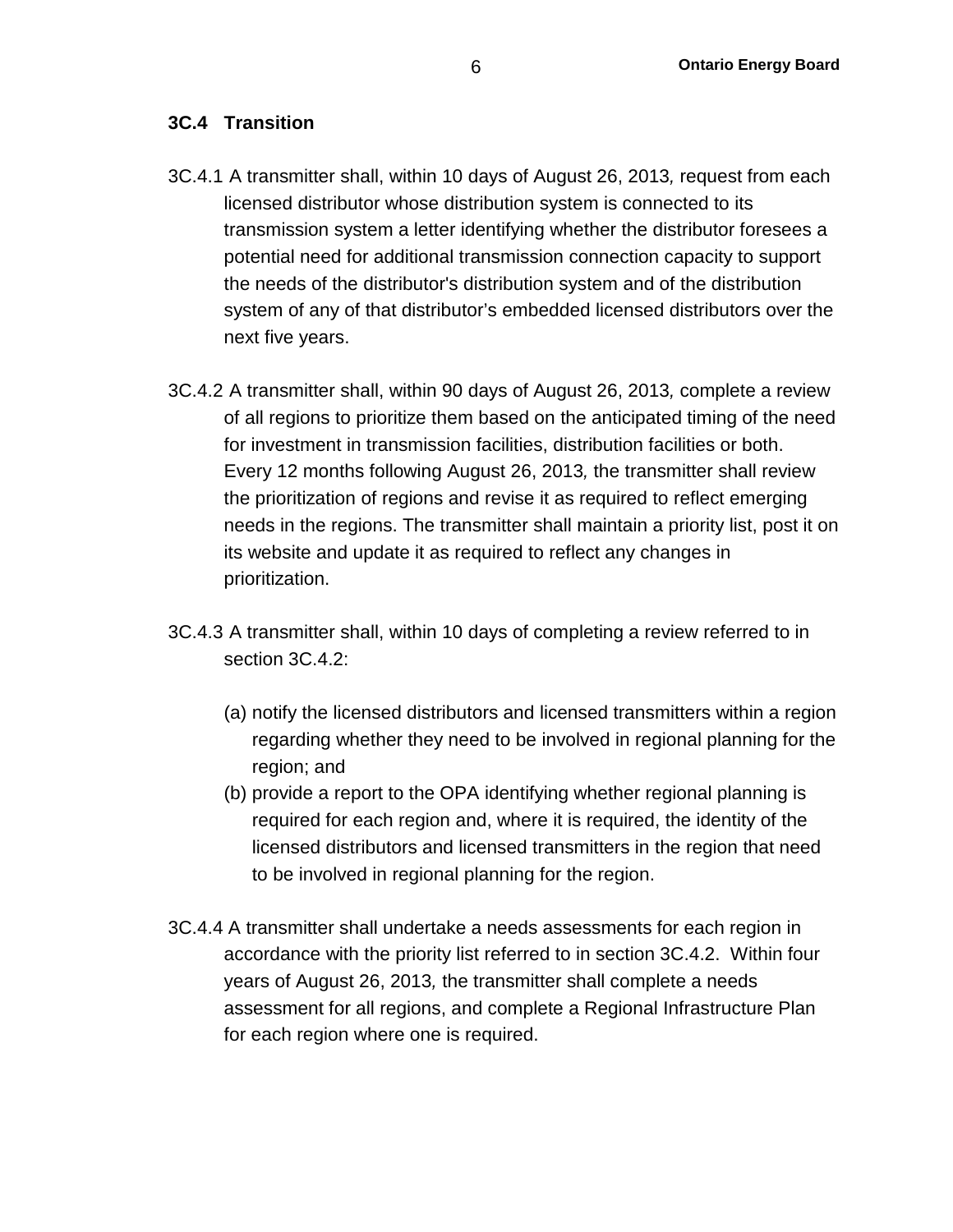## **II. Facilitating Regional Planning and Regional Infrastructure Plan Execution**

### *1. Otherwise Planned and Refund Issue*

1. Section 3 of the Transmission System Code is amended by adding new section 3B immediately after section 3A as follows:

## **3B. Reliability and Integrity of Transmission System**

- 3B.1 A transmitter shall, in accordance with the Act, its licence and this Code, maintain the reliability and integrity of its transmission system and reinforce or expand its transmission system as required to meet load growth.
- 2. Section 6.1.4(i) of the Transmission System Code is amended by deleting the phrase "plans required by section 6.3.6 that cover" and replacing it with the phrase "Regional Infrastructure Plan or the Integrated Regional Resource Plan referred to in section 3C, if any, that covers", such that the section reads as follows:

6.1.4 A transmitter's connection procedures referred to in section 6.1.3 shall include the following:

…

- (i) an obligation on the transmitter to provide a customer with the most recent version of the Regional Infrastructure Plan or the Integrated Regional Resource Plan referred to in section 3C, if any, that covers the applicable portion of the transmitter's transmission system.
- 3. Section 6.2.3 of the Transmission System Code is amended by replacing the phrase "section 6.2.24, 6.3.9 or 6.3.17" with the phrase "section 6.3.9 or 6.3.17A", such that the section reads as follows:
	- 6.2.3 Where an economic evaluation, including an economic evaluation referred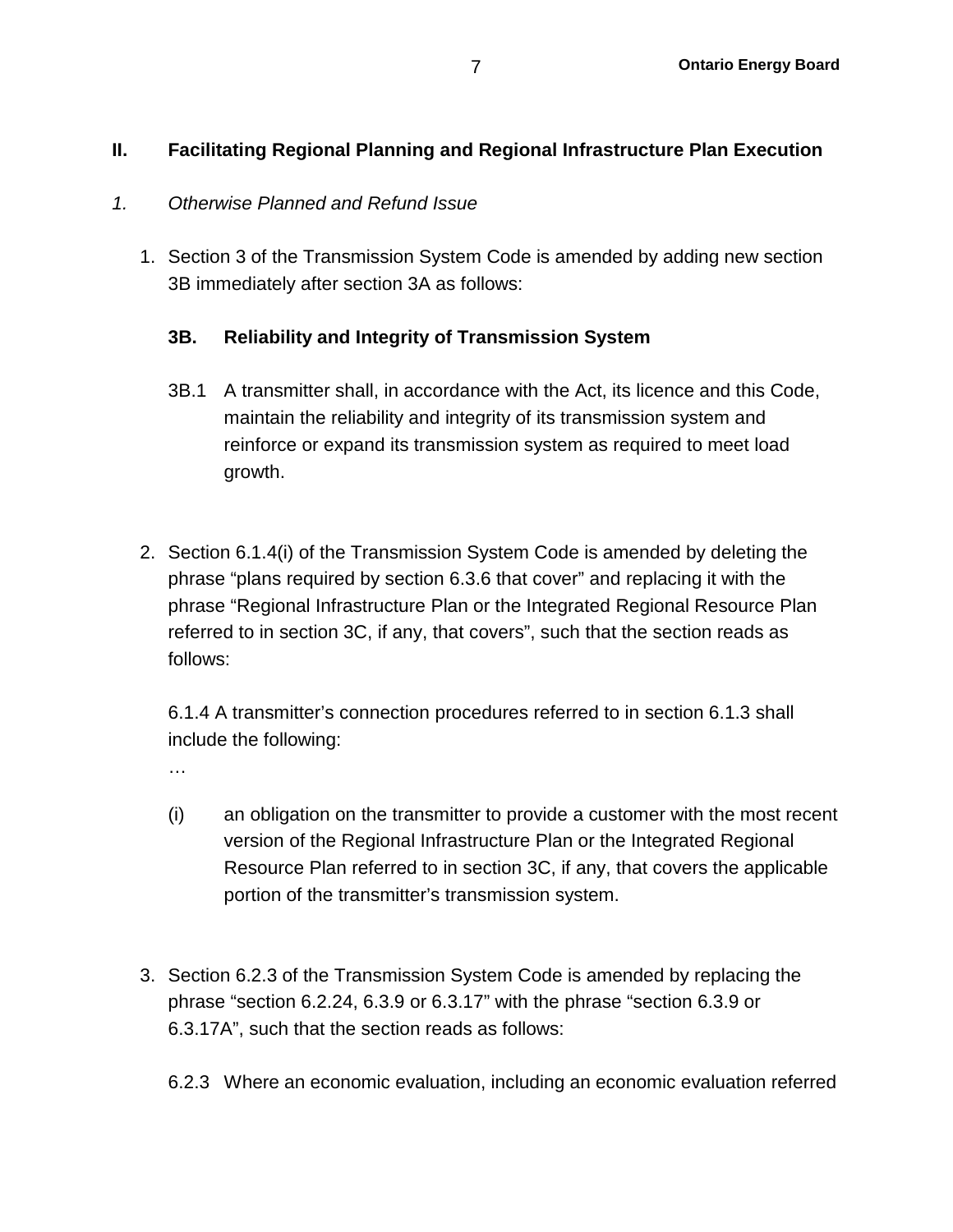to in section 6.3.9 or 6.3.17A, was conducted by a transmitter for a load customer in relation to a connection facility on the basis of a load forecast, that customer's contracted capacity shall, during the economic evaluation period to which the economic evaluation relates, be equal to the load identified in that load forecast or in any subsequent forecast used for purposes of giving effect to the true-up provisions of section 6.5.

- 4. The Transmission System Code is amended by deleting sections 6.2.24, 6.2.25 and 6.3.6.
- 5. Section 6.3.17 of the Transmission System Code is deleted and replaced with the following:

6.3.17 Where a customer has made a capital contribution for the construction or modification of a transmitter-owned connection facility other than an enabler facility, and where that capital contribution includes the cost of capacity on the connection facility in excess of the customer's needs, the transmitter shall provide a refund, calculated in accordance with section 6.3.17A, to the customer as follows:

- a) where the customer made the capital contribution before August 26, 2013, the refund shall be provided if that excess capacity is assigned to another customer within five years of the date on which the connection facility or modification to the connection facility comes into service; or
- b) where the customer makes the capital contribution on or after August 26, 2013, the refund shall be provided if that excess capacity is assigned to another customer within fifteen years after the date on which the connection facility or modification to the connection facility comes into service.

Where such a refund is required, the transmitter shall require a financial contribution from the subsequent customer to cover the amount of that refund.

6. The Transmission System Code is amended by adding new section 6.3.17A immediately after section 6.3.17 as follows: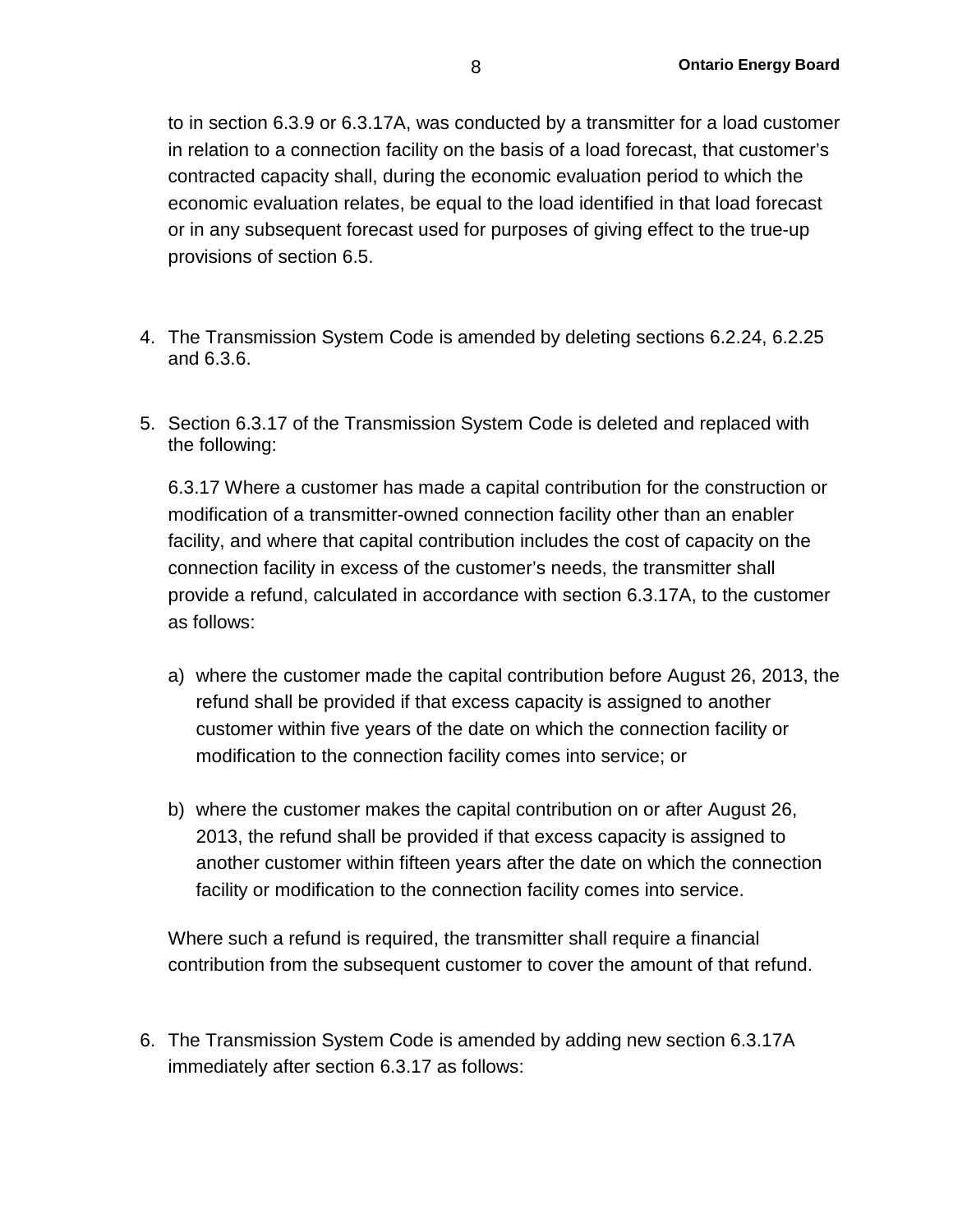6.3.17A For the purposes of section 6.3.17, the transmitter shall determine the amount of the refund to the initial customer and of the financial contribution from the subsequent customer by calculating a revised capital contribution amount using the prescribed economic evaluation methodology set out in section 6.5 and the same inputs as used in the original economic evaluation except for load, which will be based on the actual load of the initial customer up to the time of connection of the subsequent customer and a revised load forecast for the remainder of the economic evaluation period. The revised load forecast will include an updated load forecast of the initial customer plus the load forecast of the subsequent customer. The transmitter will then use the methodology set out in section 6.3.14, 6.3.15 or 6.3.16 to allocate the revised capital contribution amount to the initial and subsequent customers. The refund to the initial customer shall be determined by subtracting the initial customer's allocated share of the revised capital contribution amount from the original capital contribution amount paid by the initial customer.

7. Section 6.7.8 of the Transmission System Code is amended by replacing the phrase "section 6.2.24, 6.3.9 or 6.3.17" with the phrase "section 6.3.9 or 6.3.17A", such that the section reads as follows:

6.7.8 Where an economic evaluation, including an economic evaluation referred to in section 6.3.9 or 6.3.17A, was conducted by a transmitter for a load customer in relation to a connection facility on the basis of a load forecast, a transmitter shall not, during the economic evaluation period to which the economic evaluation relates, require bypass compensation from a customer under section 6.7.6 in relation to any load that represents that customer's contracted capacity.

8. Section 6.9.1 of the Transmission System Code is amended by replacing the phrase "sections 6.2.24, 6.3.9 and 6.3.17" with the phrase "sections 6.3.9 and 6.3.17A", such that the section reads as follows:

6.9.1 A transmitter shall maintain complete and accurate records of all economic evaluations required to be carried out under this Code, including the economic evaluations referred to in sections 6.3.9 and 6.3.17A. Each record must show the details of the economic evaluation, including the determination of the risk classification and the resulting economic evaluation period, the load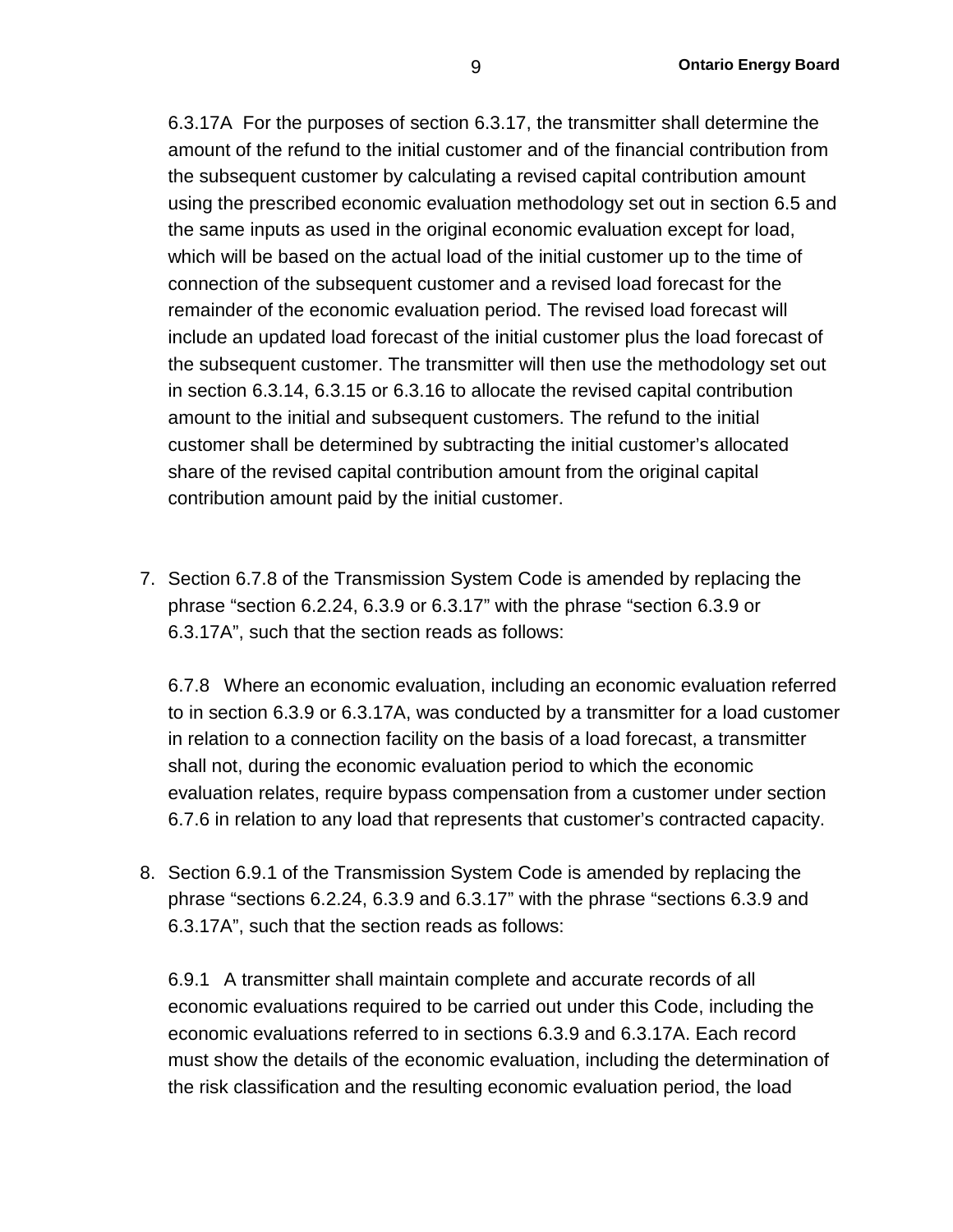forecast, the project capital costs, the ongoing operation and maintenance costs, and the project after tax incremental cost of capital, and must include the justification for all of the study parameters.

## *2. The Transmission Asset Definition Issue*

1. Section 2.0.13 of the Transmission System Code is amended by adding the phrase "but excludes any line referred to in section 3.0.14(a) and any station referred to in section 3.0.14(b)" to the end of that section, such that the section reads as follows:

2.0.13 "connection facilities" means line connection facilities and transformation connection facilities that connect a transmitter's transmission system with the facilities of another person, and includes an enabler facility but excludes any line referred to in section 3.0.14(a) and any station referred to in section 3.0.14(b);

2. Section 2.0.45 of the Transmission System Code is amended by adding the phrase "and has the extended meaning given to it in section 3.0.14" to the end of that section, such that the section reads as follows:

2.0.45 "network facilities" means those facilities, other than connection facilities, that form part of a transmission system that are shared by all users, comprised of network stations and the transmission lines connecting them, and has the extended meaning given to it in section 3.0.14;

- 3. Section 2 of the Transmission System Code is amended by adding new section 2.0.45A immediately after section 2.0.45 as follows:
	- 2.0.45A "network station" means:
		- (a) any station with one or more of the following: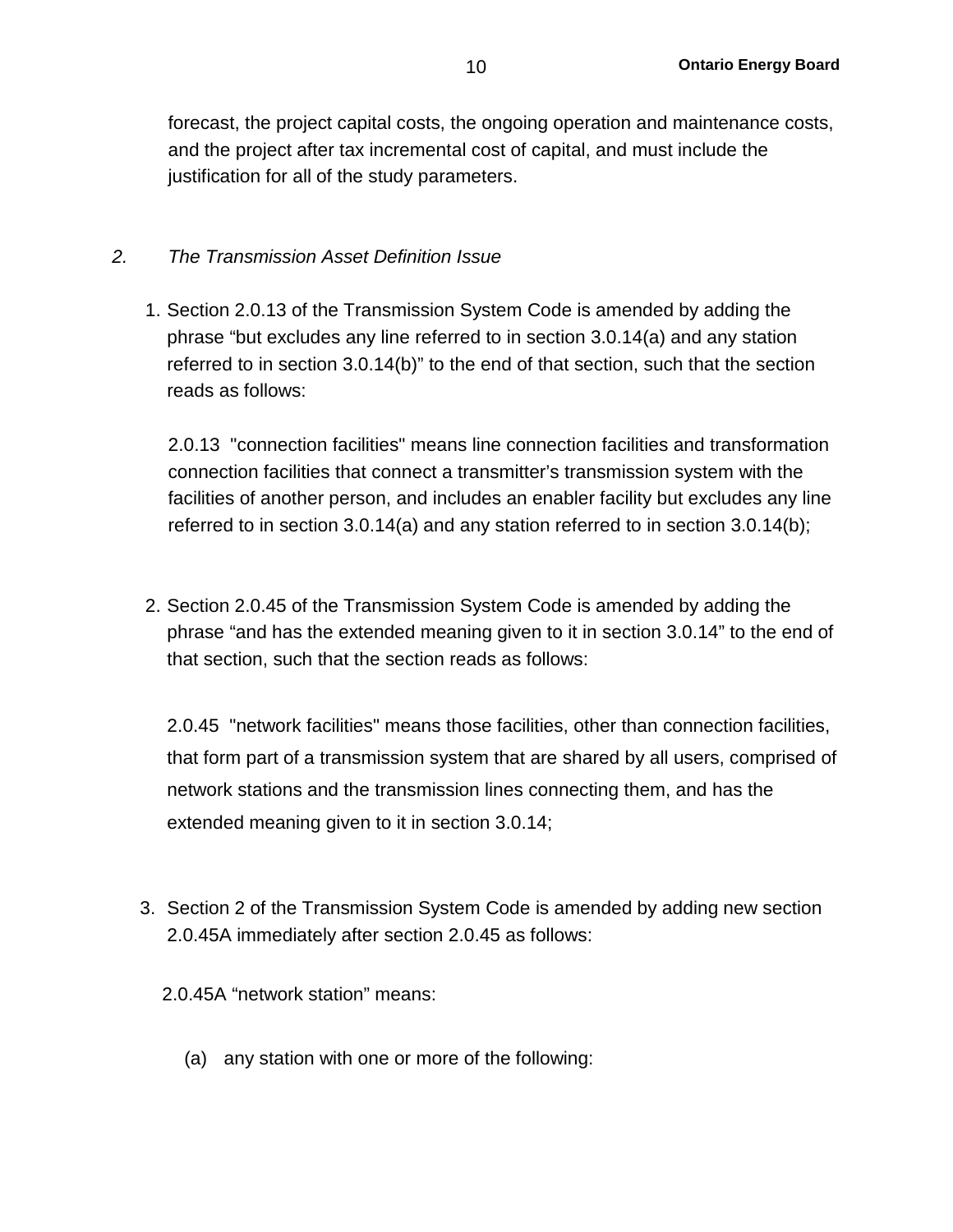- i. a 500 kV element, including a 500/230 kV or a 500/115 kV autotransformer;
- ii. a 230 kV or 115 kV element that switches lines that normally operate in parallel with lines that connect transmission stations containing 500 kV elements;
- iii. a 345 kV, 230 kV or 115 kV element that switches a 345 kV, 230 kV or 115 kV line that connects with the transmission system of a neighbouring Ontario transmitter or with a transmission system outside Ontario, including a 345/230 kV autotransformer; or
- iv. a 345 kV, 230 kV or 115 kV element that switches a 345 kV, 230 kV or 115 kV line that connects interconnection circuits to any network station referred to in any of (i) to (iii) above; and
- (b) any station that the Board has determined should be treated as a network facility in or through a Decision, Order or Decision and Order issued before August 26, 2013, and has the extended meaning given to it in section 3.0.14;
- 4. Section 3 of the Transmission System Code is amended by adding new sections 3.0.14 and 3.0.15 immediately after section 3.0.13 as follows:
	- 3.0.14 Subject to section 3.0.15:
		- (a) a "network facility" includes any line that forms part of the physical path between:
			- i. two network stations; or
			- ii. a network station and the transmission system of a neighbouring Ontario transmitter or a transmission system outside Ontario,

such that electricity can be transmitted along the entire path under some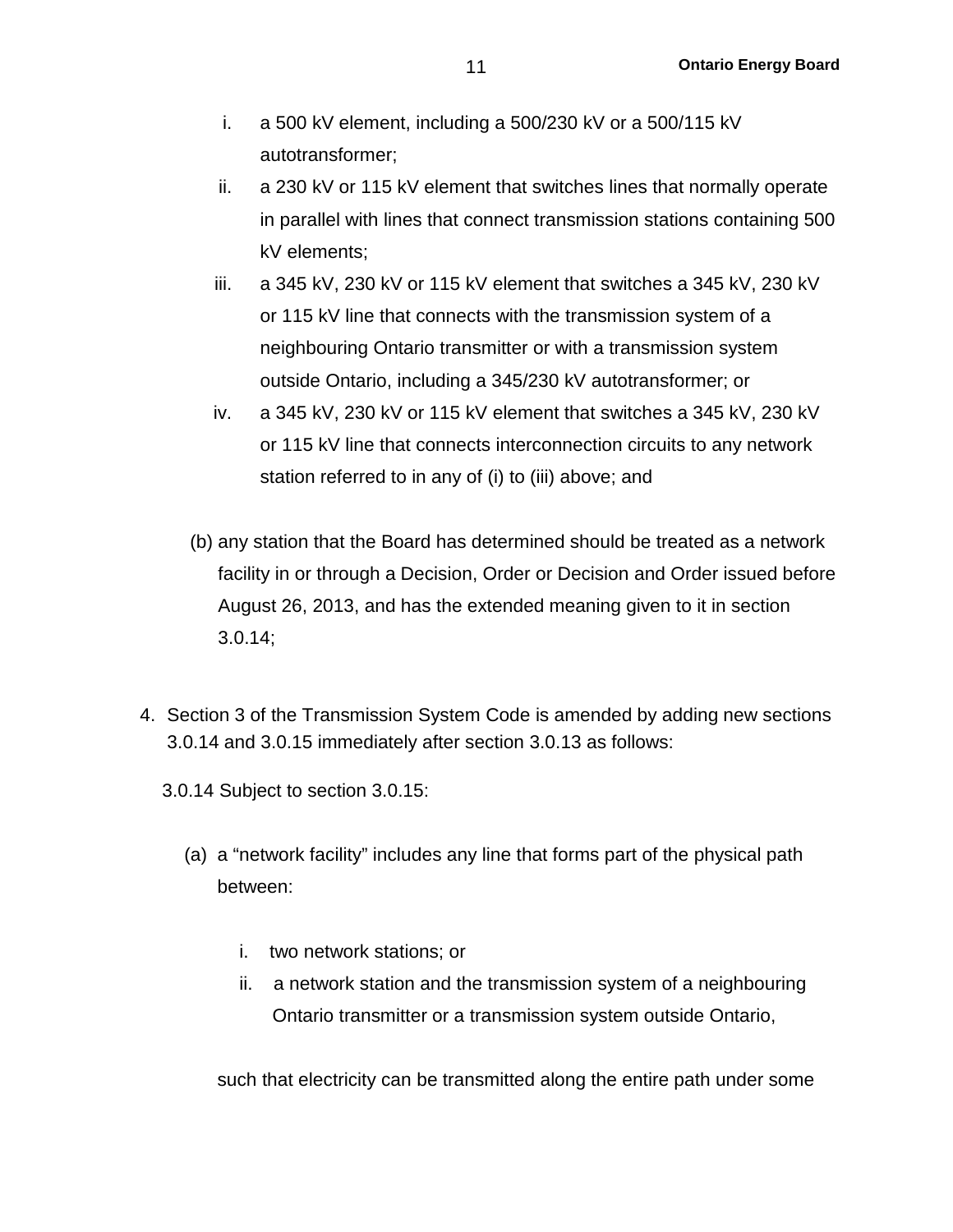operating conditions, which may or may not reflect normal operating conditions; and

- (b) a "network station" includes any station with one or more of the following:
	- i. an element that is greater than 500 kV;
	- ii. an autotransformer that steps down voltage from a higher transmission level to a lower transmission level;
	- iii. a transmission switchyard to which all of the following are connected:
		- (A) one or more generation facilities with a minimum aggregate installed rated capacity of 250 MW;
		- (B) one or more load facilities with a minimum aggregate load of 150 MW; and
		- (C) a minimum of four transmission circuits.

3.0.15 Section 3.0.14 only applies where the line referred to in section 3.0.14(a) or the station referred to in section 3.0.14(b):

- (a) commences to be constructed on or after August 26, 2013; or
- (b) is expanded or reinforced for the purposes of increasing its capacity, and the expansion or reinforcement (or the expanded or reinforced line or station) commences to be constructed on or after August 26, 2013*,* regardless of when the line or station was originally placed into service.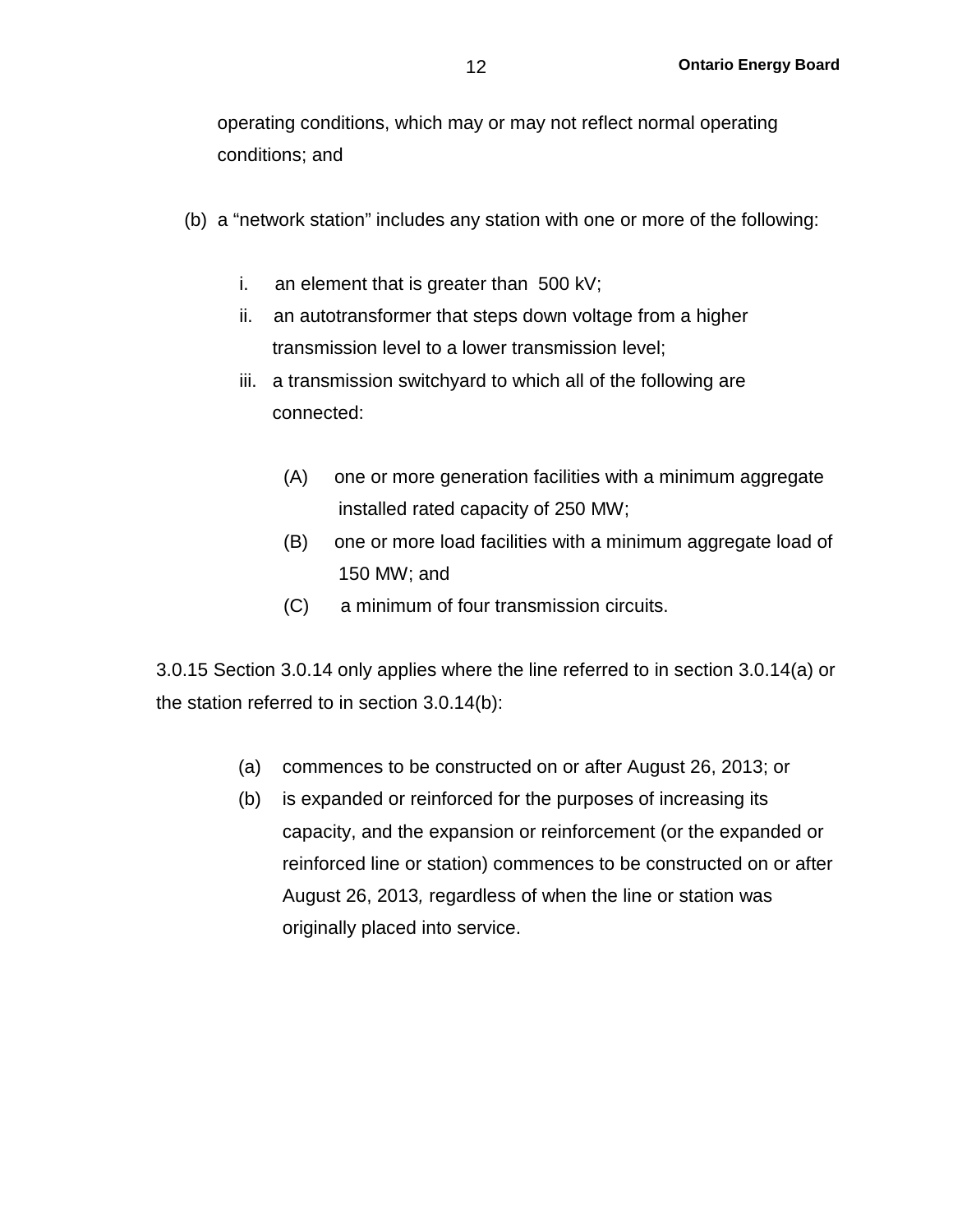# **Appendix B to Notice of Amendments to Codes and Notice of Proposal to Amend a Code August 26, 2013 EB-2011-0043**

## **Final Amendments to the Distribution System Code**

The Distribution System Code is amended by adding new section 8 as follows:

### **8. Regional Planning**

#### **8.1 Definitions**

#### 8.1.1 In this section 8:

**"**Integrated Regional Resource Plan" means a document prepared by the OPA that identifies the appropriate mix of investments in one or more of conservation and demand management, generation, transmission facilities or distribution facilities in order to address the electricity needs of a region in the near- (up to 5 years), mid- (5 to 10 years), and long-term (more than 10 and up to 20 years);

**"**integrated regional resource planning process" means a planning process led by the OPA for the purpose of determining the appropriate mix of investments in one or more of conservation and demand management, generation, transmission facilities or distribution facilities in order to address the electricity needs of a region in the near- (up to 5 years), mid- (5 to 10 years), and long-term (more than 10 and up to 20 years);

"lead transmitter" means a transmitter that is leading a regional planning process or is involved in a scoping assessment or an integrated regional resource planning process in a region;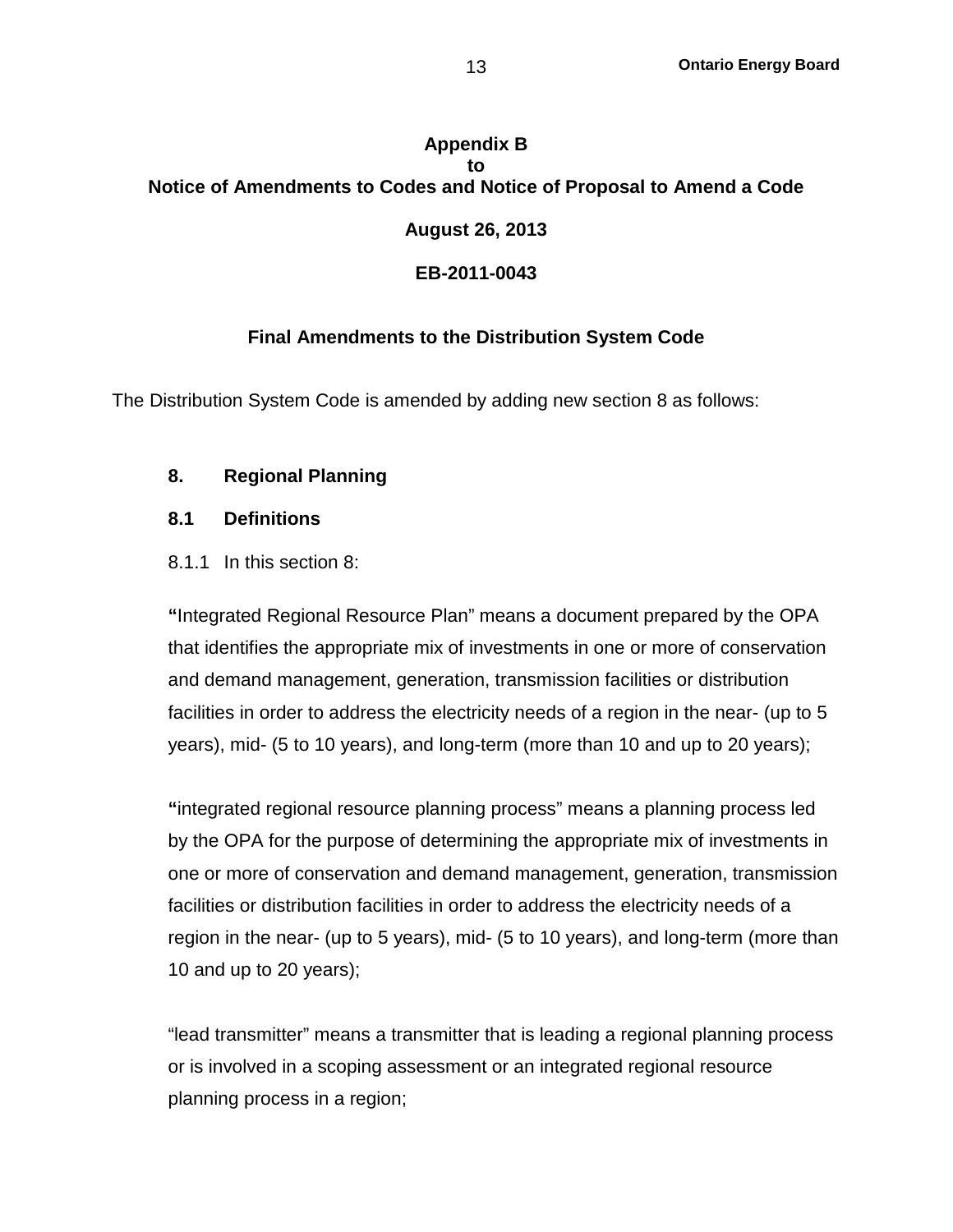**"**needs assessment" means a process led by a lead transmitter in accordance with section 3C of the Transmission System Code to determine if regional planning is required for a region;

"region" means an area that has been designated as such by a lead transmitter, in consultation with the OPA, under section 3C.2.2(a) of the Transmission System Code for regional planning purposes;

"Regional Infrastructure Plan" means a document prepared by the lead transmitter leading a regional infrastructure planning process that identifies investments in transmission facilities, distribution facilities or both that should be developed and implemented on a coordinated basis to meet the electricity infrastructure needs within a region;

"regional infrastructure planning process" means a planning process led by a lead transmitter in accordance with section 3C of the Transmission System Code for the purpose of determining the investments in transmission facilities, distribution facilities or both that should be developed and implemented on a coordinated basis to meet the electricity infrastructure needs within a region;

"regional planning" means a planning process involving licensed transmitter(s), licensed distributor(s), and the OPA for the purpose of determining whether a Regional Infrastructure Plan and/or an Integrated Regional Resource Plan is required for a region and, where required, developing or updating a Regional Infrastructure Plan and/or an Integrated Regional Resource Plan;

"scoping assessment" means a process led by the OPA to determine the form of regional planning process (regional infrastructure planning process or integrated regional resource planning process) that is required for a region; and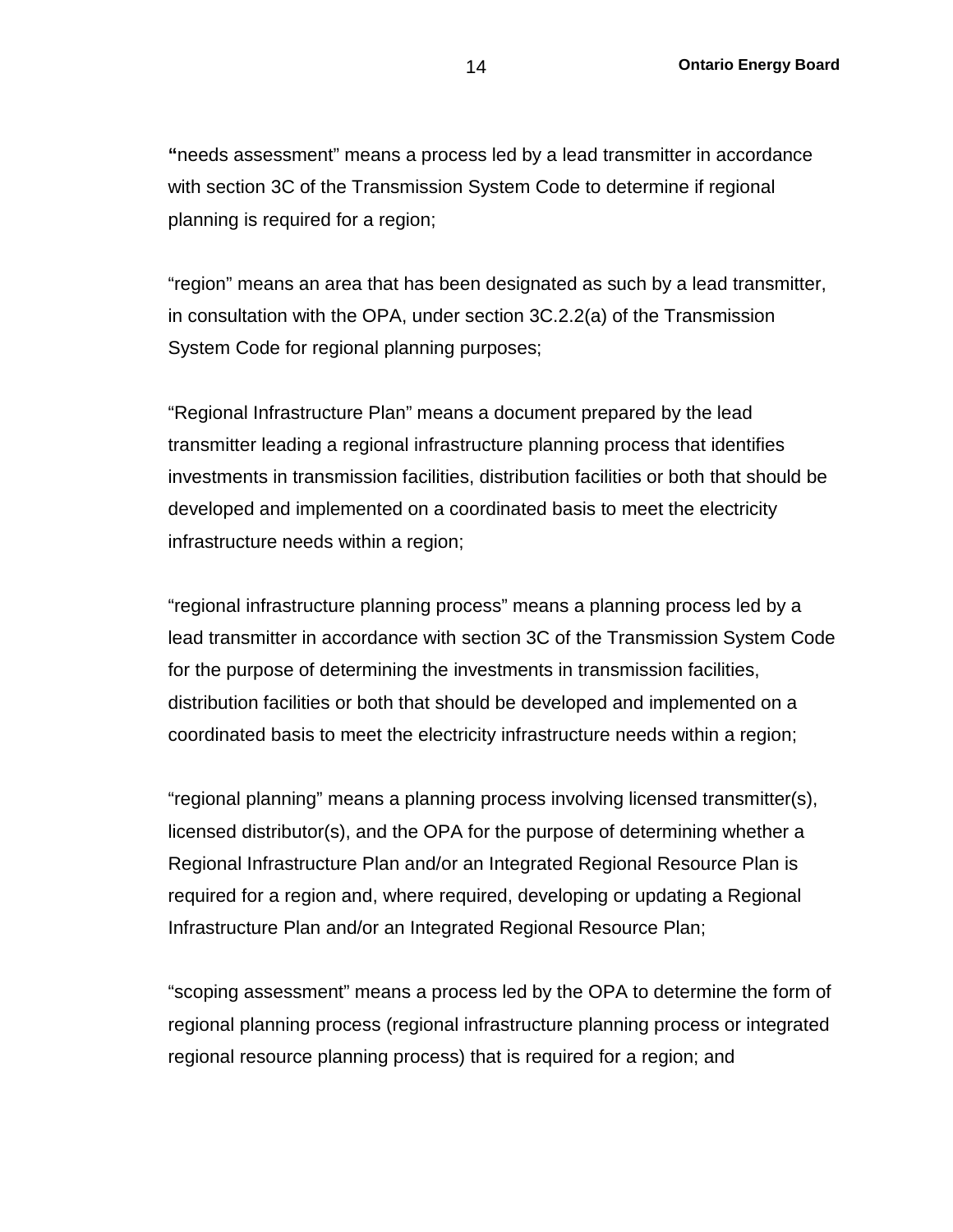"transmission-connected distributor" means a distributor whose distribution system is connected to the transmission system of a licensed transmitter.

## **8.2 Participation in Regional Planning**

- 8.2.1 A transmission-connected distributor shall participate in regional planning upon being requested to do so by the transmitter that is leading a regional infrastructure planning process or by the OPA that is leading a scoping assessment or an integrated regional resource planning process for the region within which the distributor's licensed service area is located, in whole or in part, and shall do so to such extent and in such manner as may reasonably be required by the lead transmitter or the OPA.
- 8.2.2 An embedded distributor shall participate in regional planning upon being requested to do so by its host distributor or by the lead transmitter for the region within which the embedded distributor's licensed service area is located, in whole or in part, and shall do so to such extent and in such manner as may reasonably be required by the host distributor or the transmitter.

## **8.3 Provision of and Requests for Information**

- 8.3.1 A transmission-connected distributor shall provide the following to the lead transmitter for the region within which the distributor's licensed service area is located, in whole or in part:
	- (a) such information as the lead transmitter may from time to time reasonably require to support regional planning, and shall do so within 60 days of receipt of the lead transmitter's request; and
	- (b) prompt notice of any developments in that part of the region in which its licensed service area is located that may trigger the need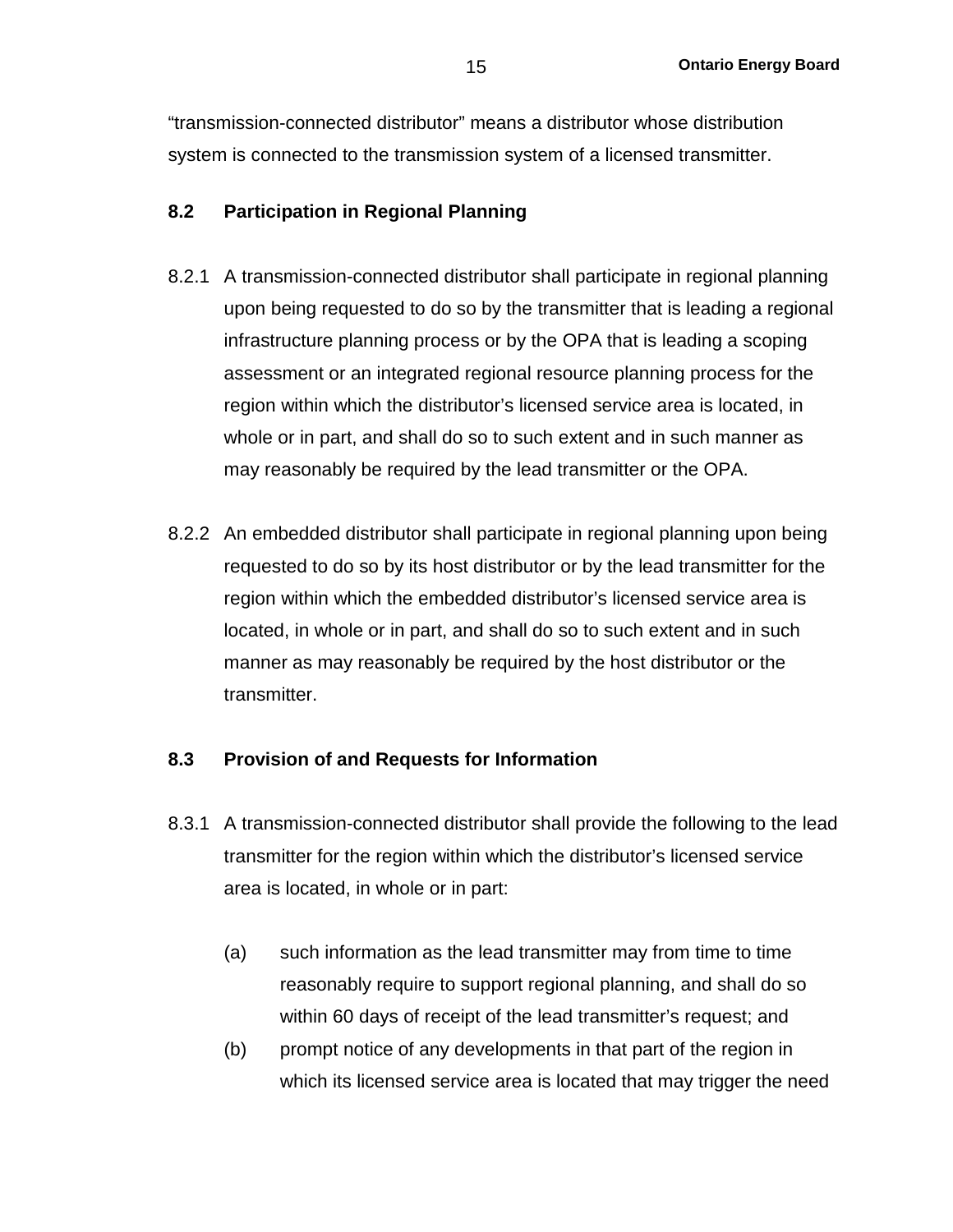for investments in transmission facilities, distribution facilities or both, as applicable, or that may otherwise reasonably be expected to affect the lead transmitter's conduct of a needs assessment for the region.

Where the distributor is a host distributor, the information provided to the lead transmitter shall reflect any information provided to it by any of its embedded distributors under section 8.3.4.

- 8.3.2 A transmission-connected distributor shall provide the OPA with such information as the OPA may from time to time reasonably require, for the purpose of supporting regional planning, and shall subject to section 8.3.3 do so within 30 days of receipt of the OPA's request. Where the distributor is a host distributor, the information provided to the OPA shall reflect any information provided to it by any of its embedded distributors under section 8.3.4.
- 8.3.3 Where a transmission-connected distributor believes that it cannot meet the 30-day timeline referred to in section 8.3.2, the distributor and the OPA may agree to a longer timeline. In such a case, the distributor shall so notify the Board in writing. The notice shall indicate the region in question, the reasons for being unable to meet the 30-day timeline and the extended timeline that has been agreed to between the distributor and the OPA.
- 8.3.4 An embedded distributor shall provide its host distributor with the following:
	- (a) such information as may from time to time reasonably be required by the host distributor to support regional planning, and shall do so within 15 days of receipt of the request for information; and
	- (b) prompt notice of any developments in that part of the region in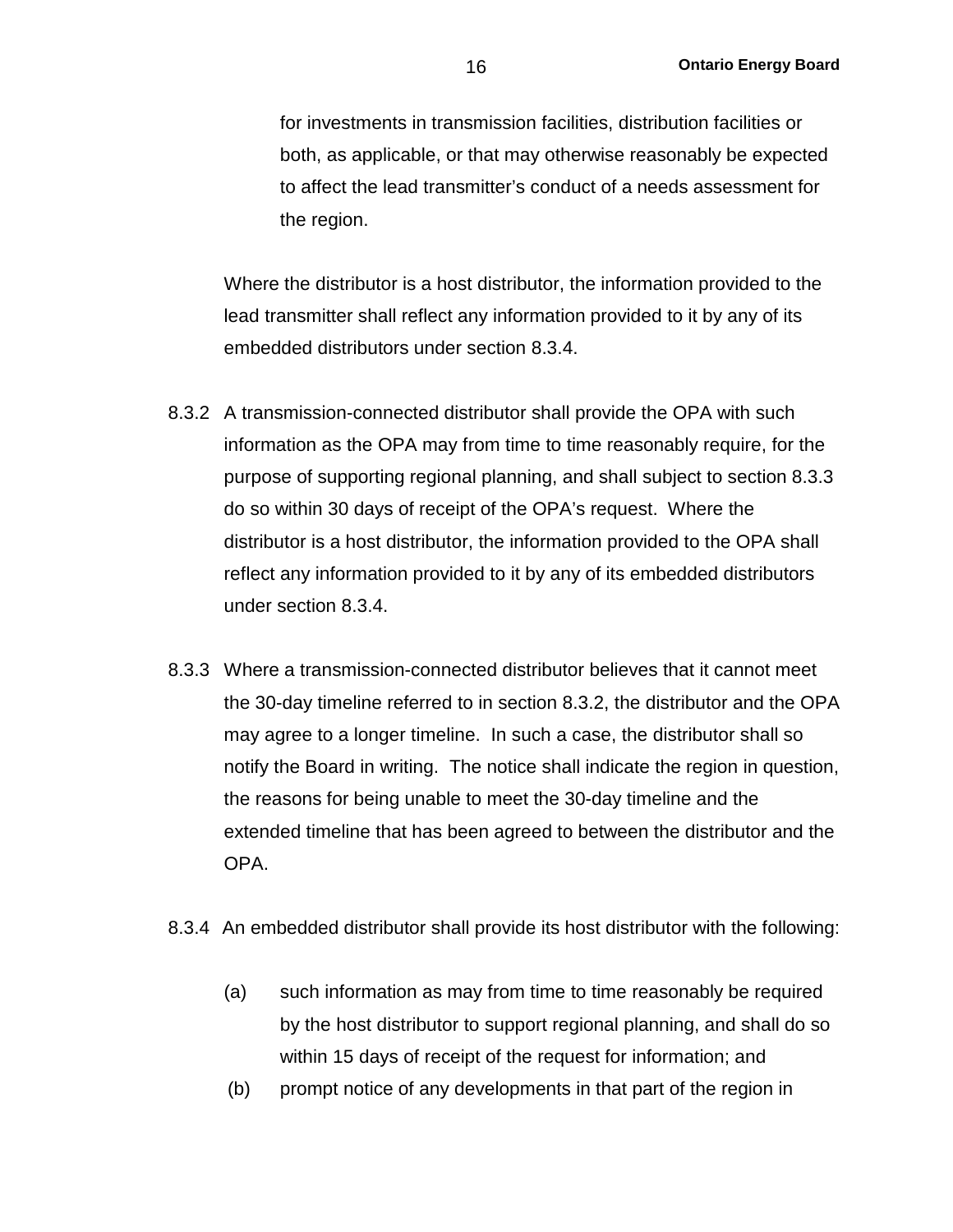which its licensed service area is located that may trigger the need for investments in transmission facilities, distribution facilities or both, as applicable, or that may otherwise reasonably be expected to affect a lead transmitter's conduct of a needs assessment for the region.

- 8.3.5 Where a transmission-connected distributor provides information to a lead transmitter or the OPA under section 8.3.1 or 8.3.2 in respect of a region, the distributor shall also provide the same information to all other transmission-connected distributors in the region. Each host distributor that receives information under this section shall provide that information to each of its embedded distributors.
- 8.3.6 Where, for the purpose of supporting an application proposed to be filed with the Board, a distributor requires information related to the status of regional planning for a region, including any Regional Infrastructure Plan that is being developed for the region, the transmission-connected distributor or embedded distributor shall request a letter confirming the status from the lead transmitter for the region no less than 60 days before the distributor requires the letter.
- 8.3.7 Where a needs assessment determines that the participation of a distributor in a regional planning process is not necessary, the distributor shall request a needs assessment report from the lead transmitter confirming that its involvement is not required no less than 10 days before the embedded distributor requires the report for the purpose of supporting an application proposed to be filed with the Board.

#### **8.4 Monitoring and Reporting**

8.4.1 Where a Regional Infrastructure Plan identifies the need for a distributor to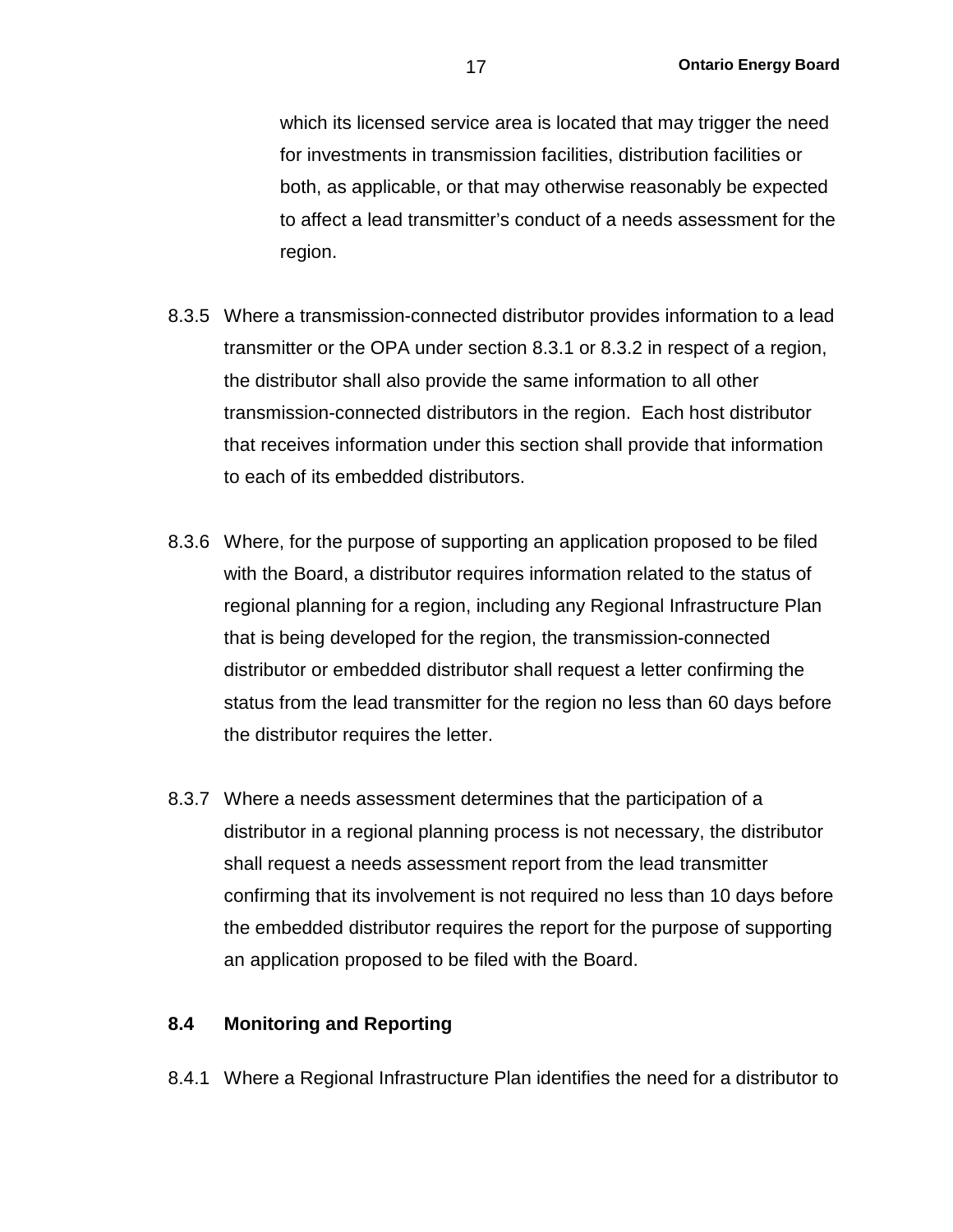make an investment in its distribution system, the distributor shall, upon request by the lead transmitter or host distributor or by a distributor referred to in section 8.4.2, provide an update regarding the status of the investment, and shall do so within 30 days of receipt of the request. Where the distributor is a host distributor, the letter shall reflect any investment update(s) provided to it by any of its embedded distributor(s).

8.4.2 Where a distributor has agreed to conduct the review referred to in section 3C.3.1(a) of the Transmission System Code, the distributor shall provide a report to the lead transmitter setting out the status of the investments set out in the applicable Regional Infrastructure Plan within 60 days of receipt of a request from the transmitter to do so.

#### **8. 5 Transition**

- 8.5.1 A transmission-connected distributor shall, within 45 days of receipt of a request from a lead transmitter*,* provide the transmitter with a letter identifying whether the distributor foresees a potential need for additional transmission connection capacity to support the needs of the distributor's distribution system over the next five years. Where the distributor is a host distributor, the letter shall reflect any information provided to it by any of its embedded distributors under section 8.5.3.
- 8.5.2 Where a transmission-connected distributor provides a letter to a lead transmitter under section 8.5.1 in respect of a region, the distributor shall also provide the same information to all other transmission-connected distributors in the region. Each host distributor that receives a letter under this section shall provide that letter to each of its embedded distributors.
- 8.5.3 An embedded distributor shall, within 15 days of receipt of a request from its host distributor, provide its host distributor with a letter identifying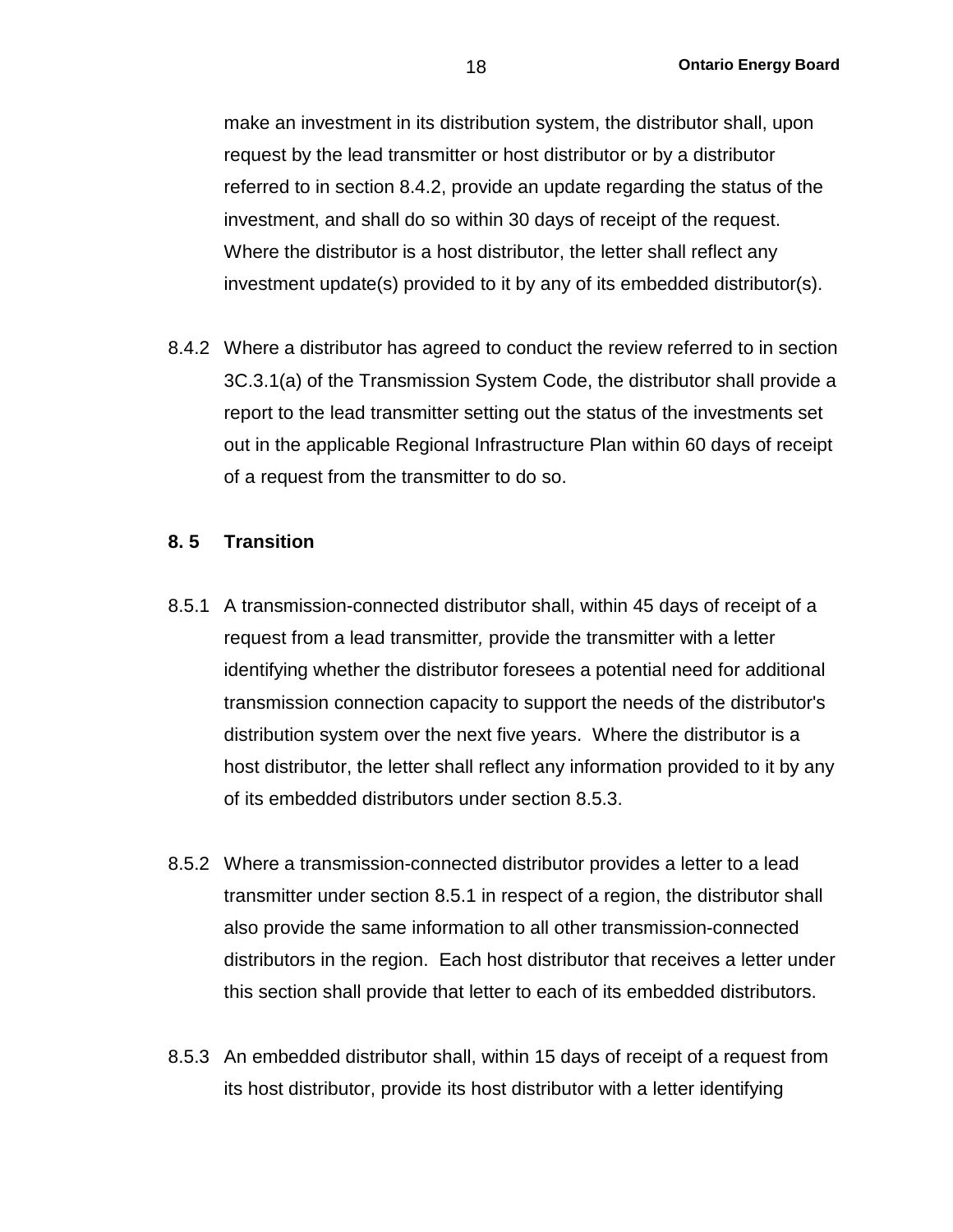whether the embedded distributor foresees a potential need for additional transmission capacity to support the needs of the embedded distributor's distribution system over the next five years.

#### **8.6 Continuing Obligations Re Distribution System**

8.6.1 Nothing in this section 8 shall limit any obligation of the distributor to maintain the reliability and integrity of its distribution system or to meet load growth within its licensed service area.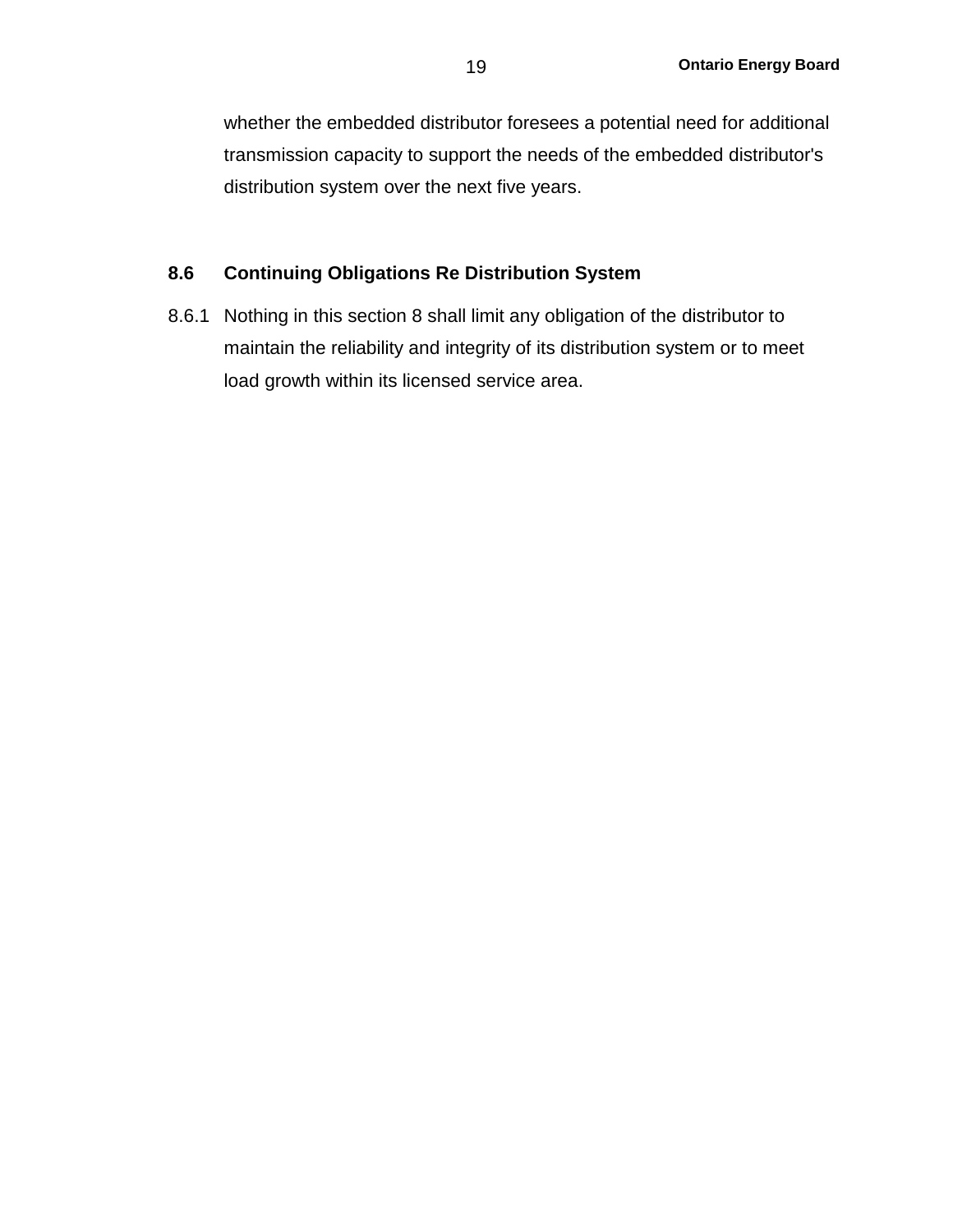## **Attachment C to Notice of Amendments to Codes and Notice of Proposal to Amend a Code**

## **August 26, 2013**

## **EB-2011-0043**

## **Comparison Version of Final Amendments to the Transmission System Code (for information purposes only)**

*Note: Additions (underlined) and deletions (stricken through) indicate changes to the amendments relative to the amendments as they were proposed on May 17, 2013. Titles numbered with roman numerals or in italics are included for convenience of reference only.*

## **I. Regional Planning Process**

1. Section 3 of the Transmission System Code is amended by adding new section 3C immediately after section 3B as follows:

## **3C. Regional Planning**

## **3C.1 Definitions and Lead Responsibility Where More than One Transmitter in a Region**

## 3C.1.1 For the purposes of this section 3C:

"Integrated Regional Resource Plan" means a document prepared by the OPA that identifies the appropriate mix of investments in one or more of conservation and demand management, generation, transmission facilities or distribution facilities in order to address the electricity needs of a region in the near- (up to 5 years), mid- (5 to 10 years), and long-term (more than 10 and up to 20 years);

**"**integrated regional resource planning process" means a planning process led by the OPA - for the purpose of determining the appropriate mix of investments in one or more of conservation and demand management, generation, transmission facilities or distribution facilities in order to address the electricity needs of a region in the near- (up to 5 years), mid- (5 to 10 years), and long-term (more than 10 and up to 20 years);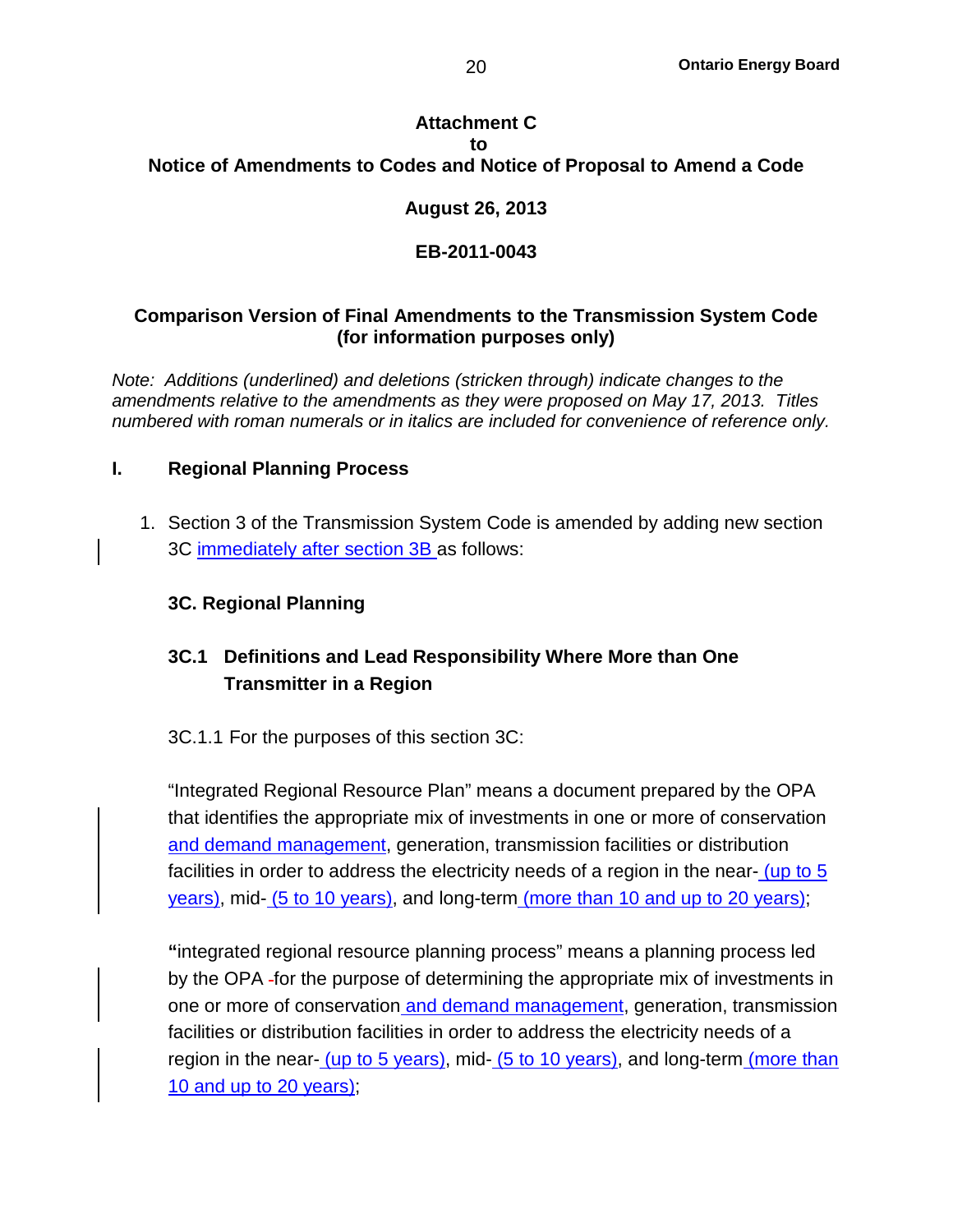"needs assessment" means a process led by a transmitter to determine if regional planning a Regional Infrastructure Plan or an Integrated Regional Resource Plan is required or needs to be updated for a region;

"region", in respect of a transmitter, means an area that is within which the transmitter's transmission system is located, in whole or in part, and that has been designated as such by the transmitter, in consultation with the OPA, under section 3C.2.2(a) for regional planning purposes;

"Regional Infrastructure Plan" means a document prepared by the transmitter leading a regional infrastructure planning process that identifies investments in transmission facilities, distribution facilities or both that should be developed and implemented on a coordinated basis to meet the electricity infrastructure needs within a region;

"regional infrastructure planning process" means a planning process led by a transmitter in accordance with this section 3C for the purpose of determining the investments in transmission facilities, distribution facilities or both that should be developed and implemented on a coordinated basis to meet the electricity infrastructure needs within a region; and

"regional planning" means a planning process involving licensed transmitter(s), licensed distributor(s), and the OPA for the purpose of determining whether a Regional Infrastructure Plan and/or an Integrated Regional Resource Plan is required for a region and, where required, developing or updating a Regional Infrastructure Plan and/or an Integrated Regional Resource Plan-; and

"scoping assessment" means a process led by the OPA to determine the form of regional planning process (regional infrastructure planning process or integrated regional resource planning process) that is required for a region.

3C.1.2 For the purposes of this section 3C, where the transmission system of more than one licensed transmitter is connected to customers in a region, the applicable transmitters shall determine which among them will be responsible for leading the regional infrastructure planning processes for the region at any given time. The applicable transmitters shall make that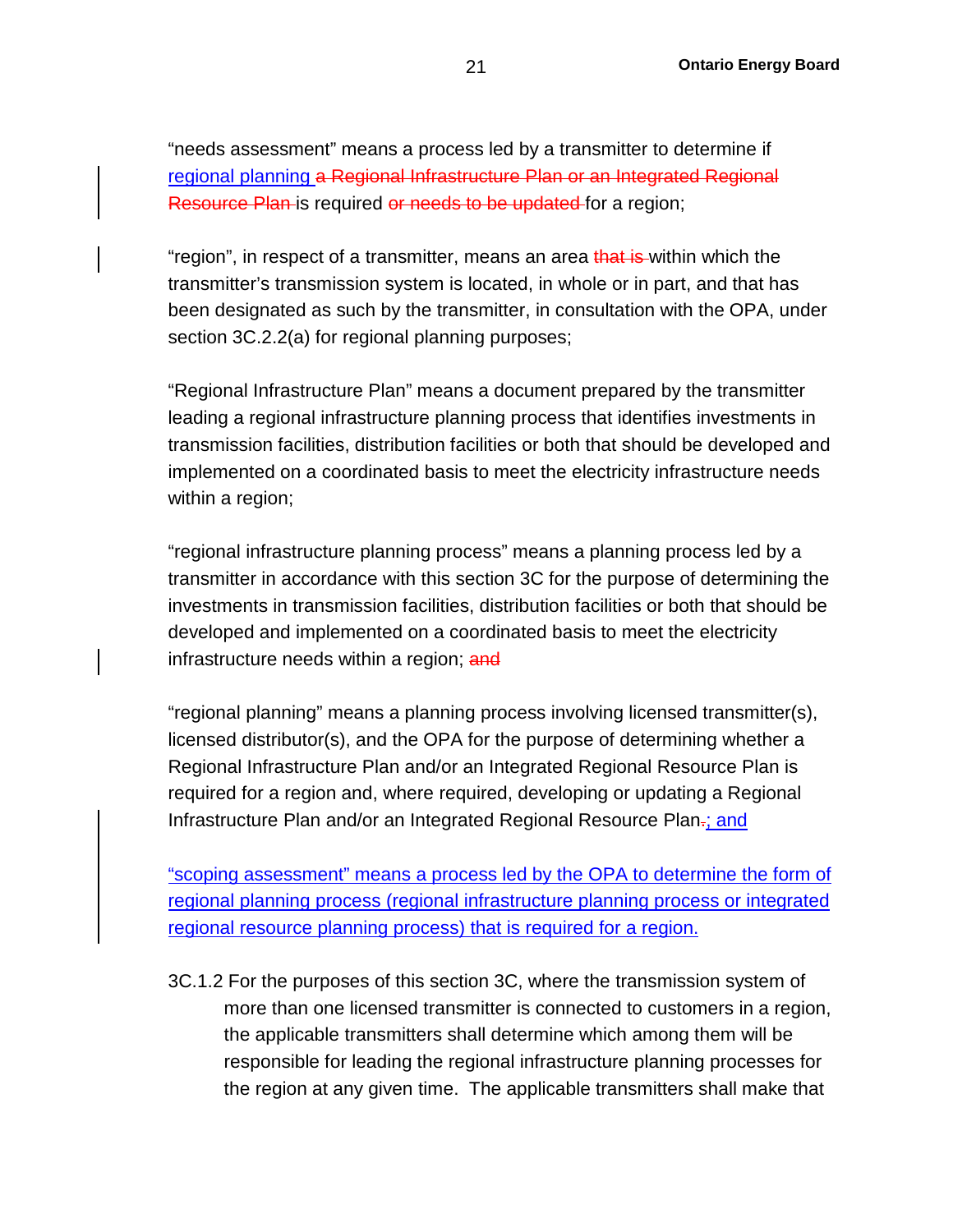determination within 30 days of *[*August 26, 2013*insert date of coming into force of the amendments]*, and may agree to change that determination from time to time thereafter. The transmitter that has been so designated at any given time shall be responsible for complying with the obligations set out in this section 3C. The other transmitter(s) shall participate in any regional infrastructure planning process or integrated regional resource planning process for the region as reasonably required by the lead transmitter or the OPA, as applicable, but shall not otherwise be required to comply with the obligations set out in this section 3C.

#### **3C.2 Obligation to Lead Regional Infrastructure Planning Process**

- 3C.2.1 A transmitter shall, in consultation with the OPA and with all applicable licensed distributors and licensed transmitters in a region, lead a regional infrastructure planning process for each region and participate in any integrated regional resource planning process for the region.
- 3C.2.2 For the purposes of section 3C.2.1, a transmitter shall:
	- (a) review the boundaries of the regions, in consultation with the OPA, no less than once every five years to determine whether they need to be modified;
	- (b) from time to time as required, and on a timely basis, request information from all licensed distributors and licensed transmitters in a region and from the OPA that the transmitter considers is reasonably required for the purpose of undertaking a needs assessment in relation to the region;
	- (c) for each region, conduct a needs assessment at least every five years, and more frequently if required by reason of forecasted load or demand growth within a distributor's licensed service area, request(s) for connection received by the transmitter or other events that the transmitter believes may trigger the need for investment in transmission facilities, distribution facilities or both in a region. The needs assessment, for a region, shall be completed within 60 days of receipt of the information referred to in section 3C.2.2(b);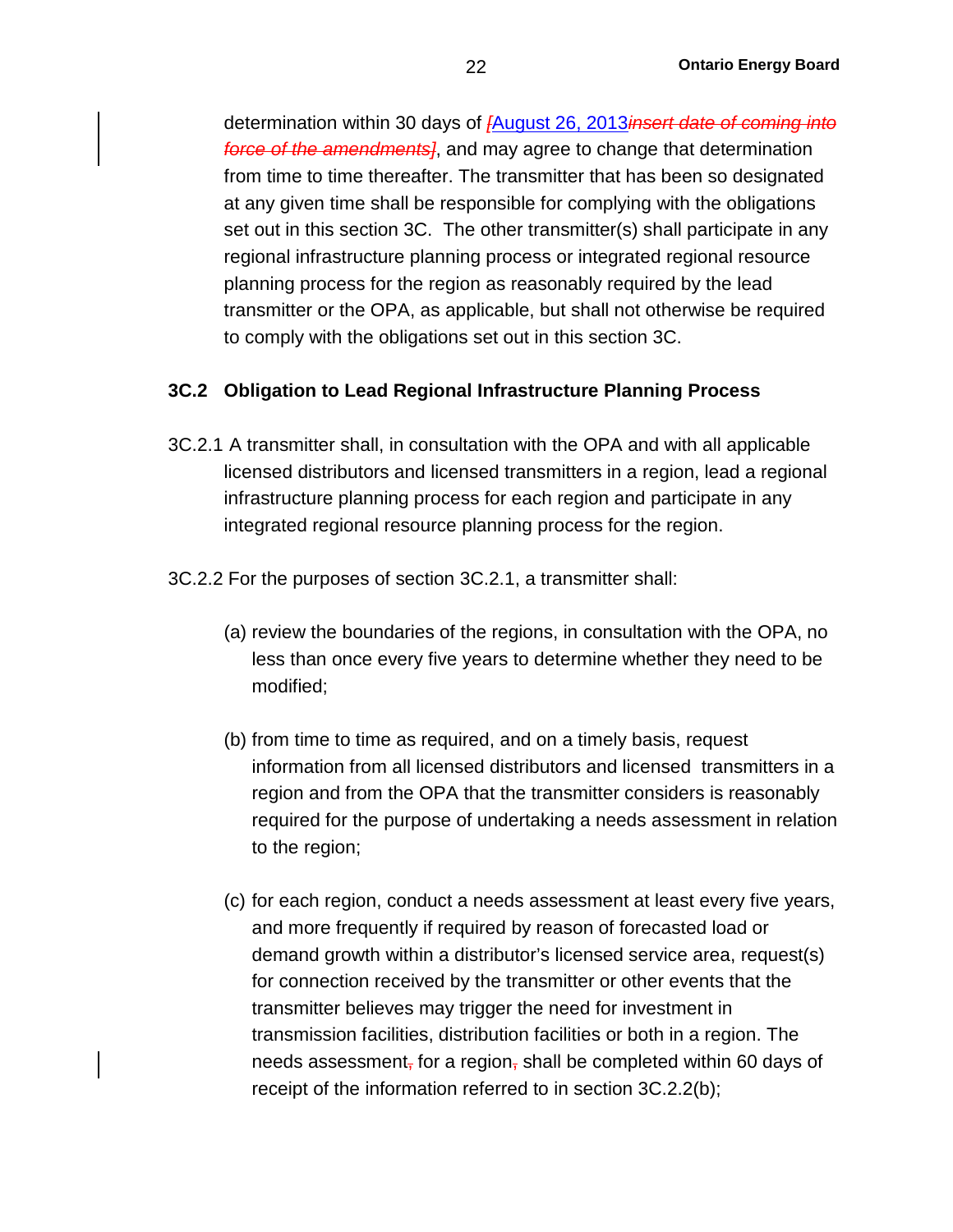- (d) within 10 days of completion of a needs assessment for a region, provide a report to the OPA, the IESO, and all licensed distributors and licensed transmitters within the region that reflects the results of the needs assessment, including the identity of the licensed distributors that will and will not need to be involved in further regional planning activities for the region, and post that report. The lead transmitter shall also post the needs assessment report on its website upon its completion;
- (d)(e) where a needs assessment for a region indicates that a scoping assessment is required, participate in the scoping assessment as may be reasonably required by the OPA;
- $(e)(f)$  where a scoping needs-assessment identifies that a regional infrastructure planning process is required for a region, Regional Infrastructure Plan may be required (where one is not yet in place) or may need to be updated (where one is already in place) for a region and the OPA confirms that the electricity needs of the region should be met, in whole or in part, by investments in transmission facilities, distribution facilities or both that are developed and implemented on a coordinated basis, complete or update a Regional Infrastructure Plan for the region, within six months of the date of receipt of the scoping assessment such confirmation from the OPA, and post the Regional Infrastructure Plan on its website upon its completion;
- $(f)(g)$  where a scoping assessment identifies the OPA determines that an integrated regional resource planning process is required for a region, (i) participate in the integrated regional resource planning process as may be reasonably required by the OPA, and (ii) subject to section 3C.2.3, provide the OPA with such information as the OPA may from time to time reasonably require for the purposes of the integrated regional resource planning process within 30 days of receipt of a request by the OPA for the information; and
- $\frac{1}{2}$ (h) within 30-45 days of receipt of a request being requested to do so, provide a letter to a licensed distributor or a licensed transmitter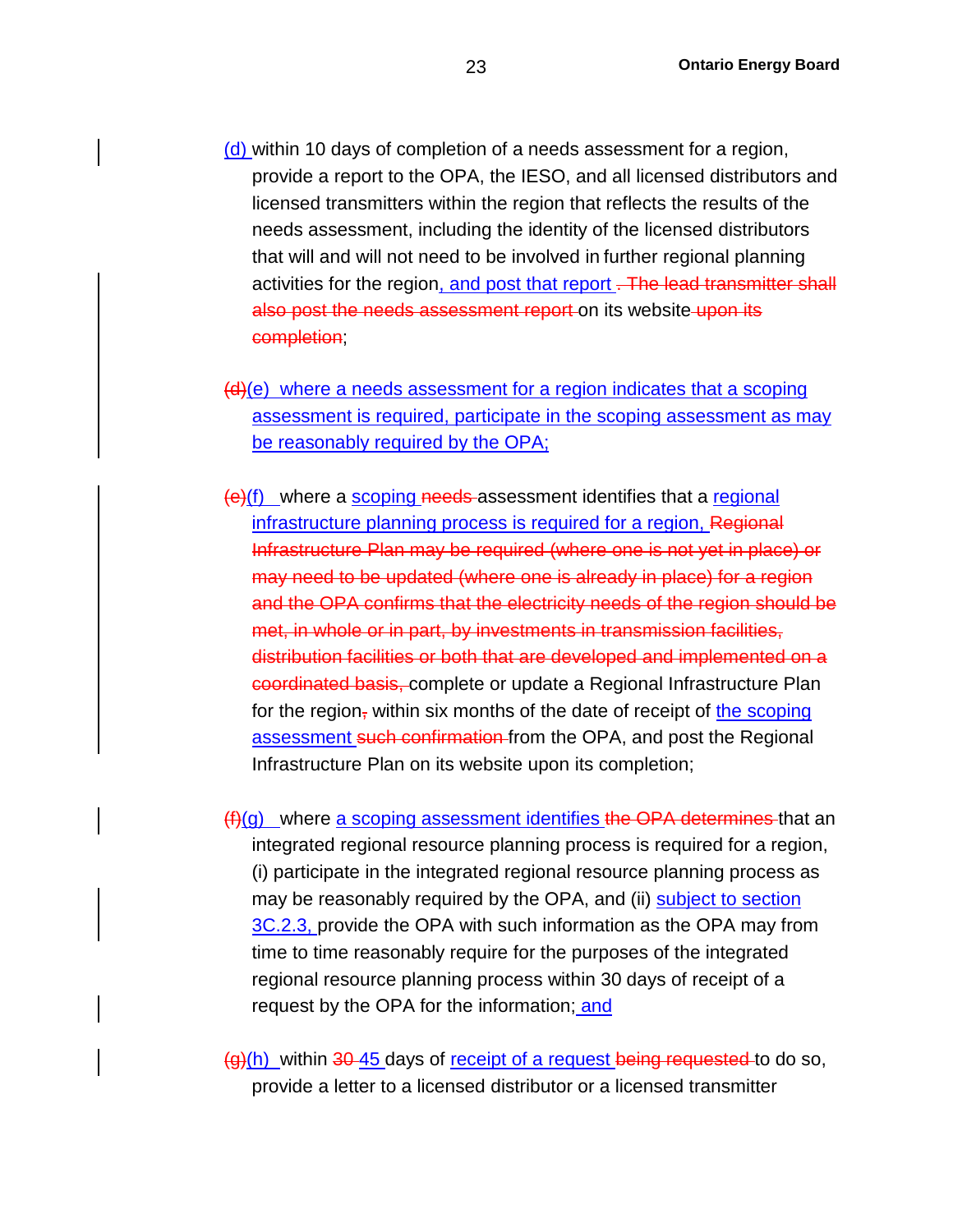confirming the status of regional planning for a region, including any Regional Infrastructure Plan that is being developed for the region that includes the distributor's licensed service area or within which the requesting transmitter's transmission system is located, suitable for the purpose of supporting an application proposed to be filed with the Board by the distributor or requesting transmitter.

3C.2.3Where a transmitter believes that it cannot meet the 30-day timeline referred to in part (ii) of section 3C.2.2(g), the transmitter and the OPA may agree to a longer timeline. In such a case, the transmitter shall so notify the Board in writing. The notice shall indicate the region in question, the reasons for being unable to meet the 30-day timeline and the extended timeline that has been agreed to between the transmitter and the OPA.

## **3C.3 Monitoring and Reporting**

- 3C.3.1 Subject to section 3C.3.2, a transmitter shall, in consultation with the OPA and with all applicable licensed distributors and licensed transmitters in a region for which a Regional Infrastructure Plan has been completed, undertake a review every 12 months following the completion of the Regional Infrastructure Plan for the purpose of determining:
	- (a) whether the investments in transmission facilities, distribution facilities or both, as applicable, identified in the Regional Infrastructure Plan are being implemented in accordance with the schedule set out in the Plan; and
	- (b) whether the Regional Infrastructure Plan needs to be updated in advance of the next scheduled needs assessment for the region.
- 3C.3.2 Where a Regional Infrastructure Plan Ffor a given region includes only investments in distribution facilities, a transmitter may make arrangements for a licensed distributor in the region to conduct the review referred to in section 3C.3.1(a) rather than conducting the review itself. In such a case, the transmitter shall request a report from the distributor setting out the status of the investments in transmission facilities, distribution facilities or both, as applicable, set out in the Regional Infrastructure Plan at least 60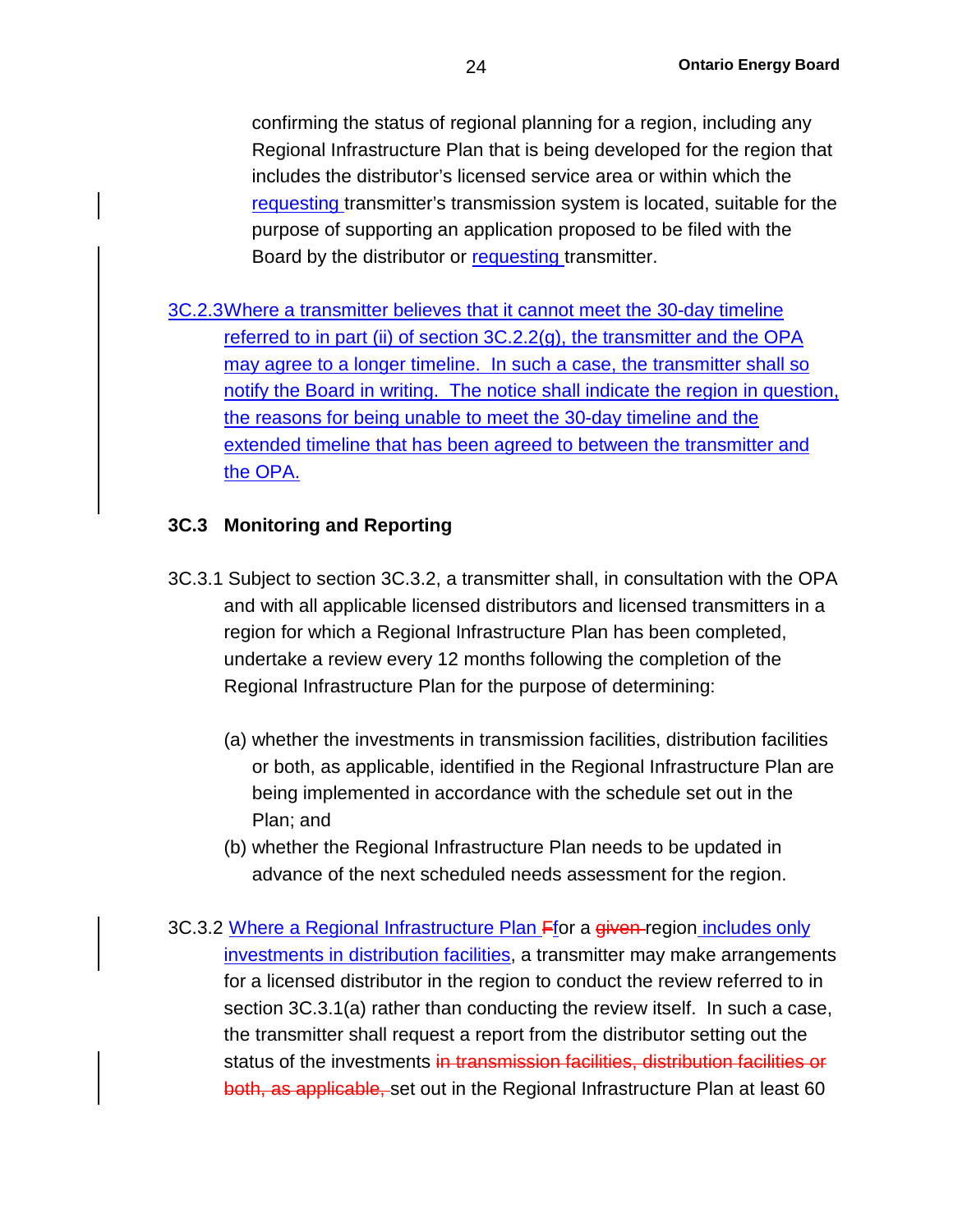days in advance of the filing of the annual status report referred to in section 3C.3.3.

3C.3.3 A transmitter shall submit an annual report to the Board, on November 1<sup>st</sup> of each year, that identifies the status of regional planning for all regions, within its transmission system, and shall post the report on its website. The report shall include the status of investments in conservation and demand management, generation or both for each region for which an Integrated Regional Resource Plan has been completed, provided that this information has been provided to the transmitter by the OPA no later than October  $1<sup>st</sup>$  of the year.

#### **3C.4 Transition**

- 3C.4.1 A transmitter shall, within 10 days of *[*August 26, 2013*insert date of coming into force of amendments],* request from each licensed distributor whose distribution system is connected to its transmission system a letter identifying whether the distributor foresees a potential need for additional a material investment in transmission connection capacity infrastructure to support the needs of the distributor's distribution system and of the distribution system of any of that distributor's embedded licensed distributors over the next five years.
- 3C.4.2 A transmitter shall, within 90 days of *[*August 26, 2013*insert date of coming into force of amendments],* complete a review of all regions to prioritize them based on the anticipated timing of the need for investment in transmission facilities, distribution facilities or both. Every 12 months following *[*August 26, 2013*insert date of coming into force of amendments],* the transmitter shall review the prioritization of regions and revise it as required to reflect emerging needs in the regions. The transmitter shall maintain a priority list, post it on its website and update it as required to reflect any changes in prioritization.
- 3C.4.3 A transmitter shall, within 10 days of completing a review referred to in section 3C.4.2: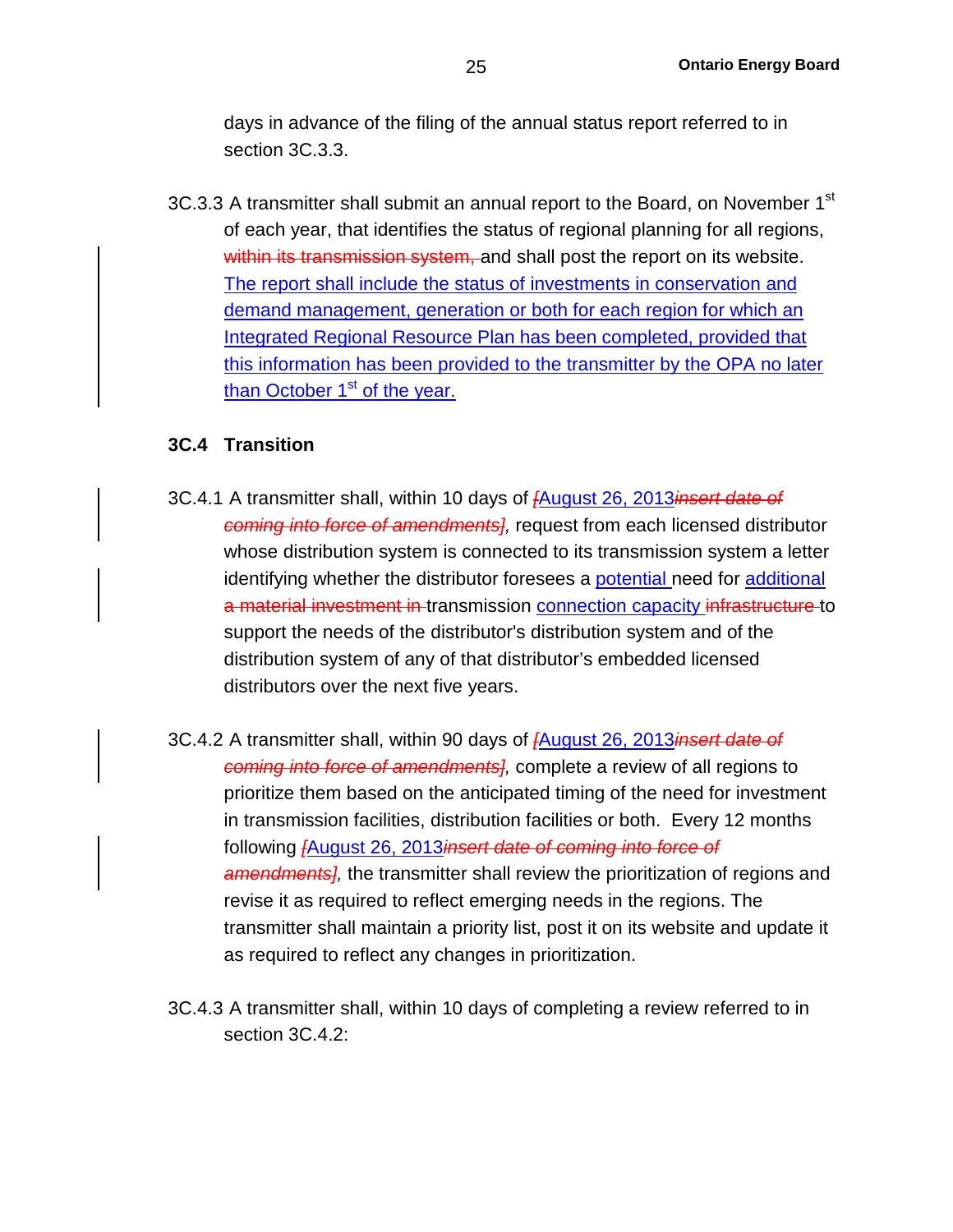- (a) notify the licensed distributors and licensed transmitters within a region regarding whether they need to be involved in regional planning for the region; and
- (b) provide a report to the OPA identifying whether regional planning is required for each region and, where it is required, the identity of the licensed distributors and licensed transmitters in the region that need to be involved in regional planning for the region.
- 3C.4.4 A transmitter shall undertake a needs assessments for each region in accordance with the priority list referred to in section 3C.4.2. Within four years of *[*August 26, 2013*insert date of coming into force of amendments],* the transmitter shall complete a needs assessment for all regions, and complete a Regional Infrastructure Plan for each region where one is required.

### **II. Facilitating Regional Planning and Regional Infrastructure Plan Execution**

- *1. Otherwise Planned and Refund Issue*
	- 1. Section 3 of the Transmission System Code is amended by adding new section 3B immediately after section 3A as follows:

#### **3B. Reliability and Integrity of Transmission System**

- 3B.1 A transmitter shall, in accordance with the Act, its licence and this Code, maintain the reliability and integrity of its transmission system and reinforce or expand its transmission system as required to meet load growth.
- 2. Section 6.1.4(i) of the Transmission System Code is amended by deleting the phrase "plans required by section 6.3.6 that cover" and replacing it with the phrase "Regional Infrastructure Plan or the Integrated Regional Resource Plan referred to in section 3C, if any, that covers", such that the section reads as follows:
	- 6.1.4 A transmitter's connection procedures referred to in section 6.1.3 shall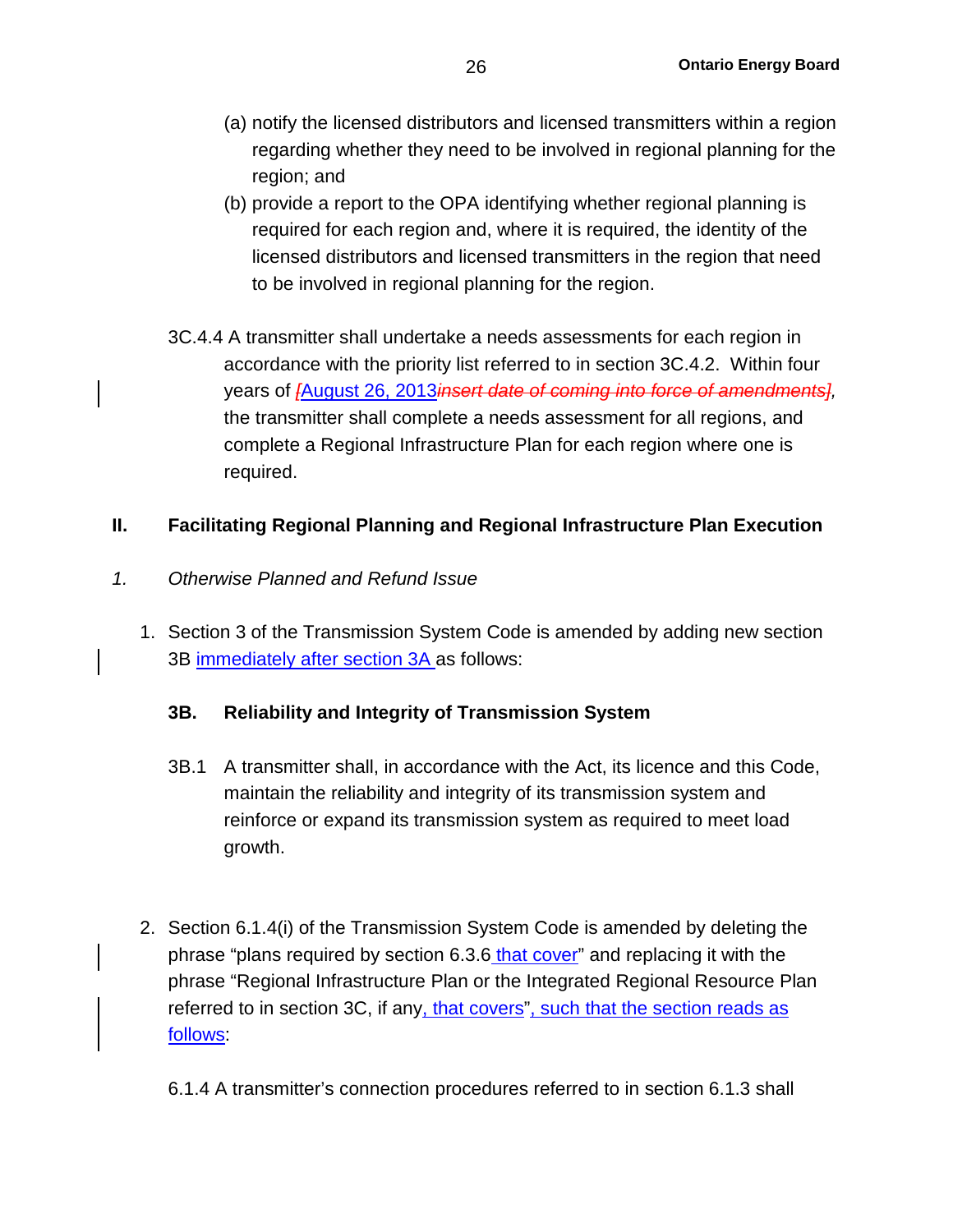include the following:

…

- (ii) an obligation on the transmitter to provide a customer with the most recent version of the Regional Infrastructure Plan or the Integrated Regional Resource Plan referred to in section 3C, if any, that covers the applicable portion of the transmitter's transmission system.
- 3. Section 6.2.3 of the Transmission System Code is amended by replacing the phrase "section 6.2.24, 6.3.9 or 6.3.17" with the phrase "section 6.3.9 or 6.3.17A", such that the section reads as follows:

6.2.3 Where an economic evaluation, including an economic evaluation referred to in section 6.3.9 or 6.3.17A, was conducted by a transmitter for a load customer in relation to a connection facility on the basis of a load forecast, that customer's contracted capacity shall, during the economic evaluation period to which the economic evaluation relates, be equal to the load identified in that load forecast or in any subsequent forecast used for purposes of giving effect to the true-up provisions of section 6.5.

- 4. The Transmission System Code is amended by deleting sections 6.2.24, 6.2.25 and 6.3.6.
- 5. Section 6.3.17 of the Transmission System Code is deleted and replaced with the followingamended as follows:

6.3.17 Where a customer has made a capital contribution for the construction or modification of a transmitter-owned connection facility other than an enabler facility, and where that capital contribution includes the cost of capacity on the connection facility in excess of the customer's needs, the transmitter shall provide a refund, calculated in accordance with section 6.3.17A, to the customer as follows:

a) where the customer made the capital contribution before *[*August 26, 2013*insert date of coming into force of amendments]*, the refund shall be provided if that excess capacity is assigned to another customer within five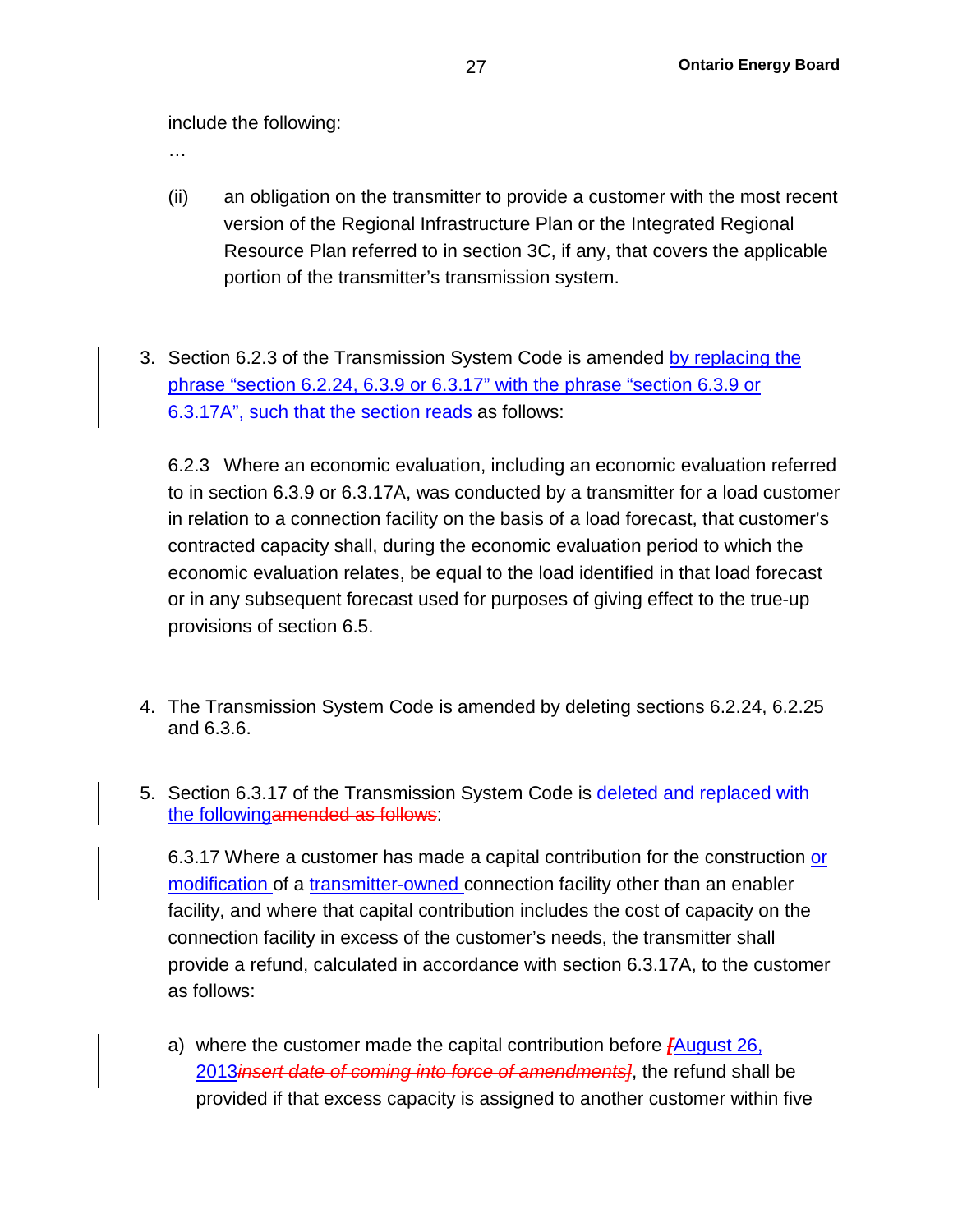years of the date on which the connection facility or modification to the connection facility comes into service; or

b) where the customer makes the capital contribution on or after *[*August 26, 2013*insert date of coming into force of amendments]*, the refund shall be provided if that excess capacity is assigned to another customer within fifteen years after the date on which the connection facility or modification to the connection facility comes into service.

Where such a refund is required, the transmitter shall require a financial contribution from the subsequent customer to cover the amount of that refund.

6. The Transmission System Code is amended by adding new section 6.3.17A immediately after section 6.3.17 to replace section 6.2.25 as follows:

6.3.17A For the purposes of section 6.3.17, the transmitter shall determine the amount of the refund to the initial customer and of the financial contribution from the subsequent customer by calculating a revised capital contribution amount using the prescribed economic evaluation methodology set out in section 6.5 and the same inputs as used in the original economic evaluation except for load, which will be based on the actual load of the initial customer up to the time of connection of the subsequent customer and a revised load forecast for the remainder of the economic evaluation period. The revised load forecast will include an updated load forecast of the initial customer plus the load forecast of the subsequent customer. The transmitter will then use the methodology set out in sections 6.3.14, 6.3.15 or 6.3.16 to allocate the revised capital contribution amount to the initial and subsequent customers. The refund to the initial customer shall be determined by subtracting the initial customer's allocated share of the revised capital contribution amount from the original capital contribution amount paid by the initial customer.

7. Section 6.7.8 of the Transmission System Code is amended by replacing the phrase "section 6.2.24, 6.3.9 or 6.3.17" with the phrase "section 6.3.9 or 6.3.17A", such that the section reads as follows:

6.7.8 Where an economic evaluation, including an economic evaluation referred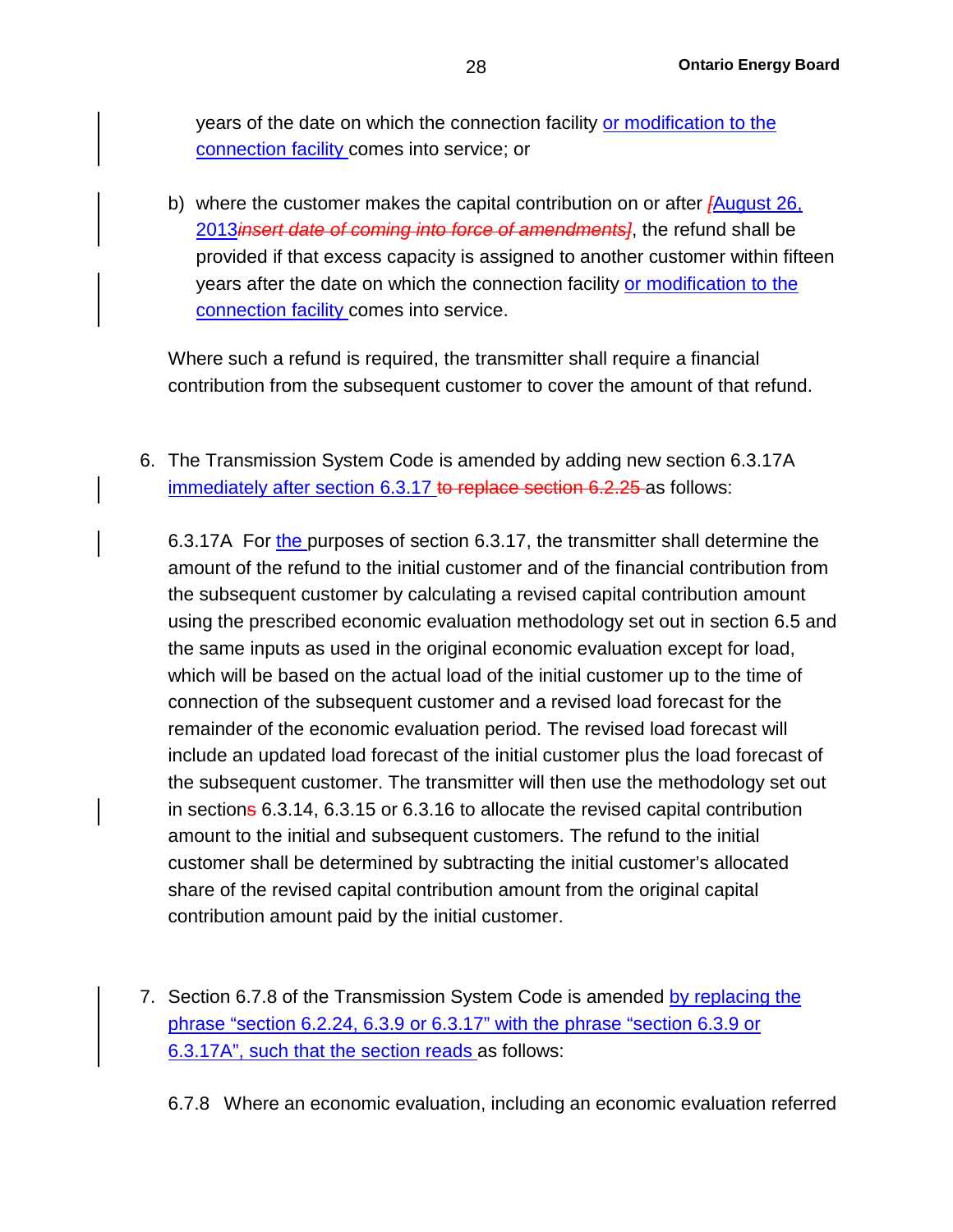to in section 6.3.9 or 6.3.17A, was conducted by a transmitter for a load customer in relation to a connection facility on the basis of a load forecast, a transmitter shall not, during the economic evaluation period to which the economic evaluation relates, require bypass compensation from a customer under section 6.7.6 in relation to any load that represents that customer's contracted capacity.

8. Section 6.9.1 of the Transmission System Code is amended by replacing the phrase "sections 6.2.24, 6.3.9 and 6.3.17" with the phrase "sections 6.3.9 and 6.3.17A", such that the section reads as follows:

6.9.1 A transmitter shall maintain complete and accurate records of all economic evaluations required to be carried out under this Code, including the economic evaluations referred to in sections 6.3.9 and 6.3.17A. Each record must show the details of the economic evaluation, including the determination of the risk classification and the resulting economic evaluation period, the load forecast, the project capital costs, the ongoing operation and maintenance costs, and the project after tax incremental cost of capital, and must include the justification for all of the study parameters.

## *2. The Transmission Asset Definition Issue*

1. Section 2.0.13 of the Transmission System Code is amended by adding the phrase "but excludes any line referred to in section 3.0.14(a) and any station referred to in section 3.0.14(b)" to the end of that section, such that the section reads as follows:

2.0.13 "connection facilities" means line connection facilities and transformation connection facilities that connect a transmitter's transmission system with the facilities of another person, and includes an enabler facility but excludes any line referred to in section 3.0.14(a) and any station referred to in section 3.0.14(b);

2. Section 2.0.45 of the Transmission System Code is amended by adding the phrase "and has the extended meaning given to it in section 3.0.14" to the end of that section, such that the section reads as follows: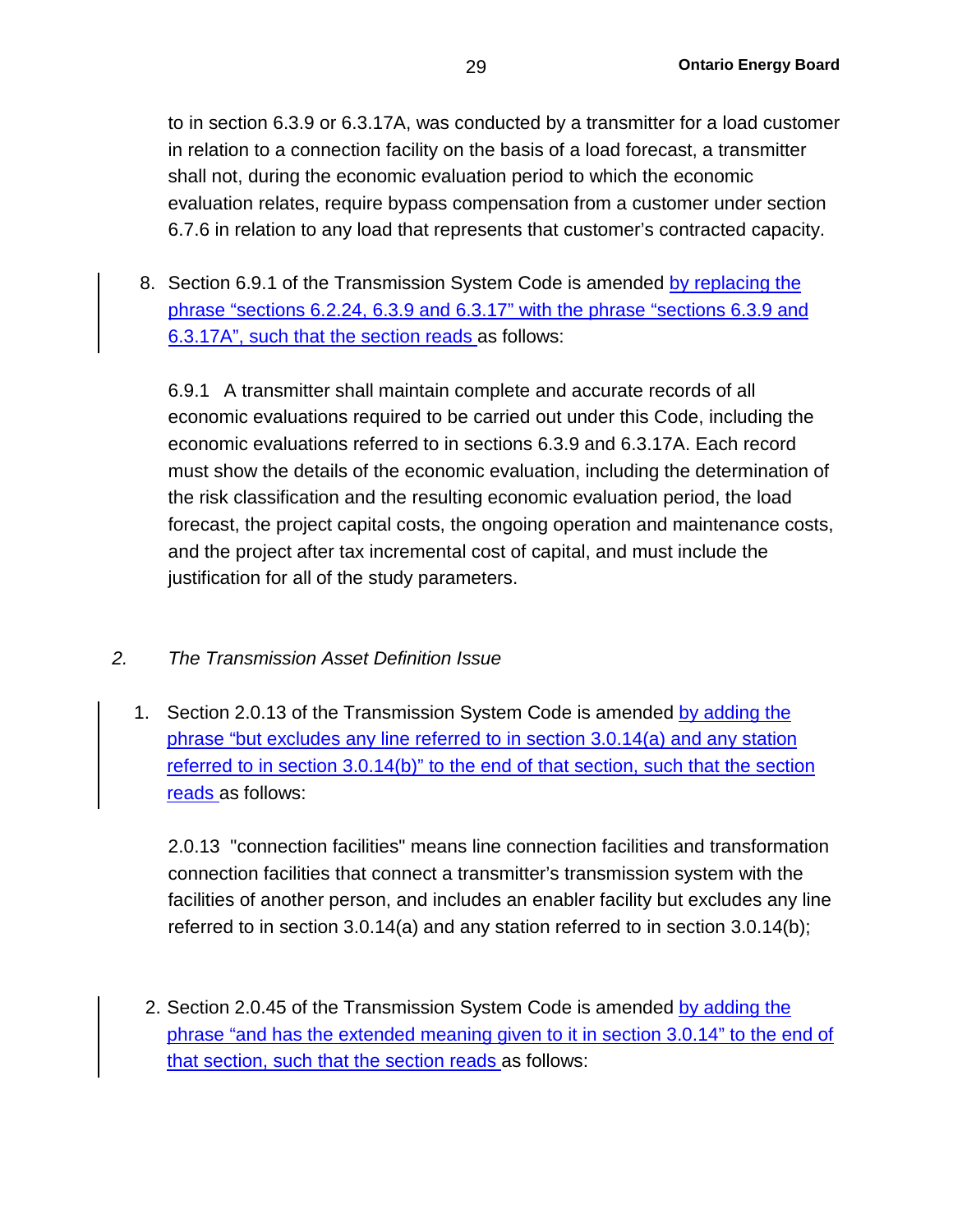2.0.45 "network facilities" means those facilities, other than connection facilities, that form part of a transmission system that are shared by all users, comprised of network stations and the transmission lines connecting them, and has the extended meaning given to it in section 3.0.14;

- 3. Section 2 of the Transmission System Code is amended by adding new section 2.0.45A immediately after section 2.0.45 as follows:
	- 2.0.45A "network station" means:
	- (a) any station with one or more of the following:
		- i. a 500 kV element, including a 500/230 kV or a 500/115 kV autotransformer;
		- ii. a 230 kV or 115 kV element that switches lines that normally operate in parallel with lines that connect transmission stations containing 500 kV elements;
		- iii. a 345 kV, 230 kV or 115 kV element that switches a 345 kV, 230 kV or 115 kV line that connects with the transmission system of a neighbouring Ontario transmitter or with a transmission system outside Ontario, including a 345/230415 kV autotransformer; or
		- iv. a 345 kV, 230 kV or 115 kV element that switches a 345 kV, 230 kV or 115 kV line that connects interconnection circuits to any network station referred to in any of (i) to (iii) above; and
		- (b) any station that the Board has determined should be treated as a network facility in or through a previous Decision, Order or Decision and Order issued before *[*August 26, 2013*insert date of coming into force of amendments]*,and Order of the Board, that is treated as a network facility and has the extended meaning given to it in section 3.0.14;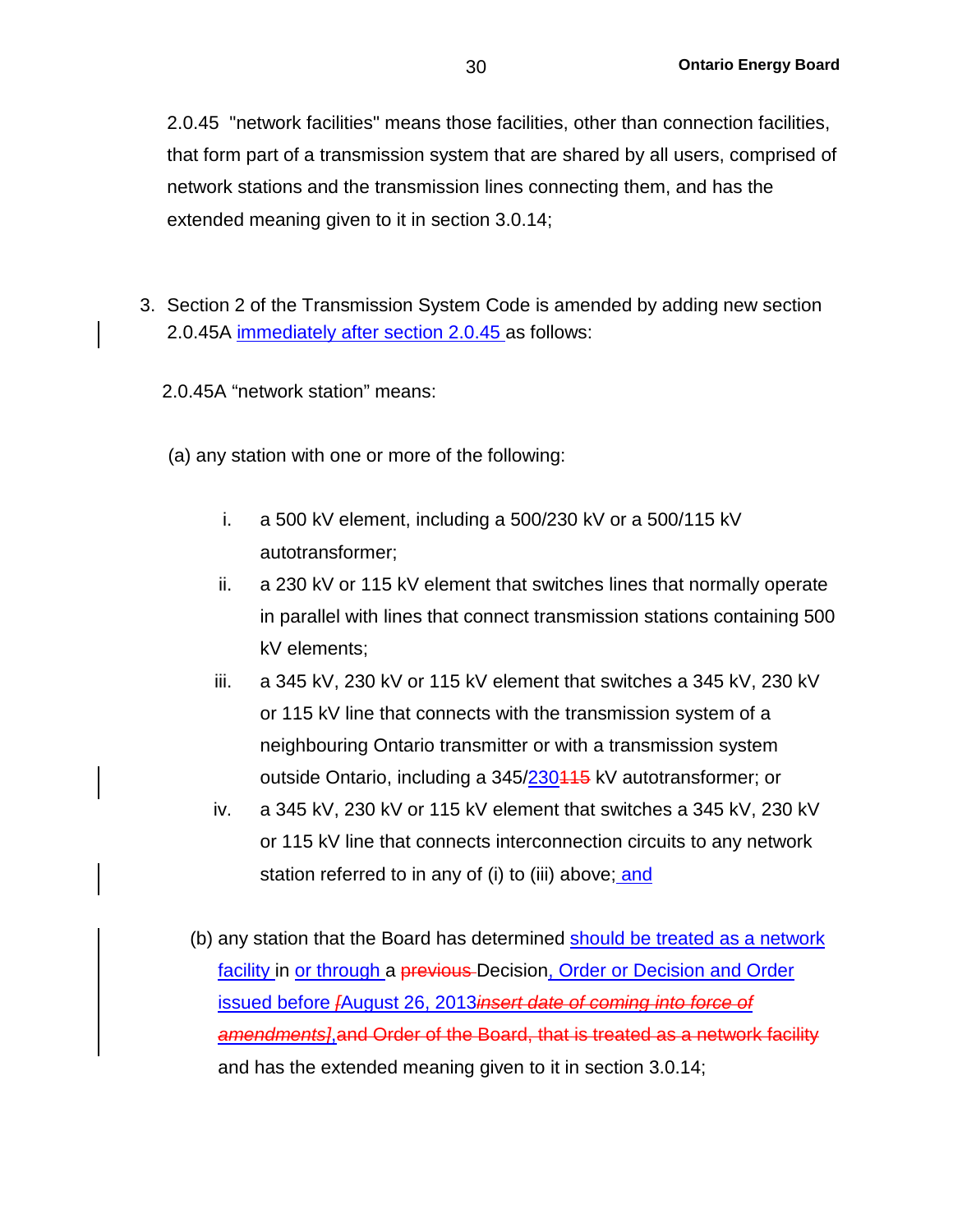- 4. Section 3 of the Transmission System Code is amended by adding new sections 3.0.14 and 3.0.15 immediately after section 3.0.13 as follows:
	- 3.0.14 Subject to section 3.0.15:
	- (a) a "network facility" includes any line that forms part of the physical path between:
		- i. two network stations; or
		- ii. a network station and the transmission system of a neighbouring Ontario transmitter or a transmission system outside Ontario,

such that electricity can be transmitted along the entire path under some operating conditions, which may or may not reflect normal operating conditions; and

- (b) a "network station" includes any station with one or more of the following:
	- i. an element that is greater than 500 kV;
	- ii. an autotransformer that steps down voltage from a higher transmission level to a lower transmission level;
	- iii. a transmission switchyard to which all of the following are connected:
		- (A) one or more generation facilities with a minimum aggregate installed rated capacity of 250 MW;
		- (B) one or more load facilities with a minimum aggregate load of 150 MW; and
		- (C) a minimum of four transmission circuits.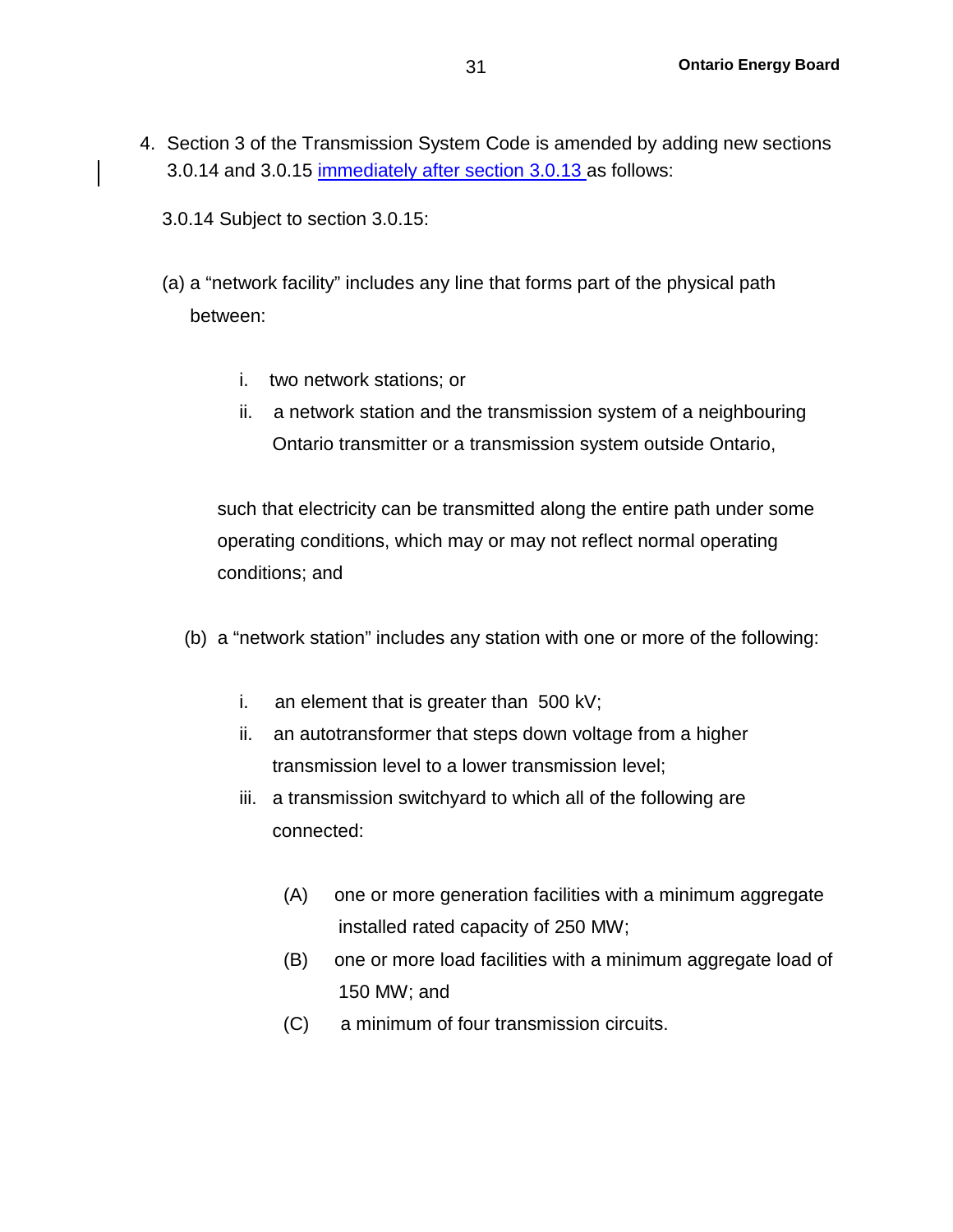3.0.15 Section 3.0.14 only applies where the line referred to in section 3.0.14(a) or the station referred to in section 3.0.14(b):

- (a) commences to be constructed on or after *[*August 26, 2013*insert date of coming into force of amendments]*; or
- (b) is being expanded or reinforced on or after *[insert date of coming into force of amendments]* for the purposes of increasing its capacity, and the expansion or reinforcement (or the expanded or reinforced line or station) commences to be constructed on or after *[*August 26, 2013*insert date of coming into force of amendments],* regardless of when the network facility line or network station was constructedwas originally placed into service.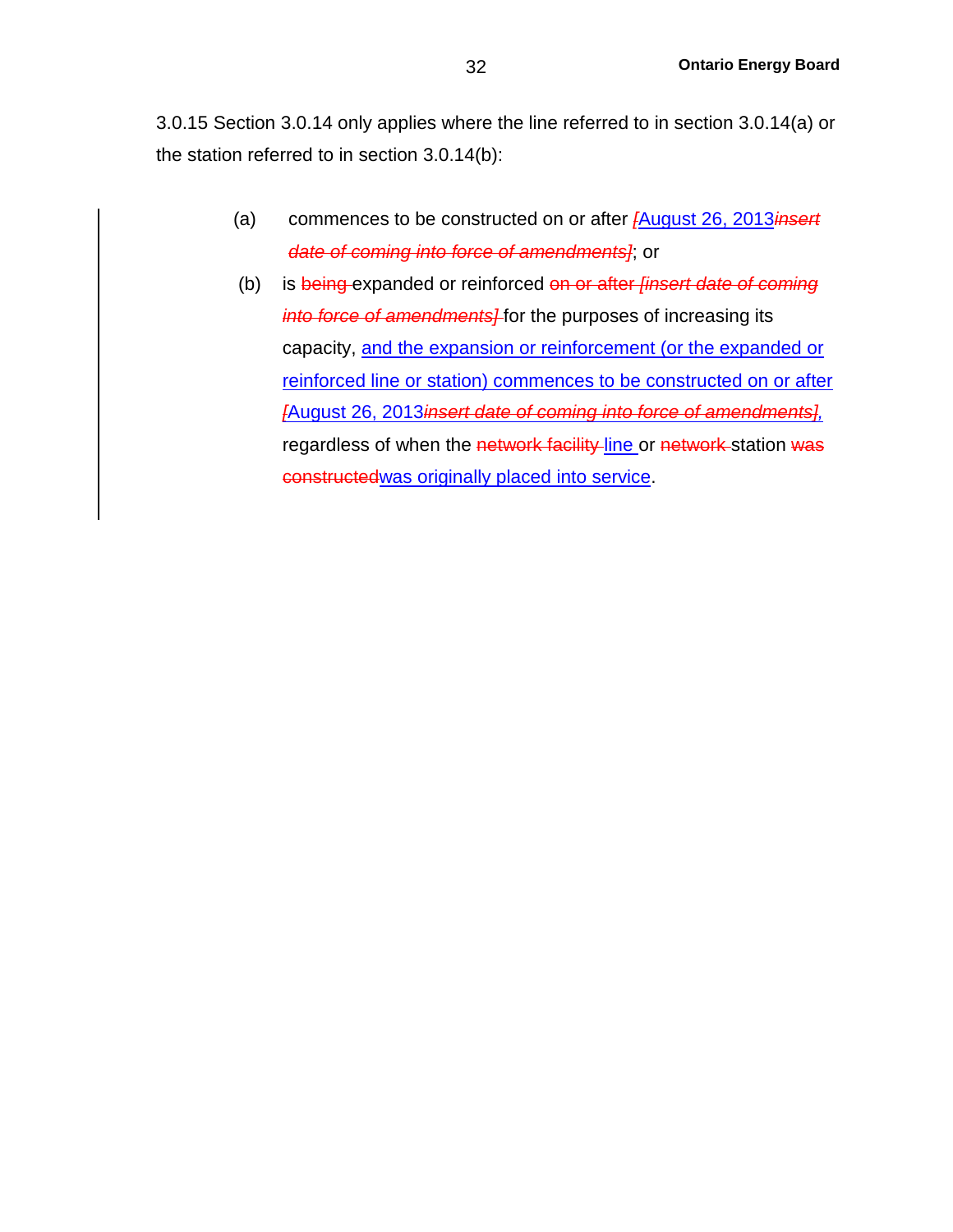## **Appendix D to Notice of Amendments to Codes and Notice of Proposal to Amend a Code**

## **August 26, 2013**

## **EB-2011-0043**

## **Comparison Version of Final Amendments to the Distribution System Code (for information purposes only)**

*Note: Additions (underlined) and deletions (stricken through) indicate changes to the amendments relative to the amendments as they were proposed on May 17, 2013.* 

The Distribution System Code is amended by adding new section 8 as follows:

## **8. Regional Planning**

### **8.1 Definitions**

## 8.1.1 In this section 8:

**"**Integrated Regional Resource Plan" means a document prepared by the OPA that identifies the appropriate mix of investments in one or more of conservation and demand management, generation, transmission facilities or distribution facilities in order to address the electricity needs of a region in the near- (up to 5 years), mid- (5 to 10 years), and long-term (more than 10 and up to 20 years);

**"**integrated regional resource planning process" means a planning process led by the OPA for the purpose of determining the appropriate mix of investments in one or more of conservation and demand management, generation, transmission facilities or distribution facilities in order to address the electricity needs of a region in the near- (up to 5 years), mid- (5 to 10 years), and long-term (more than 10 and up to 20 years);

"lead transmitter" means a transmitter that is leading a regional planning process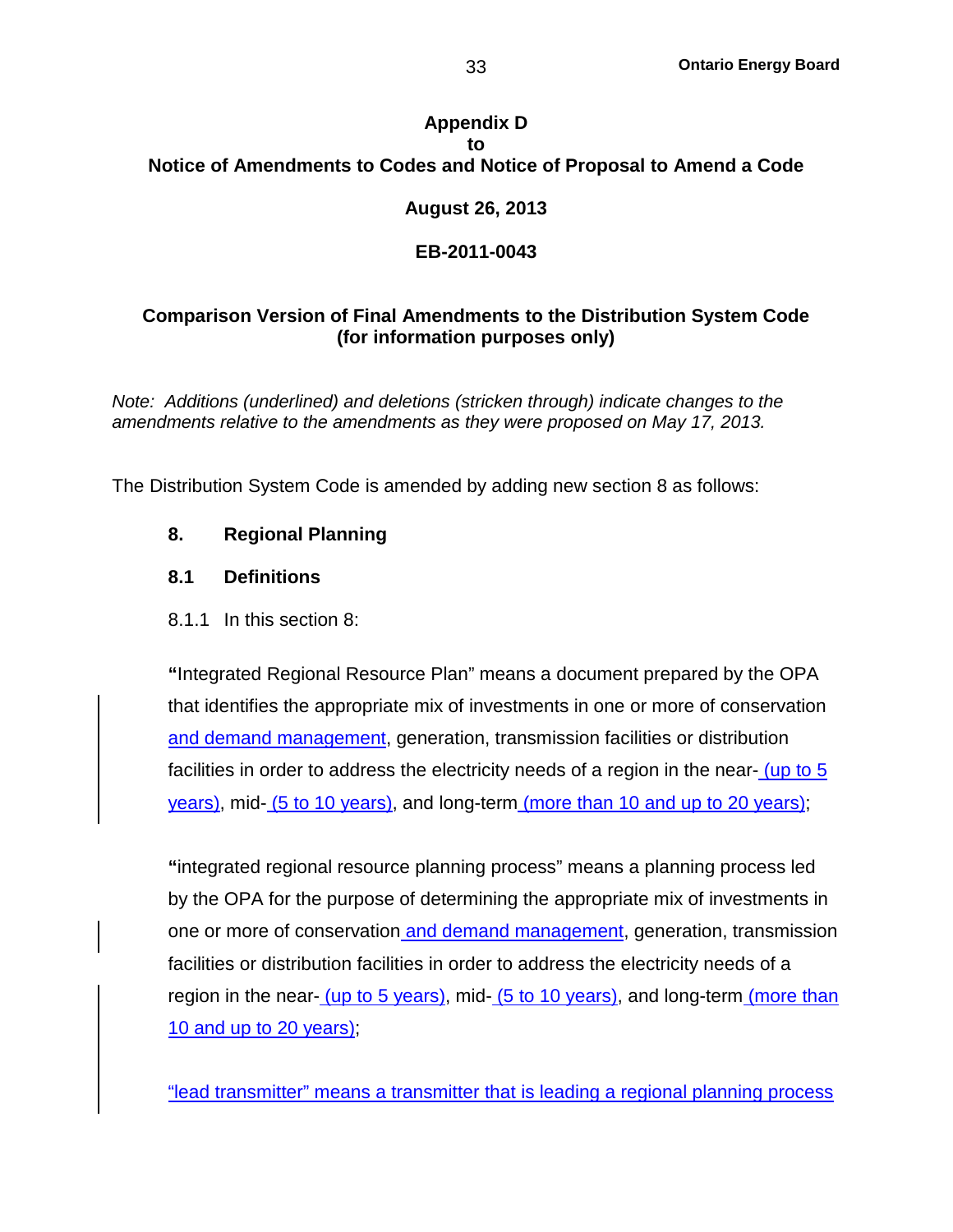or is involved in a scoping assessment or an integrated regional resource planning process in a region;

**"**needs assessment" means a process led by a lead transmitter in accordance with section 3C of the Transmission System Code to determine if regional planning a Regional Infrastructure Plan or an Integrated Regional Resource Plan is required or needs to be updated for a region;

"region" means an area that has been designated as such by a lead transmitter, in consultation with the OPA, under section 3C.2.2(a) of the Transmission System Code for regional planning purposes;

"Regional Infrastructure Plan" means a document prepared by the lead transmitter leading a regional infrastructure planning process that identifies investments in transmission facilities, distribution facilities or both that should be developed and implemented on a coordinated basis to meet the electricity infrastructure needs within a region;

"regional infrastructure planning process" means a planning process led by a lead transmitter in accordance with section 3C of the Transmission System Code for the purpose of determining the investments in transmission facilities, distribution facilities or both that should be developed and implemented on a coordinated basis to meet the electricity infrastructure needs within a region;

"regional planning" means a planning process involving licensed transmitter(s), licensed distributor(s), and the OPA for the purpose of determining whether a Regional Infrastructure Plan and/or an Integrated Regional Resource Plan is required for a region and, where required, developing or updating a Regional Infrastructure Plan and/or an Integrated Regional Resource Plan; and

"scoping assessment" means a process led by the OPA to determine the form of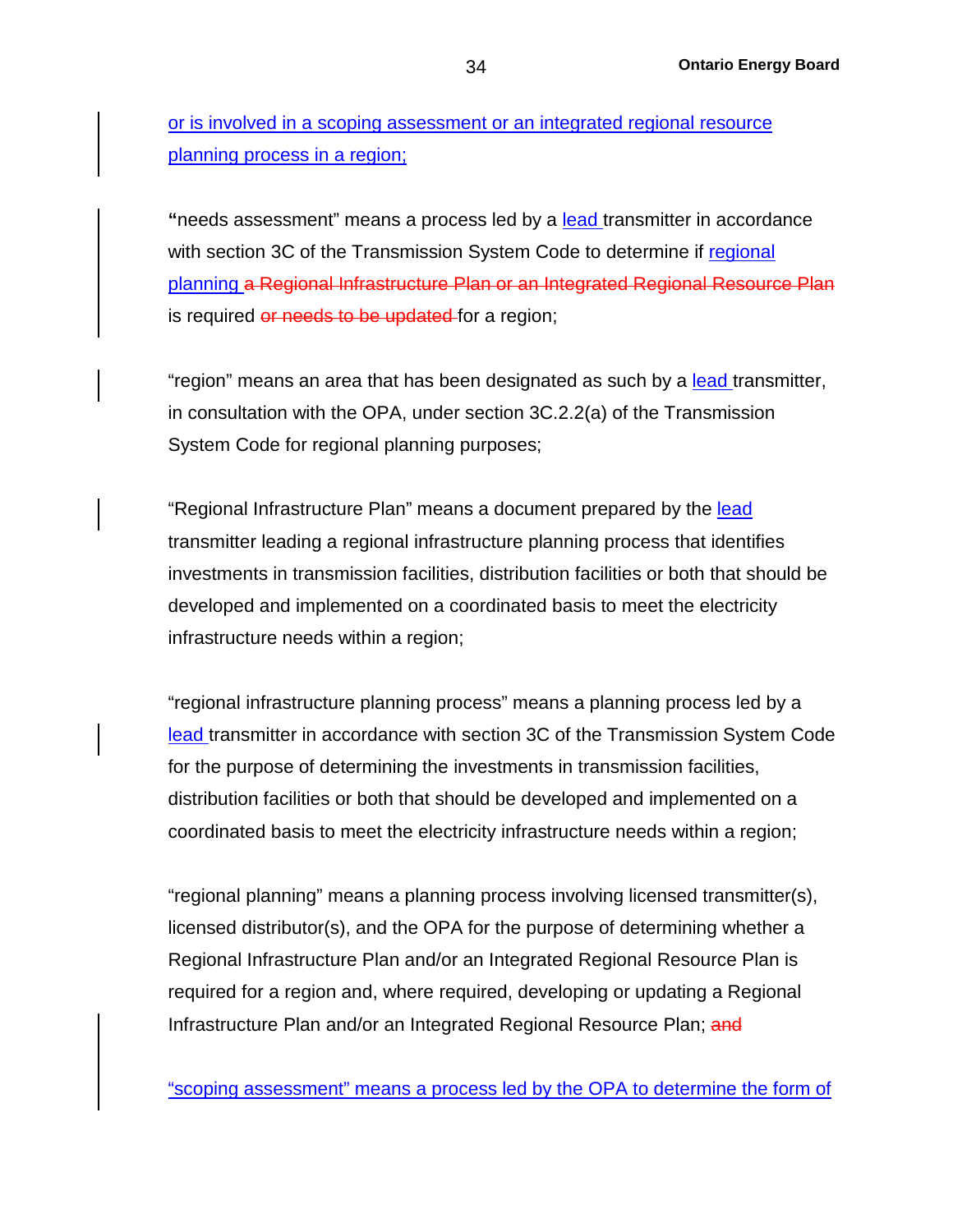regional planning process (regional infrastructure planning process or integrated regional resource planning process) that is required for a region; and

"transmission-connected distributor" means a distributor whose distribution system is connected to the transmission system of a licensed transmitter.

### **8.2 Participation in Regional Planning**

- 8.2.1 A transmission-connected distributor shall participate in regional planning upon being requested to do so by the transmitter that is leading a regional infrastructure planning process or by the OPA that is leading a scoping assessment or an integrated regional resource planning process for the region within which the distributor's licensed service area is located, in whole or in part, and shall do so to such extent and in such manner as may reasonably be required by the lead transmitter or the OPA.
- 8.2.2 An embedded distributor shall participate in regional planning upon being requested to do so by its host distributor or by the lead transmitter that is leading a regional infrastructure planning process or is involved in an integrated regional resource planning process for the region within which the embedded distributor's licensed service area is located, in whole or in part, and shall do so to such extent and in such manner as may reasonably be required by the host distributor or the transmitter.

#### **8.3 Provision of and Requests for Information**

8.3.1 A transmission-connected distributor shall provide the following to the lead transmitter that is leading a regional infrastructure planning process or is involved in an integrated regional resource planning process, for the region within which the distributor's licensed service area is located, in whole or in part, with the following: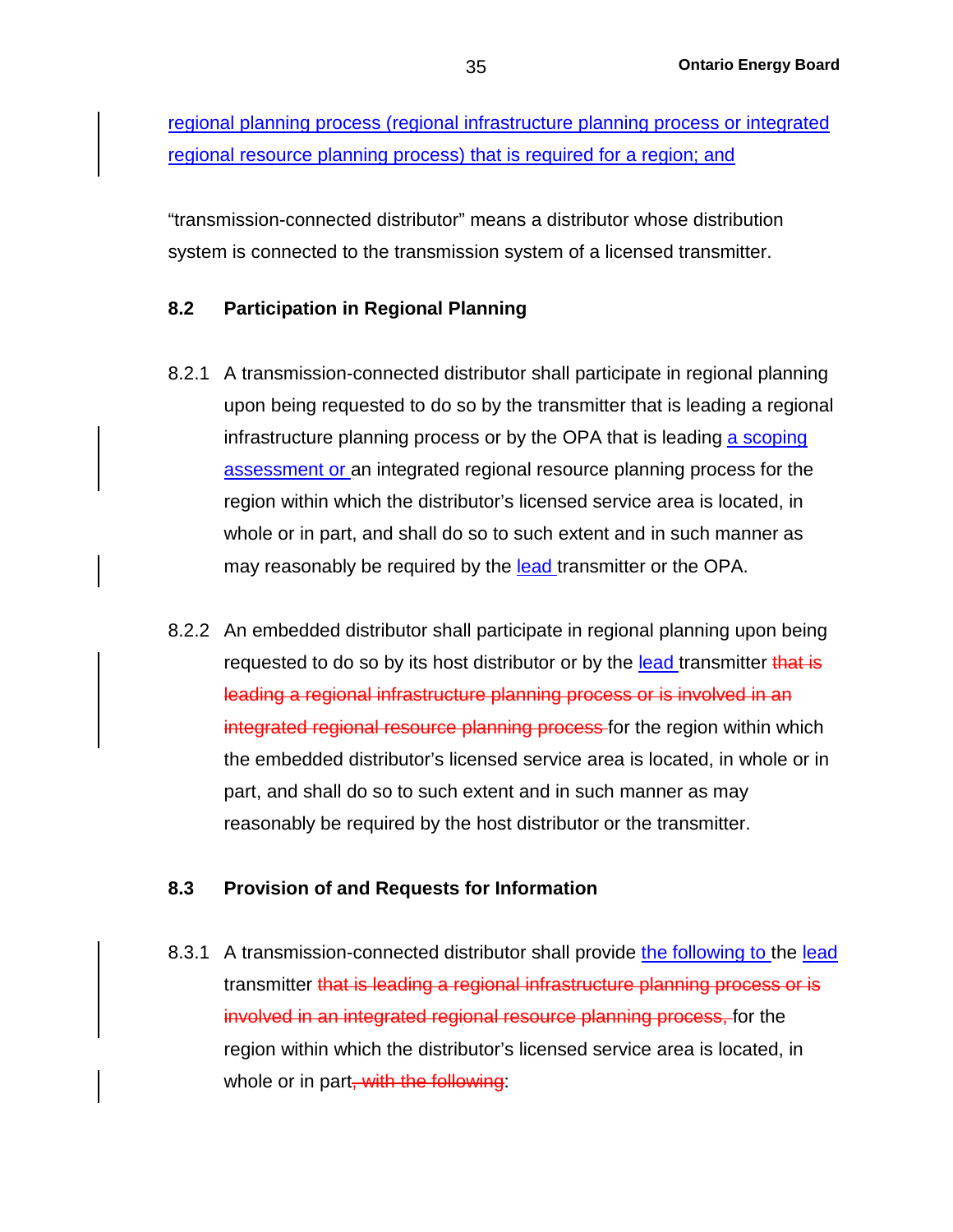- (a) such information as the lead transmitter may from time to time reasonably require to support regional planning, and shall do so within 60 days of receipt of the lead transmitter's request; and
- (b) prompt notice of any developments in that part of the region in which its licensed service area is located that may trigger the need for investments in transmission facilities, distribution facilities or both, as applicable, or that may otherwise reasonably be expected to affect the lead transmitter's conduct of a needs assessment for the region.

Where the distributor is a host distributor, the information provided to the lead transmitter shall reflect any information provided to it by any of its embedded distributors under section 8.3.43.

- 8.3.2 A transmission-connected distributor shall provide the OPA with such information as the OPA may from time to time reasonably require, for the purpose of supporting regional planning, and shall subject to section 8.3.3 do so within 30 days of receipt of the OPA's request. Where the distributor is a host distributor, the information provided to the OPA transmitter shall reflect any information provided to it by any of its embedded distributors under section 8.3.43.
- 8.3.3 Where a transmission-connected distributor believes that it cannot meet the 30-day timeline referred to in section 8.3.2, the distributor and the OPA may agree to a longer timeline. In such a case, the distributor shall so notify the Board in writing. The notice shall indicate the region in question, the reasons for being unable to meet the 30-day timeline and the extended timeline that has been agreed to between the distributor and the OPA.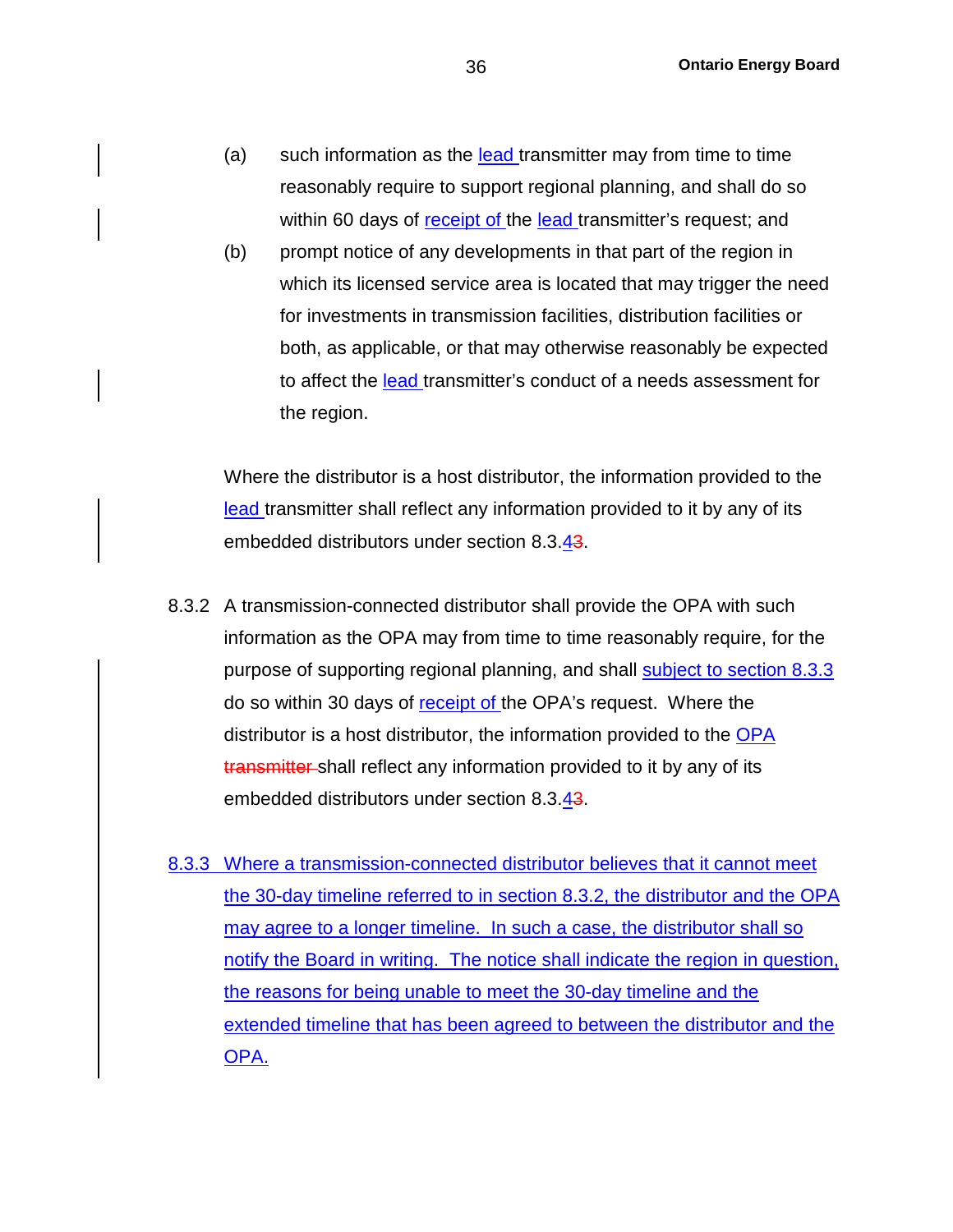8.3.43 An embedded distributor shall provide its host distributor with the following:

- (a) such information as may from time to time reasonably be required by the host distributor to support regional planning, and shall do so within 15 days of receipt of the request for information; and
- (b) prompt notice of any developments in that part of the region in which its licensed service area is located that may trigger the need for investments in transmission facilities, distribution facilities or both, as applicable, or that may otherwise reasonably be expected to affect a lead transmitter's conduct of a needs assessment for the region.
- 8.3.5 Where a transmission-connected distributor provides information to a lead transmitter or the OPA under section 8.3.1 or 8.3.2 in respect of a region, the distributor shall also provide the same information to all other transmission-connected distributors in the region. Each host distributor that receives information under this section shall provide that information to each of its embedded distributors.
- 8.3.64 Where, for the purpose of supporting an application proposed to be filed with the Board, a distributor requires information related to the status of regional planning for a region, including any Regional Infrastructure Plan that is being developed for the region, the transmission-connected distributor or embedded distributor shall request a letter confirming the status from the lead transmitter that is leading the regional infrastructure planning process or is involved in an integrated regional resource planning process for the region no less than 60 days before the distributor requires the letter.
- 8.3.7 Where a needs assessment determines that the participation of a distributor in a regional planning process is not necessary, the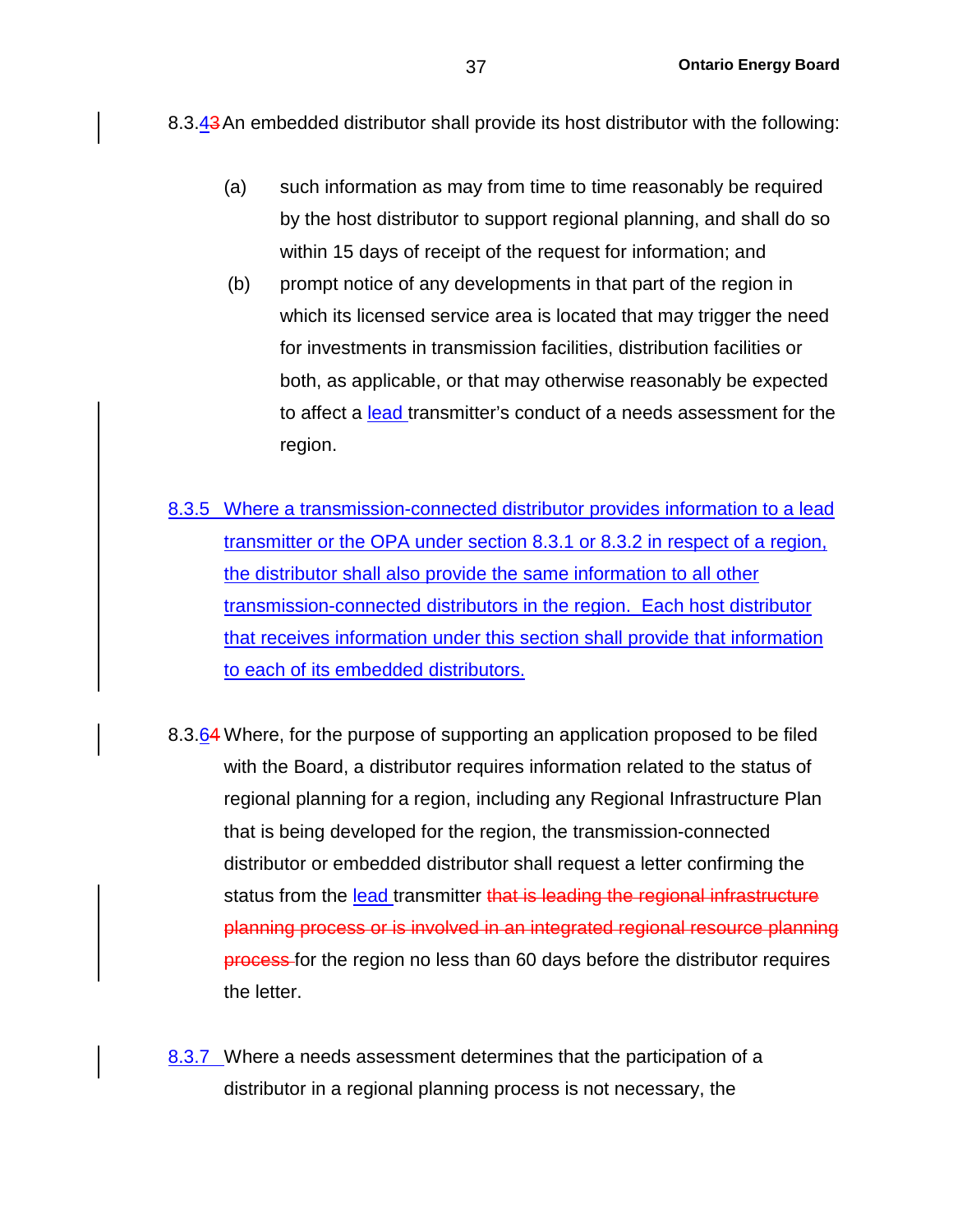transmission-connected distributor or embedded distributor shall request a needs assessment report from the lead transmitter that is leading the regional planning process confirming that its involvement is not required no less than 10 days before the embedded distributor requires the report for the purpose of supporting an application proposed to be filed with the Board.

#### **8.4 Monitoring and Reporting**

- 8.4.1 Where a Regional Infrastructure Plan identifies the need for a distributor to make an investment in its distribution system, the distributor shall, upon request by the lead applicable licensed transmitter or host distributor or by a distributor referred to in section 8.4.2, provide an update regarding the status of the investment, and shall do so within 30 days of receipt of the request. Where the distributor is a host distributor, the letter shall reflect any investment update(s) provided to it by any of its embedded distributor(s).
- 8.4.2 Where a distributor has agreed to conduct the review referred to in section 3C.3.1(a) of the Transmission System Code, the distributor shall provide a report to the applicable licensed-lead transmitter setting out the status of the investments set out in the applicable Regional Infrastructure Plan within 60 days of receipt of a request being requested from the transmitter to do so by the transmitter.

#### **8. 5 Transition**

8.5.1 A transmission-connected distributor shall, within 45 days of receipt of a request from a by the lead transmitter, provide the transmitter to whose transmission system the distributor's distribution system is connected with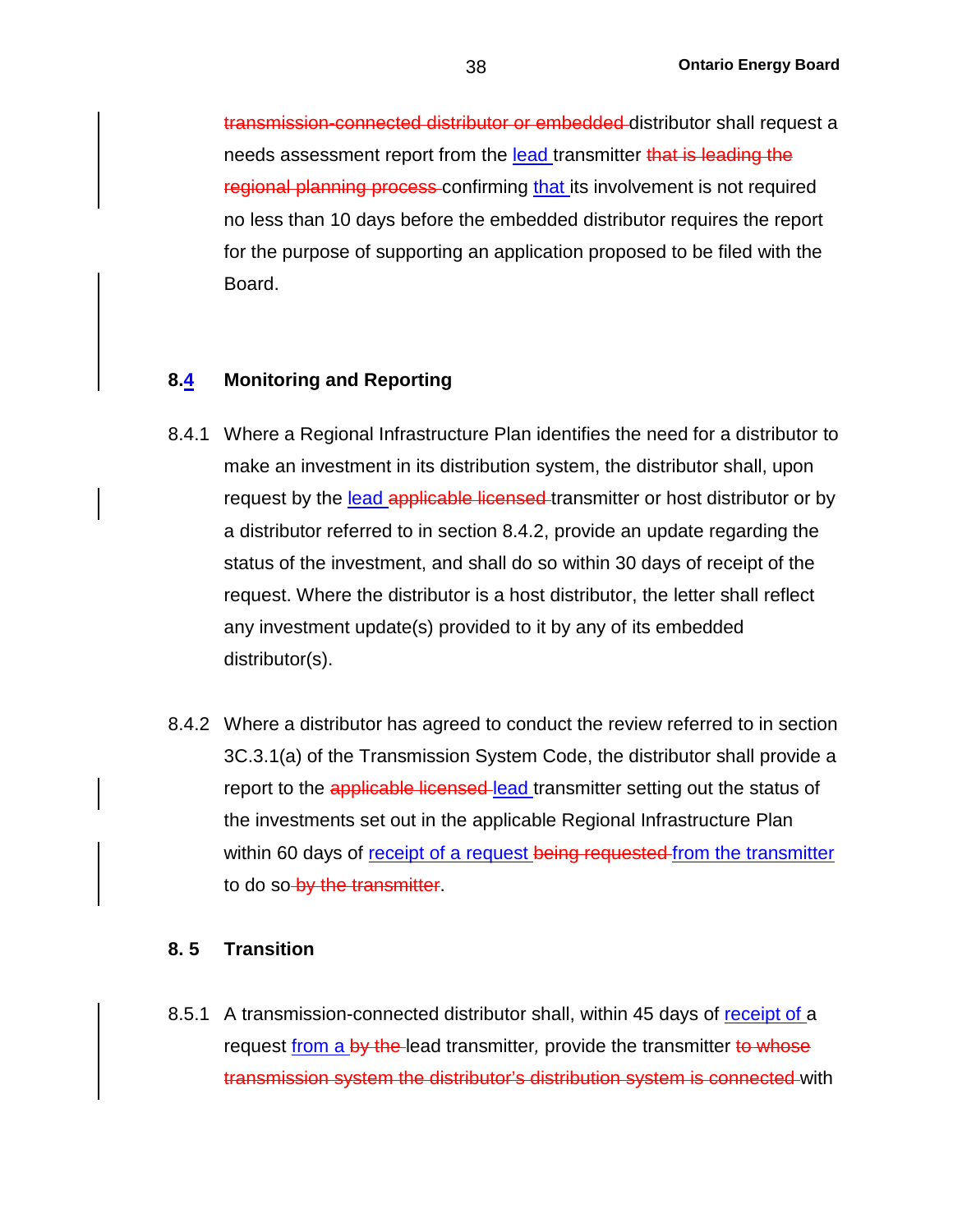a letter identifying whether the distributor foresees a potential need for additional a material investment in transmission connection capacity infrastructure to support the needs of the distributor's distribution system over the next five years. Where the distributor is a host distributor, the letter shall reflect any information provided to it by any of its embedded distributors under section 8.5.32.

- 8.5.2 Where a transmission-connected distributor provides a letter to a lead transmitter under section 8.5.1 in respect of a region, the distributor shall also provide the same information to all other transmission-connected distributors in the region. Each host distributor that receives a letter under this section shall provide that letter to each of its embedded distributors.
- 8.5.32 An embedded distributor shall, within 15 days of receipt of a request from its host distributor, provide its host distributor with a letter identifying whether the embedded distributor foresees a potential need for additional a material investment in transmission capacity infrastructure to support the needs of the embedded distributor's distribution system over the next five years.

#### **8.6 Continuing Obligations Re Distribution System**

8.6.1 Nothing in this section 8 shall limit any obligation of the distributor to maintain the reliability and integrity of its distribution system or to meet load growth within its licensed service area.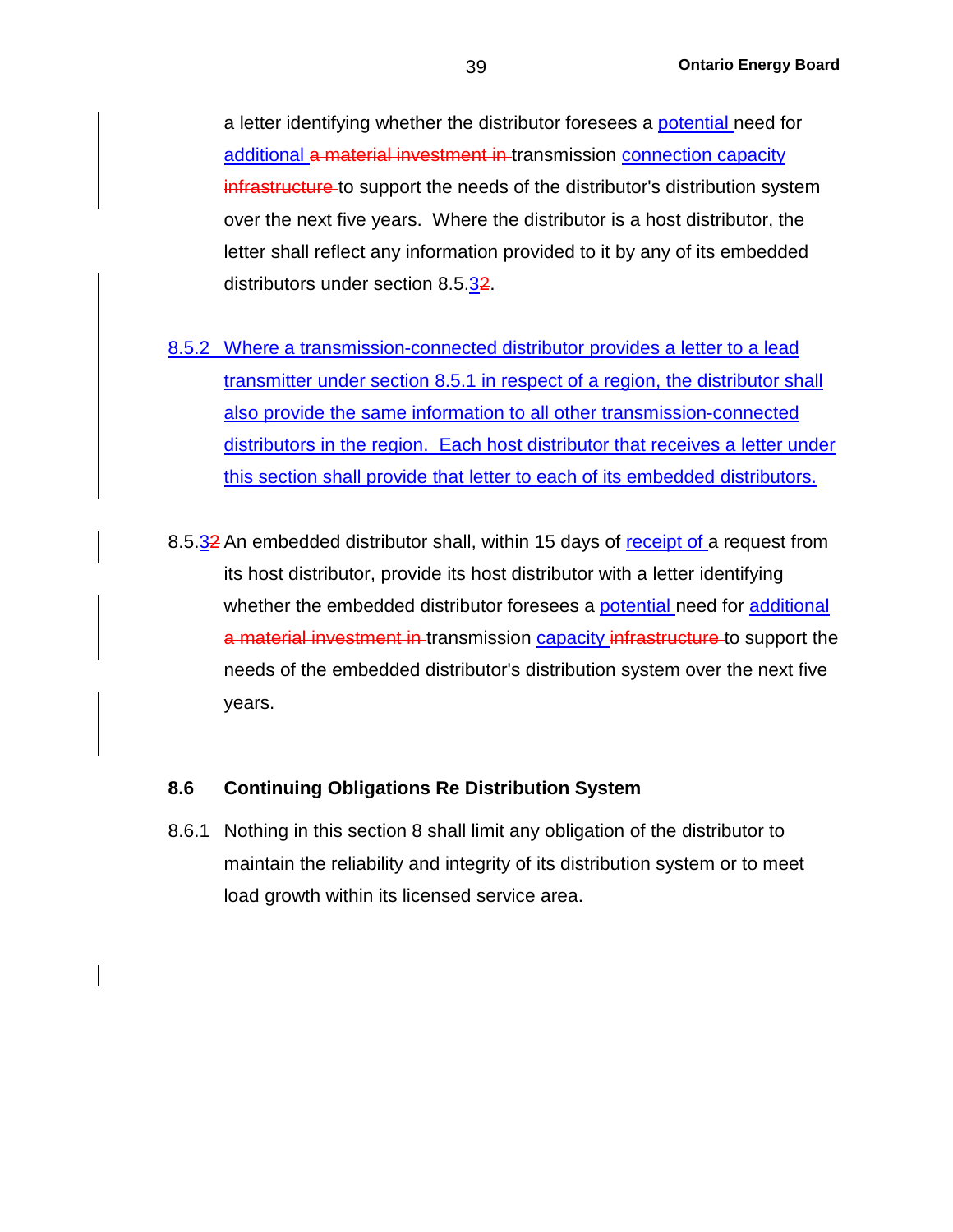# **Attachment E to Notice of Amendments to Codes and Notice of Proposal to Amend a Code August 26, 2013 EB-2011-0043**

## **Supplementary Proposed Amendment to the Transmission System Code**

Section 6.3 of the Transmission System Code is amended by adding new sections 6.3.8A, 6.3.8B and 6.3.8C immediately following section 6.3.8 as follows:

- 6.3.8ADespite any other provision of this Code, where one or more load customers trigger(s) the need for new or modified facilities and the IESO undertakes an assessment at the request of a transmitter and determines that the construction or modification of transmitter-owned connection facilities that exceed the capacity needs of the triggering load customer(s) is a more cost effective means of meeting those needs than:
	- (a) the construction or modification of the transmitter's network facilities; or
	- (b) the construction or modification of the transmitter's network facilities in combination with the construction or modification of transmitterowned connection facilities,

the transmitter shall, for the purposes of determining the capital contribution to be made by the triggering load customer(s), attribute to the load customer(s) only the cost of constructing or modifying transmitter-owned connection facilities to the extent required to meet the needs of the triggering load customer(s). The transmitter shall do so based on each load customer's non-coincident incremental peak load requirements as reasonably projected by the load forecasts provided by each such load customer or by such modified load forecast as may be agreed upon by such load customer and the transmitter and, in the case of line connection facilities, taking into account the relative length of line used by each load customer. The transmitter shall also calculate the costs that are avoided by not constructing or modifying the transmitter's network facilities.